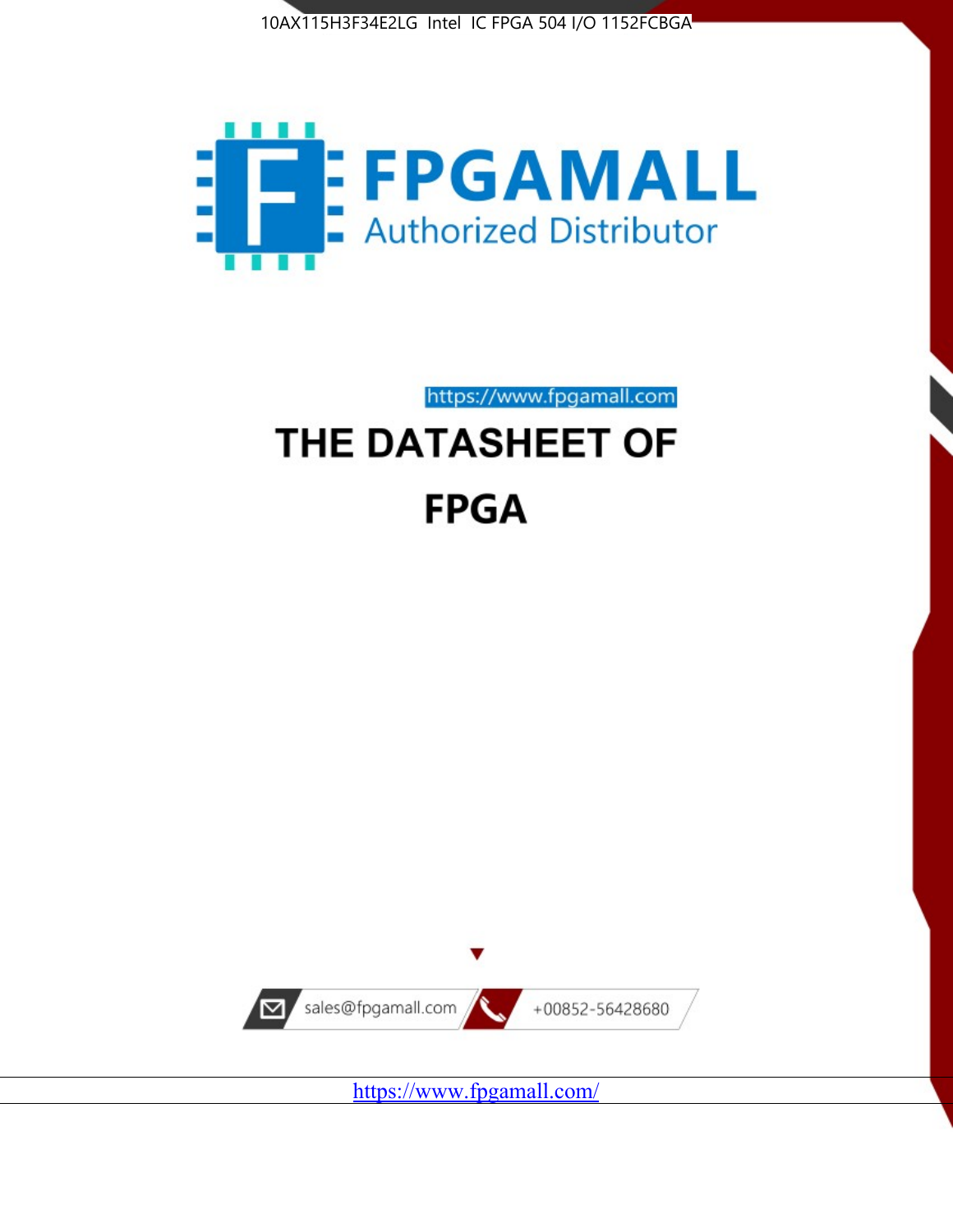10AX115H3F34E2LG Intel IC FPGA 504 I/O 1152FCBGA



# **Intel® Arria® 10 Device Overview**



**A10-OVERVIEW | 2018.12.06** Latest document on the web: **[PDF](https://www.intel.com/content/dam/www/programmable/us/en/pdfs/literature/hb/arria-10/a10_overview.pdf)** | **[HTML](https://www.intel.com/content/www/us/en/programmable/documentation/sam1403480274650.html)**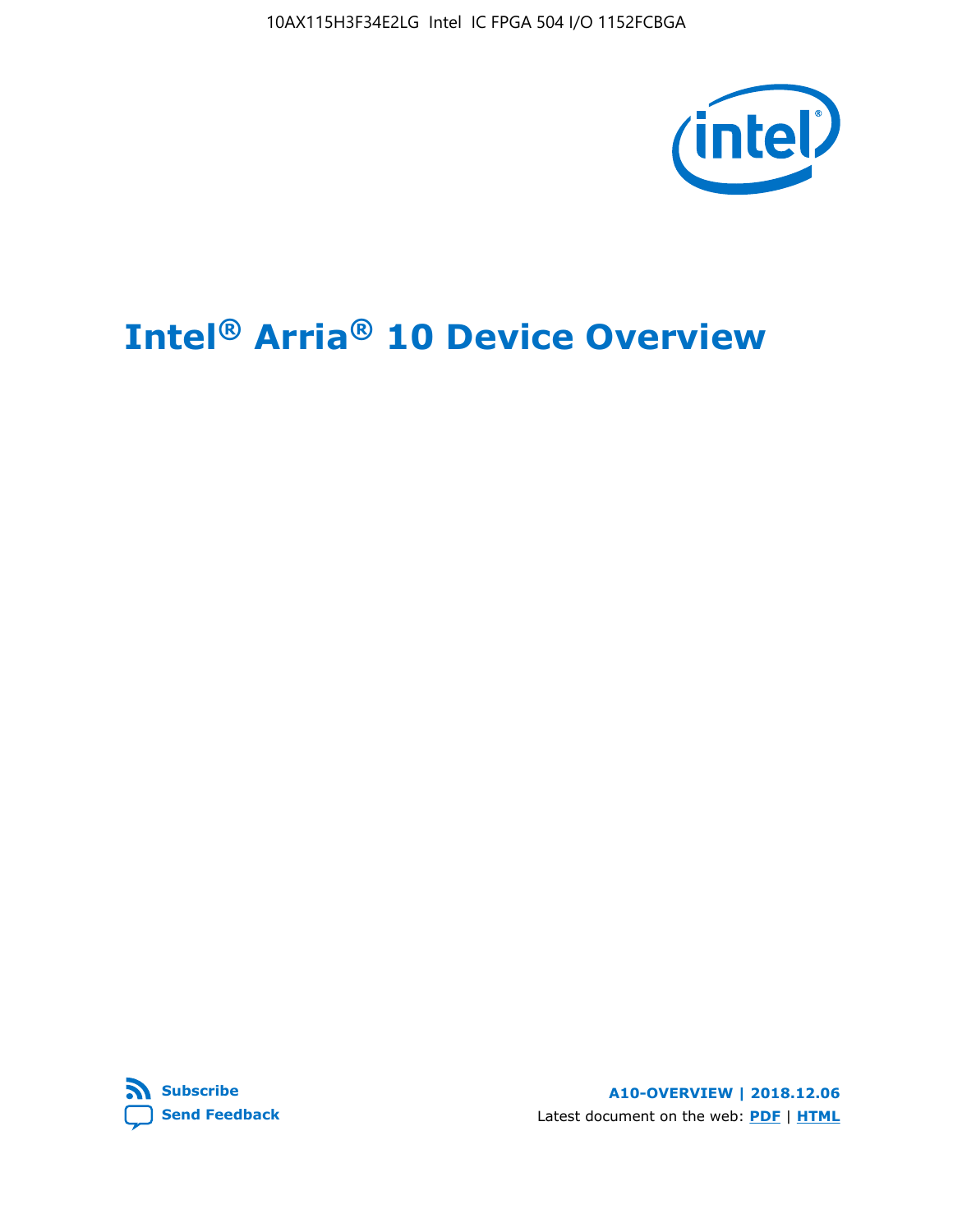

**Contents** 

# **Contents**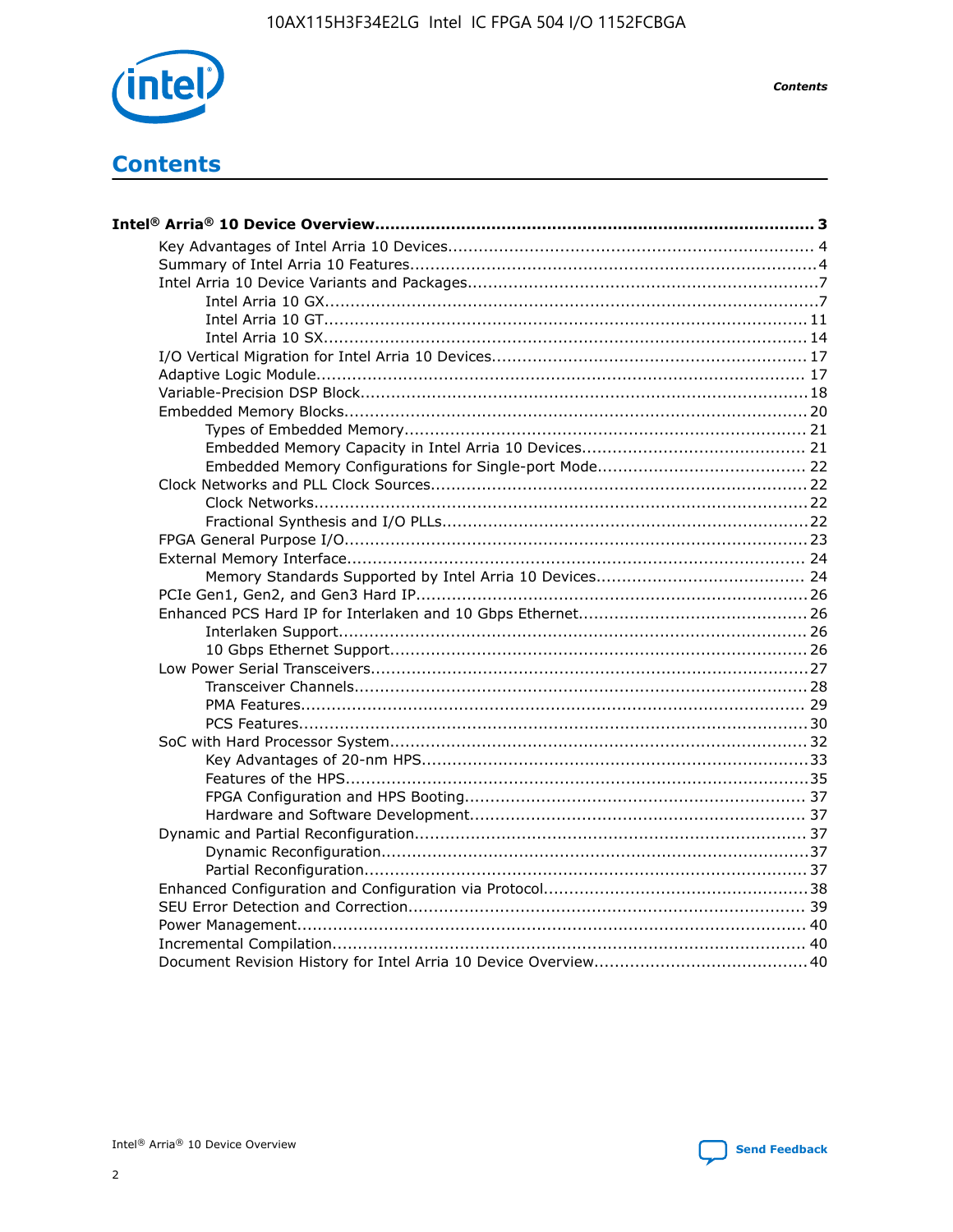**A10-OVERVIEW | 2018.12.06**

**[Send Feedback](mailto:FPGAtechdocfeedback@intel.com?subject=Feedback%20on%20Intel%20Arria%2010%20Device%20Overview%20(A10-OVERVIEW%202018.12.06)&body=We%20appreciate%20your%20feedback.%20In%20your%20comments,%20also%20specify%20the%20page%20number%20or%20paragraph.%20Thank%20you.)**



## **Intel® Arria® 10 Device Overview**

The Intel<sup>®</sup> Arria<sup>®</sup> 10 device family consists of high-performance and power-efficient 20 nm mid-range FPGAs and SoCs.

Intel Arria 10 device family delivers:

- Higher performance than the previous generation of mid-range and high-end FPGAs.
- Power efficiency attained through a comprehensive set of power-saving technologies.

The Intel Arria 10 devices are ideal for high performance, power-sensitive, midrange applications in diverse markets.

| <b>Market</b>         | <b>Applications</b>                                                                                               |
|-----------------------|-------------------------------------------------------------------------------------------------------------------|
| Wireless              | Channel and switch cards in remote radio heads<br>٠<br>Mobile backhaul<br>٠                                       |
| Wireline              | 40G/100G muxponders and transponders<br>٠<br>100G line cards<br>٠<br><b>Bridging</b><br>٠<br>Aggregation<br>٠     |
| <b>Broadcast</b>      | Studio switches<br>٠<br>Servers and transport<br>٠<br>Videoconferencing<br>٠<br>Professional audio and video<br>٠ |
| Computing and Storage | Flash cache<br>٠<br>Cloud computing servers<br>٠<br>Server acceleration<br>٠                                      |
| Medical               | Diagnostic scanners<br>٠<br>Diagnostic imaging<br>٠                                                               |
| Military              | Missile guidance and control<br>٠<br>Radar<br>٠<br>Electronic warfare<br>٠<br>Secure communications<br>٠          |

#### **Table 1. Sample Markets and Ideal Applications for Intel Arria 10 Devices**

#### **Related Information**

- [Intel Arria 10 Device Handbook: Known Issues](http://www.altera.com/support/kdb/solutions/rd07302013_646.html) Lists the planned updates to the *Intel Arria 10 Device Handbook* chapters.
- [Intel Arria 10 GX/GT Device Errata and Design Recommendations](https://www.intel.com/content/www/us/en/programmable/documentation/agz1493851706374.html#yqz1494433888646)
- [Intel Arria 10 SX Device Errata and Design Recommendations](https://www.intel.com/content/www/us/en/programmable/documentation/cru1462832385668.html#cru1462832558642)

Intel Corporation. All rights reserved. Intel, the Intel logo, Altera, Arria, Cyclone, Enpirion, MAX, Nios, Quartus and Stratix words and logos are trademarks of Intel Corporation or its subsidiaries in the U.S. and/or other countries. Intel warrants performance of its FPGA and semiconductor products to current specifications in accordance with Intel's standard warranty, but reserves the right to make changes to any products and services at any time without notice. Intel assumes no responsibility or liability arising out of the application or use of any information, product, or service described herein except as expressly agreed to in writing by Intel. Intel customers are advised to obtain the latest version of device specifications before relying on any published information and before placing orders for products or services. \*Other names and brands may be claimed as the property of others.

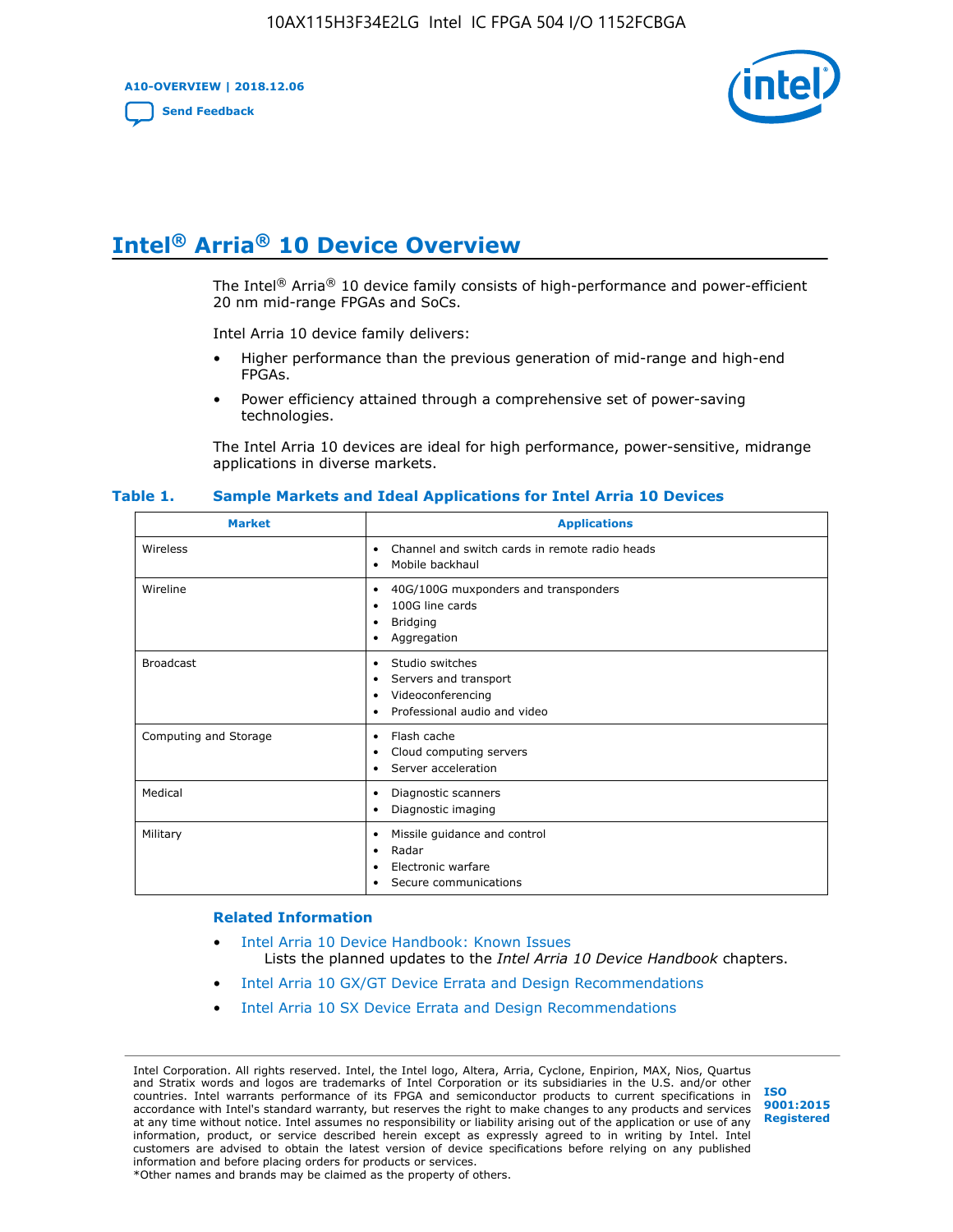

## **Key Advantages of Intel Arria 10 Devices**

#### **Table 2. Key Advantages of the Intel Arria 10 Device Family**

| <b>Advantage</b>                                                                                          | <b>Supporting Feature</b>                                                                                                                                                                                                                                                                                                     |
|-----------------------------------------------------------------------------------------------------------|-------------------------------------------------------------------------------------------------------------------------------------------------------------------------------------------------------------------------------------------------------------------------------------------------------------------------------|
| Enhanced core architecture                                                                                | Built on TSMC's 20 nm process technology<br>$\bullet$<br>60% higher performance than the previous generation of mid-range FPGAs<br>٠<br>15% higher performance than the fastest previous-generation FPGA<br>٠                                                                                                                 |
| High-bandwidth integrated<br>transceivers                                                                 | Short-reach rates up to 25.8 Gigabits per second (Gbps)<br>٠<br>Backplane capability up to 12.5 Gbps<br>٠<br>Integrated 10GBASE-KR and 40GBASE-KR4 Forward Error Correction (FEC)<br>٠                                                                                                                                        |
| Improved logic integration and<br>hard IP blocks                                                          | 8-input adaptive logic module (ALM)<br>٠<br>Up to 65.6 megabits (Mb) of embedded memory<br>٠<br>Variable-precision digital signal processing (DSP) blocks<br>Fractional synthesis phase-locked loops (PLLs)<br>٠<br>Hard PCI Express Gen3 IP blocks<br>Hard memory controllers and PHY up to 2,400 Megabits per second (Mbps) |
| Second generation hard<br>processor system (HPS) with<br>integrated ARM* Cortex*-A9*<br>MPCore* processor | Tight integration of a dual-core ARM Cortex-A9 MPCore processor, hard IP, and an<br>٠<br>FPGA in a single Intel Arria 10 system-on-a-chip (SoC)<br>Supports over 128 Gbps peak bandwidth with integrated data coherency between<br>$\bullet$<br>the processor and the FPGA fabric                                             |
| Advanced power savings                                                                                    | Comprehensive set of advanced power saving features<br>٠<br>Power-optimized MultiTrack routing and core architecture<br>٠<br>Up to 40% lower power compared to previous generation of mid-range FPGAs<br>٠<br>Up to 60% lower power compared to previous generation of high-end FPGAs                                         |

## **Summary of Intel Arria 10 Features**

#### **Table 3. Summary of Features for Intel Arria 10 Devices**

| <b>Feature</b>                  | <b>Description</b>                                                                                                                                                                                                                                                                                                                                                                                           |
|---------------------------------|--------------------------------------------------------------------------------------------------------------------------------------------------------------------------------------------------------------------------------------------------------------------------------------------------------------------------------------------------------------------------------------------------------------|
| Technology                      | TSMC's 20-nm SoC process technology<br>Allows operation at a lower $V_{\text{CC}}$ level of 0.82 V instead of the 0.9 V standard $V_{\text{CC}}$ core voltage                                                                                                                                                                                                                                                |
| Packaging                       | 1.0 mm ball-pitch Fineline BGA packaging<br>٠<br>0.8 mm ball-pitch Ultra Fineline BGA packaging<br>Multiple devices with identical package footprints for seamless migration between different<br><b>FPGA</b> densities<br>Devices with compatible package footprints allow migration to next generation high-end<br>Stratix <sup>®</sup> 10 devices<br>RoHS, leaded $(1)$ , and lead-free (Pb-free) options |
| High-performance<br>FPGA fabric | Enhanced 8-input ALM with four registers<br>Improved multi-track routing architecture to reduce congestion and improve compilation time<br>Hierarchical core clocking architecture<br>Fine-grained partial reconfiguration                                                                                                                                                                                   |
| Internal memory<br>blocks       | M20K-20-Kb memory blocks with hard error correction code (ECC)<br>Memory logic array block (MLAB)-640-bit memory                                                                                                                                                                                                                                                                                             |
|                                 | continued                                                                                                                                                                                                                                                                                                                                                                                                    |



<sup>(1)</sup> Contact Intel for availability.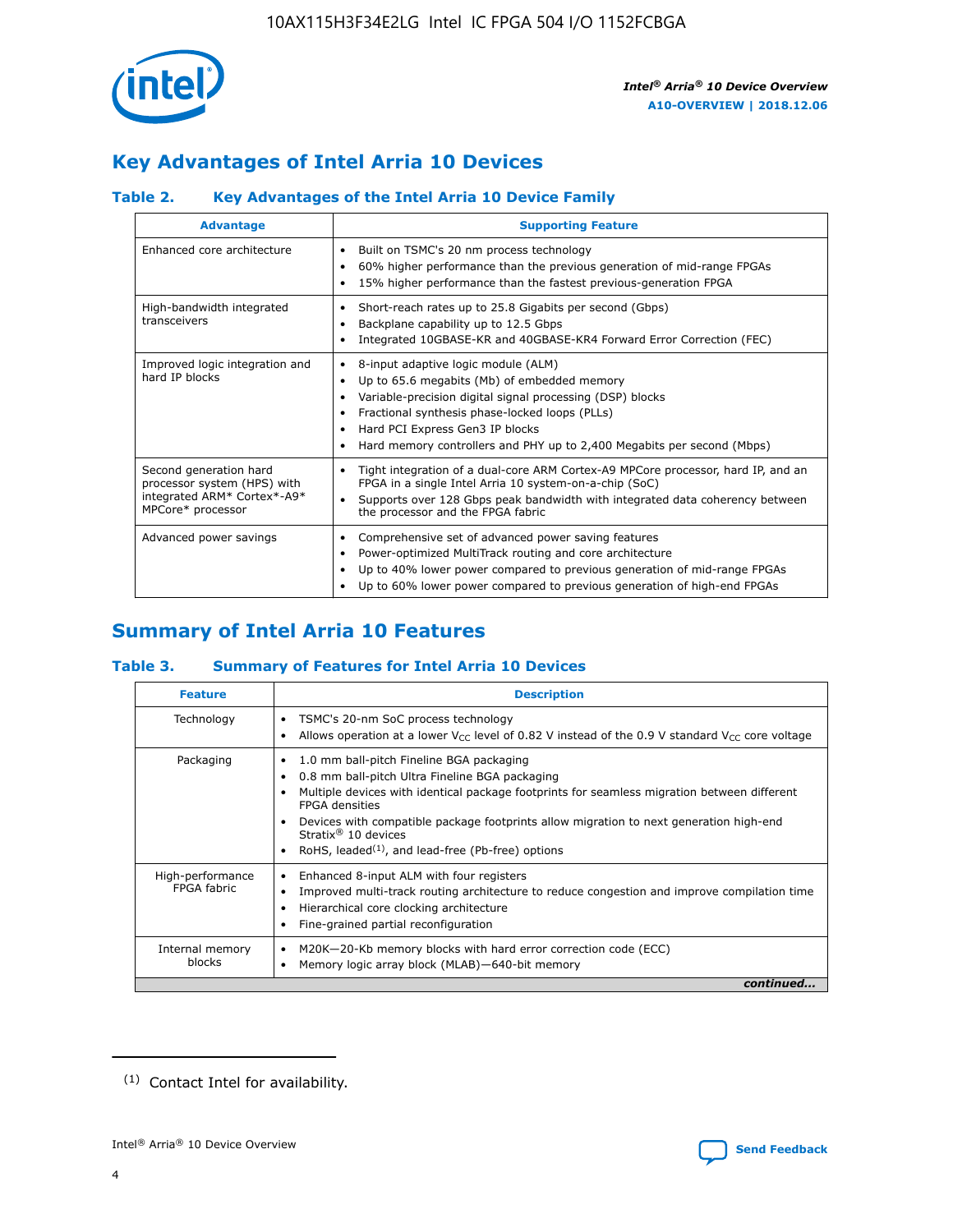$\mathsf{r}$ 



| <b>Feature</b>                         |                                                                                                                | <b>Description</b>                                                                                                                                                                                                                                                                                                                                                                                                                                                                                                                                                                                                                                                                                                                                                                                                                          |  |  |  |  |
|----------------------------------------|----------------------------------------------------------------------------------------------------------------|---------------------------------------------------------------------------------------------------------------------------------------------------------------------------------------------------------------------------------------------------------------------------------------------------------------------------------------------------------------------------------------------------------------------------------------------------------------------------------------------------------------------------------------------------------------------------------------------------------------------------------------------------------------------------------------------------------------------------------------------------------------------------------------------------------------------------------------------|--|--|--|--|
| Embedded Hard IP<br>blocks             | Variable-precision DSP                                                                                         | Native support for signal processing precision levels from $18 \times 19$ to<br>$\bullet$<br>54 x 54<br>Native support for 27 x 27 multiplier mode<br>64-bit accumulator and cascade for systolic finite impulse responses<br>(FIRs)<br>Internal coefficient memory banks<br>٠<br>Preadder/subtractor for improved efficiency<br>Additional pipeline register to increase performance and reduce<br>power<br>Supports floating point arithmetic:<br>- Perform multiplication, addition, subtraction, multiply-add,<br>multiply-subtract, and complex multiplication.<br>- Supports multiplication with accumulation capability, cascade<br>summation, and cascade subtraction capability.<br>- Dynamic accumulator reset control.<br>- Support direct vector dot and complex multiplication chaining<br>multiply floating point DSP blocks. |  |  |  |  |
|                                        | Memory controller                                                                                              | DDR4, DDR3, and DDR3L                                                                                                                                                                                                                                                                                                                                                                                                                                                                                                                                                                                                                                                                                                                                                                                                                       |  |  |  |  |
|                                        | PCI Express*                                                                                                   | PCI Express (PCIe*) Gen3 (x1, x2, x4, or x8), Gen2 (x1, x2, x4, or x8)<br>and Gen1 (x1, x2, x4, or x8) hard IP with complete protocol stack,<br>endpoint, and root port                                                                                                                                                                                                                                                                                                                                                                                                                                                                                                                                                                                                                                                                     |  |  |  |  |
|                                        | Transceiver I/O                                                                                                | 10GBASE-KR/40GBASE-KR4 Forward Error Correction (FEC)<br>PCS hard IPs that support:<br>- 10-Gbps Ethernet (10GbE)<br>- PCIe PIPE interface<br>- Interlaken<br>- Gbps Ethernet (GbE)<br>- Common Public Radio Interface (CPRI) with deterministic latency<br>support<br>- Gigabit-capable passive optical network (GPON) with fast lock-<br>time support<br>13.5G JESD204b<br>$\bullet$<br>8B/10B, 64B/66B, 64B/67B encoders and decoders<br>Custom mode support for proprietary protocols                                                                                                                                                                                                                                                                                                                                                   |  |  |  |  |
| Core clock networks                    | $\bullet$<br>$\bullet$                                                                                         | Up to 800 MHz fabric clocking, depending on the application:<br>- 667 MHz external memory interface clocking with 2,400 Mbps DDR4 interface<br>- 800 MHz LVDS interface clocking with 1,600 Mbps LVDS interface<br>Global, regional, and peripheral clock networks<br>Clock networks that are not used can be gated to reduce dynamic power                                                                                                                                                                                                                                                                                                                                                                                                                                                                                                 |  |  |  |  |
| Phase-locked loops<br>(PLLs)           | High-resolution fractional synthesis PLLs:<br>$\bullet$<br>Integer PLLs:<br>- Adjacent to general purpose I/Os | - Precision clock synthesis, clock delay compensation, and zero delay buffering (ZDB)<br>- Support integer mode and fractional mode<br>- Fractional mode support with third-order delta-sigma modulation<br>- Support external memory and LVDS interfaces                                                                                                                                                                                                                                                                                                                                                                                                                                                                                                                                                                                   |  |  |  |  |
| FPGA General-purpose<br>$I/Os$ (GPIOs) | On-chip termination (OCT)<br>$\bullet$                                                                         | 1.6 Gbps LVDS-every pair can be configured as receiver or transmitter<br>1.2 V to 3.0 V single-ended LVTTL/LVCMOS interfacing                                                                                                                                                                                                                                                                                                                                                                                                                                                                                                                                                                                                                                                                                                               |  |  |  |  |
| <b>External Memory</b><br>Interface    |                                                                                                                | Hard memory controller- DDR4, DDR3, and DDR3L support<br>$-$ DDR4 $-$ speeds up to 1,200 MHz/2,400 Mbps<br>- DDR3-speeds up to 1,067 MHz/2,133 Mbps<br>Soft memory controller—provides support for RLDRAM $3^{(2)}$ , QDR IV $(2^2)$ , and QDR II+<br>continued                                                                                                                                                                                                                                                                                                                                                                                                                                                                                                                                                                             |  |  |  |  |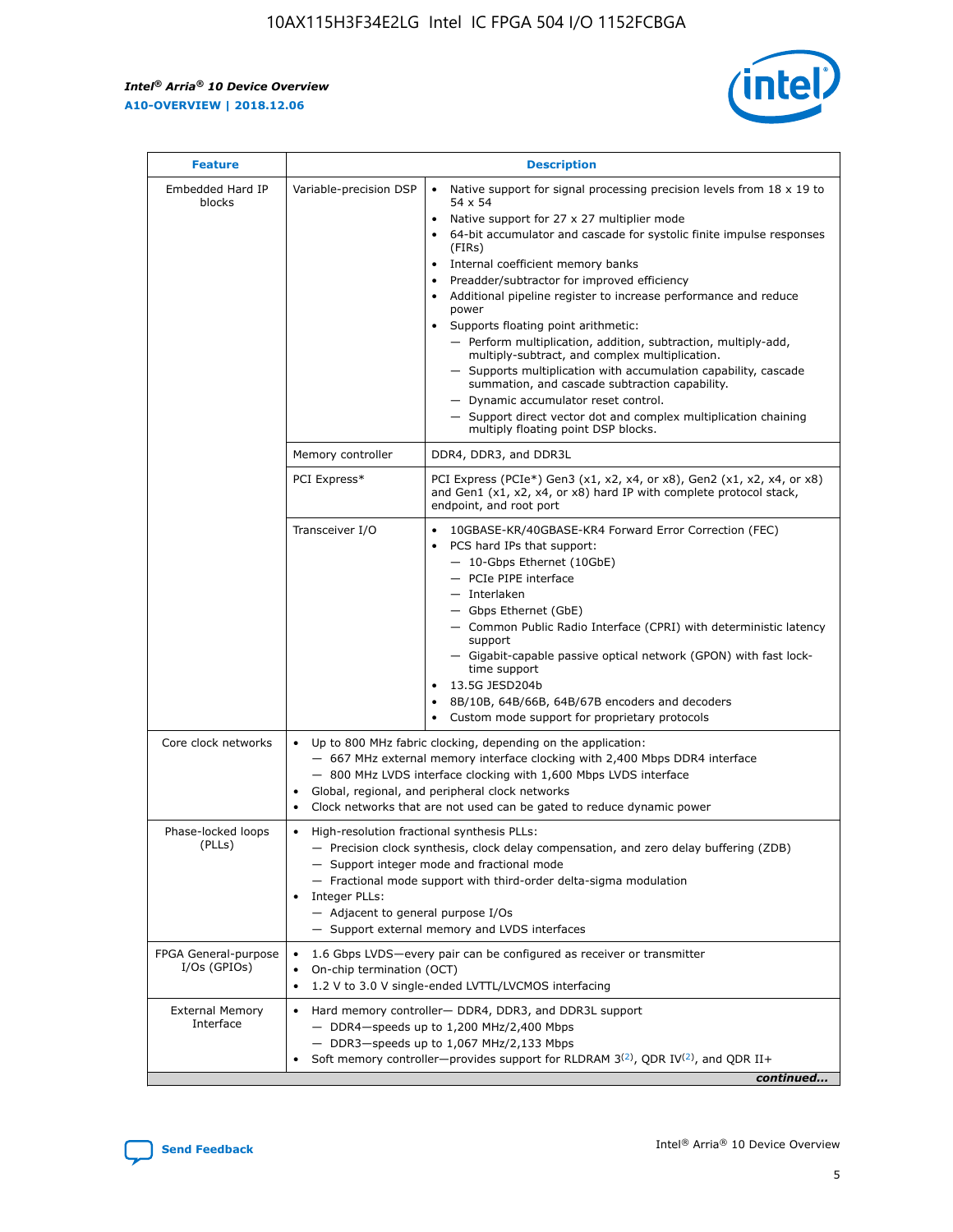

| <b>Feature</b>                                    | <b>Description</b>                                                                                                                                                                                                                                                                                                                                                                                                                                                                                                                                                                                                                                    |  |  |  |  |  |  |
|---------------------------------------------------|-------------------------------------------------------------------------------------------------------------------------------------------------------------------------------------------------------------------------------------------------------------------------------------------------------------------------------------------------------------------------------------------------------------------------------------------------------------------------------------------------------------------------------------------------------------------------------------------------------------------------------------------------------|--|--|--|--|--|--|
| Low-power serial<br>transceivers                  | • Continuous operating range:<br>- Intel Arria 10 GX-1 Gbps to 17.4 Gbps<br>- Intel Arria 10 GT-1 Gbps to 25.8 Gbps<br>Backplane support:<br>$-$ Intel Arria 10 GX-up to 12.5<br>- Intel Arria 10 GT-up to 12.5<br>Extended range down to 125 Mbps with oversampling<br>ATX transmit PLLs with user-configurable fractional synthesis capability<br>Electronic Dispersion Compensation (EDC) support for XFP, SFP+, QSFP, and CFP optical<br>module<br>Adaptive linear and decision feedback equalization<br>$\bullet$<br>Transmitter pre-emphasis and de-emphasis<br>$\bullet$<br>Dynamic partial reconfiguration of individual transceiver channels |  |  |  |  |  |  |
| <b>HPS</b><br>(Intel Arria 10 SX<br>devices only) | Dual-core ARM Cortex-A9 MPCore processor-1.2 GHz CPU with<br>Processor and system<br>$\bullet$<br>1.5 GHz overdrive capability<br>256 KB on-chip RAM and 64 KB on-chip ROM<br>System peripherals—general-purpose timers, watchdog timers, direct<br>memory access (DMA) controller, FPGA configuration manager, and<br>clock and reset managers<br>• Security features—anti-tamper, secure boot, Advanced Encryption<br>Standard (AES) and authentication (SHA)<br>ARM CoreSight* JTAG debug access port, trace port, and on-chip<br>trace storage                                                                                                    |  |  |  |  |  |  |
|                                                   | <b>External interfaces</b><br>Hard memory interface-Hard memory controller (2,400 Mbps DDR4,<br>$\bullet$<br>and 2,133 Mbps DDR3), Quad serial peripheral interface (QSPI) flash<br>controller, NAND flash controller, direct memory access (DMA)<br>controller, Secure Digital/MultiMediaCard (SD/MMC) controller<br>Communication interface-10/100/1000 Ethernet media access<br>control (MAC), USB On-The-GO (OTG) controllers, I <sup>2</sup> C controllers,<br>UART 16550, serial peripheral interface (SPI), and up to 62<br>HPS GPIO interfaces (48 direct-share I/Os)                                                                         |  |  |  |  |  |  |
|                                                   | High-performance ARM AMBA* AXI bus bridges that support<br>Interconnects to core<br>$\bullet$<br>simultaneous read and write<br>HPS-FPGA bridges-include the FPGA-to-HPS, HPS-to-FPGA, and<br>$\bullet$<br>lightweight HPS-to-FPGA bridges that allow the FPGA fabric to issue<br>transactions to slaves in the HPS, and vice versa<br>Configuration bridge that allows HPS configuration manager to<br>configure the core logic via dedicated 32-bit configuration port<br>FPGA-to-HPS SDRAM controller bridge-provides configuration<br>interfaces for the multiport front end (MPFE) of the HPS SDRAM<br>controller                                |  |  |  |  |  |  |
| Configuration                                     | Tamper protection—comprehensive design protection to protect your valuable IP investments<br>Enhanced 256-bit advanced encryption standard (AES) design security with authentication<br>٠<br>Configuration via protocol (CvP) using PCIe Gen1, Gen2, or Gen3<br>continued                                                                                                                                                                                                                                                                                                                                                                             |  |  |  |  |  |  |

<sup>(2)</sup> Intel Arria 10 devices support this external memory interface using hard PHY with soft memory controller.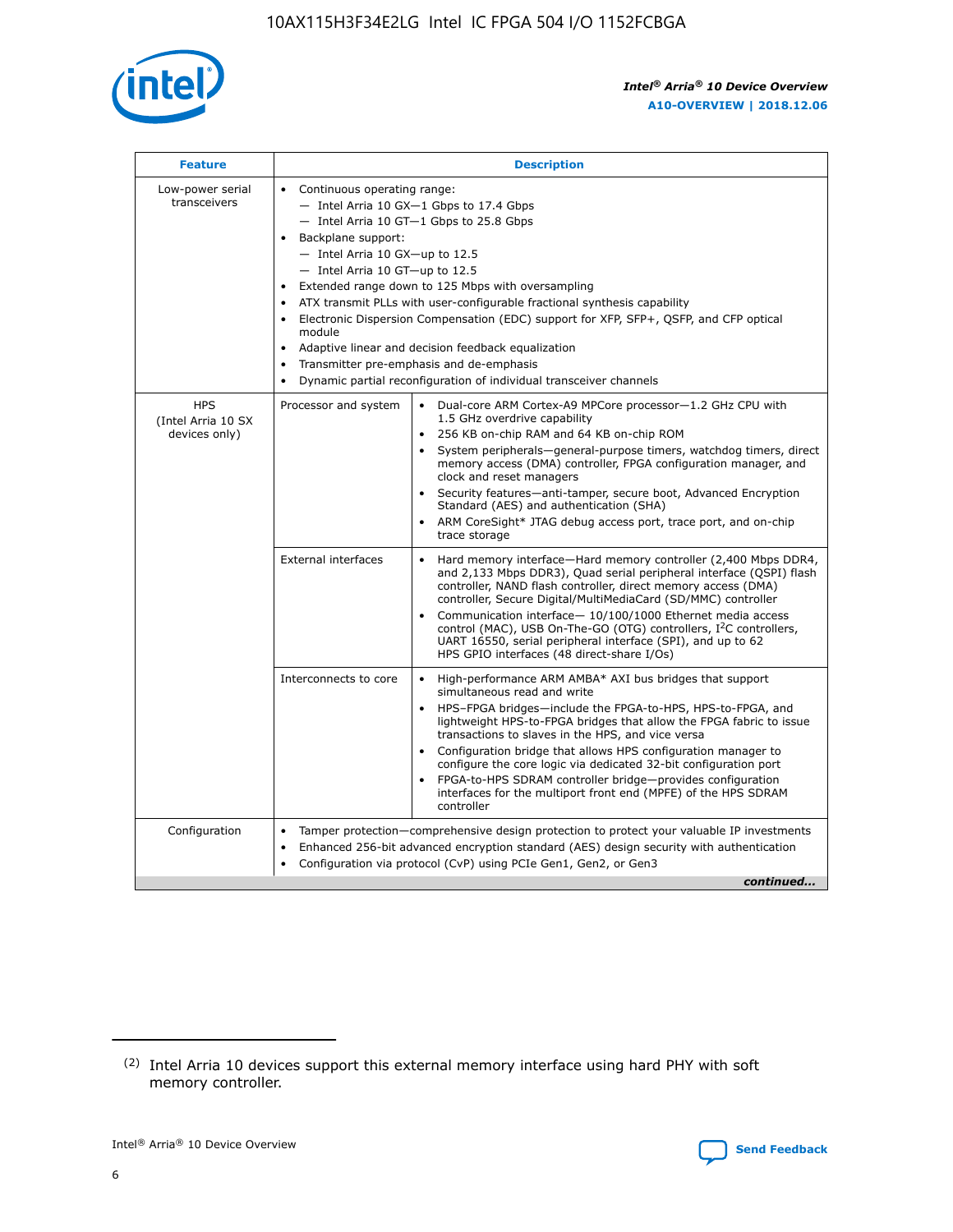

| <b>Feature</b>     | <b>Description</b>                                                                                                                                                                                               |
|--------------------|------------------------------------------------------------------------------------------------------------------------------------------------------------------------------------------------------------------|
|                    | Dynamic reconfiguration of the transceivers and PLLs<br>Fine-grained partial reconfiguration of the core fabric<br>Active Serial x4 Interface<br>$\bullet$                                                       |
| Power management   | SmartVID<br>$\bullet$<br>Low static power device options<br>Programmable Power Technology<br>Intel Quartus <sup>®</sup> Prime integrated power analysis                                                          |
| Software and tools | Intel Quartus Prime design suite<br>Transceiver toolkit<br>Platform Designer system integration tool<br>DSP Builder for Intel FPGAs<br>OpenCL <sup>"</sup> support<br>Intel SoC FPGA Embedded Design Suite (EDS) |

#### **Related Information**

#### [Intel Arria 10 Transceiver PHY Overview](https://www.intel.com/content/www/us/en/programmable/documentation/nik1398707230472.html#nik1398706768037) Provides details on Intel Arria 10 transceivers.

## **Intel Arria 10 Device Variants and Packages**

#### **Table 4. Device Variants for the Intel Arria 10 Device Family**

| <b>Variant</b>    | <b>Description</b>                                                                                                                                                                                                     |
|-------------------|------------------------------------------------------------------------------------------------------------------------------------------------------------------------------------------------------------------------|
| Intel Arria 10 GX | FPGA featuring 17.4 Gbps transceivers for short reach applications with 12.5 backplane driving<br>capability.                                                                                                          |
| Intel Arria 10 GT | FPGA featuring:<br>17.4 Gbps transceivers for short reach applications with 12.5 backplane driving capability.<br>25.8 Gbps transceivers for supporting CAUI-4 and CEI-25G applications with CFP2 and CFP4<br>modules. |
| Intel Arria 10 SX | SoC integrating ARM-based HPS and FPGA featuring 17.4 Gbps transceivers for short reach<br>applications with 12.5 backplane driving capability.                                                                        |

## **Intel Arria 10 GX**

This section provides the available options, maximum resource counts, and package plan for the Intel Arria 10 GX devices.

The information in this section is correct at the time of publication. For the latest information and to get more details, refer to the Intel FPGA Product Selector.

#### **Related Information**

#### [Intel FPGA Product Selector](http://www.altera.com/products/selector/psg-selector.html) Provides the latest information on Intel products.

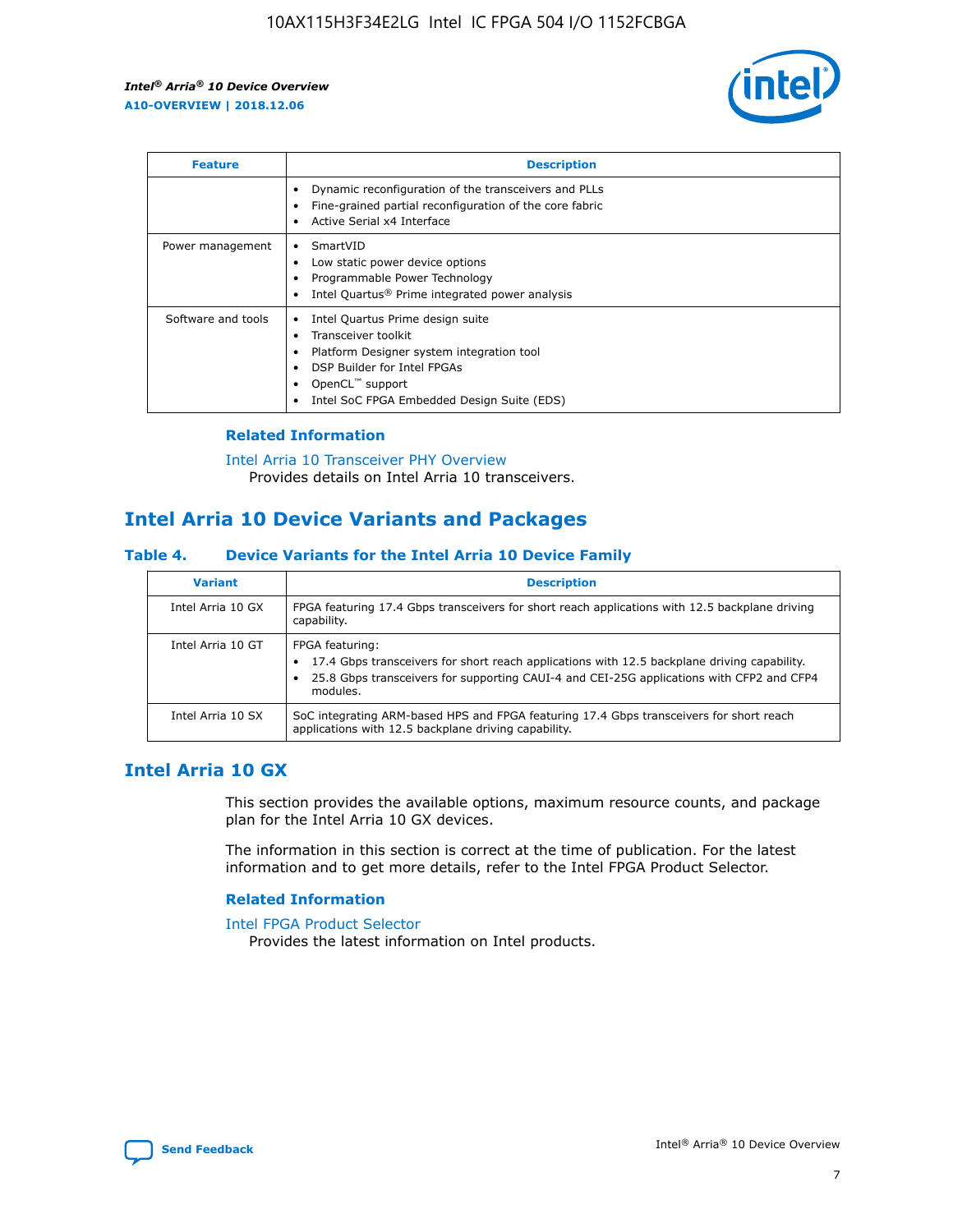

## **Available Options**





#### **Related Information**

[Transceiver Performance for Intel Arria 10 GX/SX Devices](https://www.intel.com/content/www/us/en/programmable/documentation/mcn1413182292568.html#mcn1413213965502) Provides more information about the transceiver speed grade.

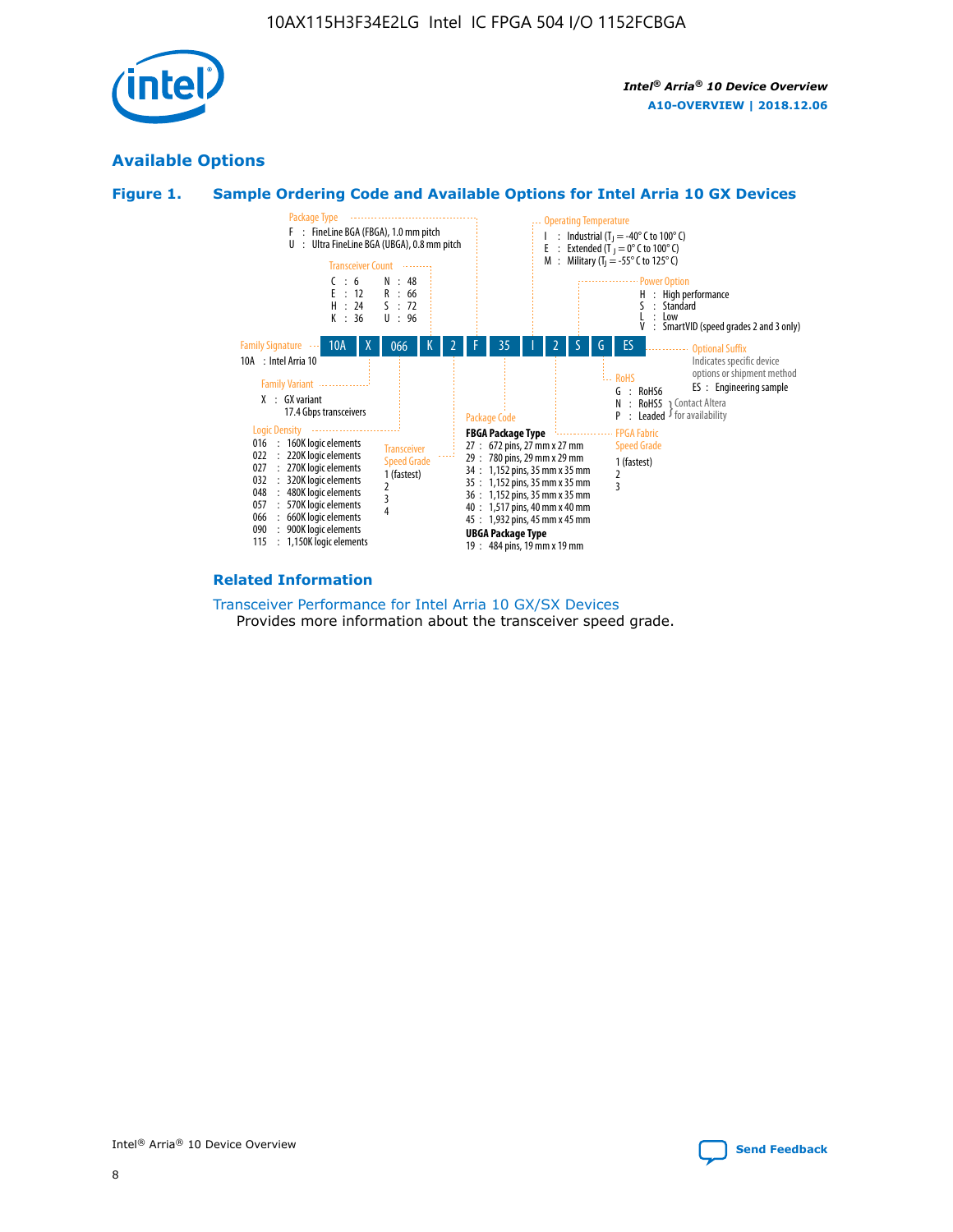

#### **Maximum Resources**

#### **Table 5. Maximum Resource Counts for Intel Arria 10 GX Devices (GX 160, GX 220, GX 270, GX 320, and GX 480)**

| <b>Resource</b>              |                         | <b>Product Line</b> |                                                 |                |                |                |  |  |
|------------------------------|-------------------------|---------------------|-------------------------------------------------|----------------|----------------|----------------|--|--|
|                              |                         | <b>GX 160</b>       | <b>GX 220</b><br><b>GX 270</b><br><b>GX 320</b> |                |                | <b>GX 480</b>  |  |  |
| Logic Elements (LE) (K)      |                         | 160                 | 220                                             | 270            | 320            | 480            |  |  |
| <b>ALM</b>                   |                         | 61,510              | 80,330                                          | 101,620        | 119,900        | 183,590        |  |  |
| Register                     |                         | 246,040             | 406,480<br>321,320                              |                | 479,600        | 734,360        |  |  |
| Memory (Kb)                  | M <sub>20</sub> K       | 8,800               | 11,740                                          | 15,000         | 17,820         | 28,620         |  |  |
|                              | <b>MLAB</b>             | 1,050               | 1,690<br>2,452<br>2,727                         |                |                | 4,164          |  |  |
| Variable-precision DSP Block |                         | 156                 | 192                                             | 830            | 985            | 1,368          |  |  |
| 18 x 19 Multiplier           |                         | 312                 | 384                                             | 1,970<br>1,660 |                | 2,736          |  |  |
| PLL                          | Fractional<br>Synthesis | 6                   | 6                                               | 8              | 8              | 12             |  |  |
|                              | I/O                     | 6                   | 6                                               | 8              | 8              | 12             |  |  |
| 17.4 Gbps Transceiver        |                         | 12                  | 12                                              | 24             | 24             | 36             |  |  |
| GPIO <sup>(3)</sup>          |                         | 288                 | 288                                             | 384            | 384            |                |  |  |
| LVDS Pair $(4)$              |                         | 120                 | 120                                             | 168            | 168            | 222            |  |  |
| PCIe Hard IP Block           |                         | 1                   | 1                                               | 2              | $\overline{2}$ | $\overline{2}$ |  |  |
| Hard Memory Controller       |                         | 6                   | 6                                               | 8              | 8              | 12             |  |  |

<sup>(4)</sup> Each LVDS I/O pair can be used as differential input or output.



<sup>(3)</sup> The number of GPIOs does not include transceiver I/Os. In the Intel Quartus Prime software, the number of user I/Os includes transceiver I/Os.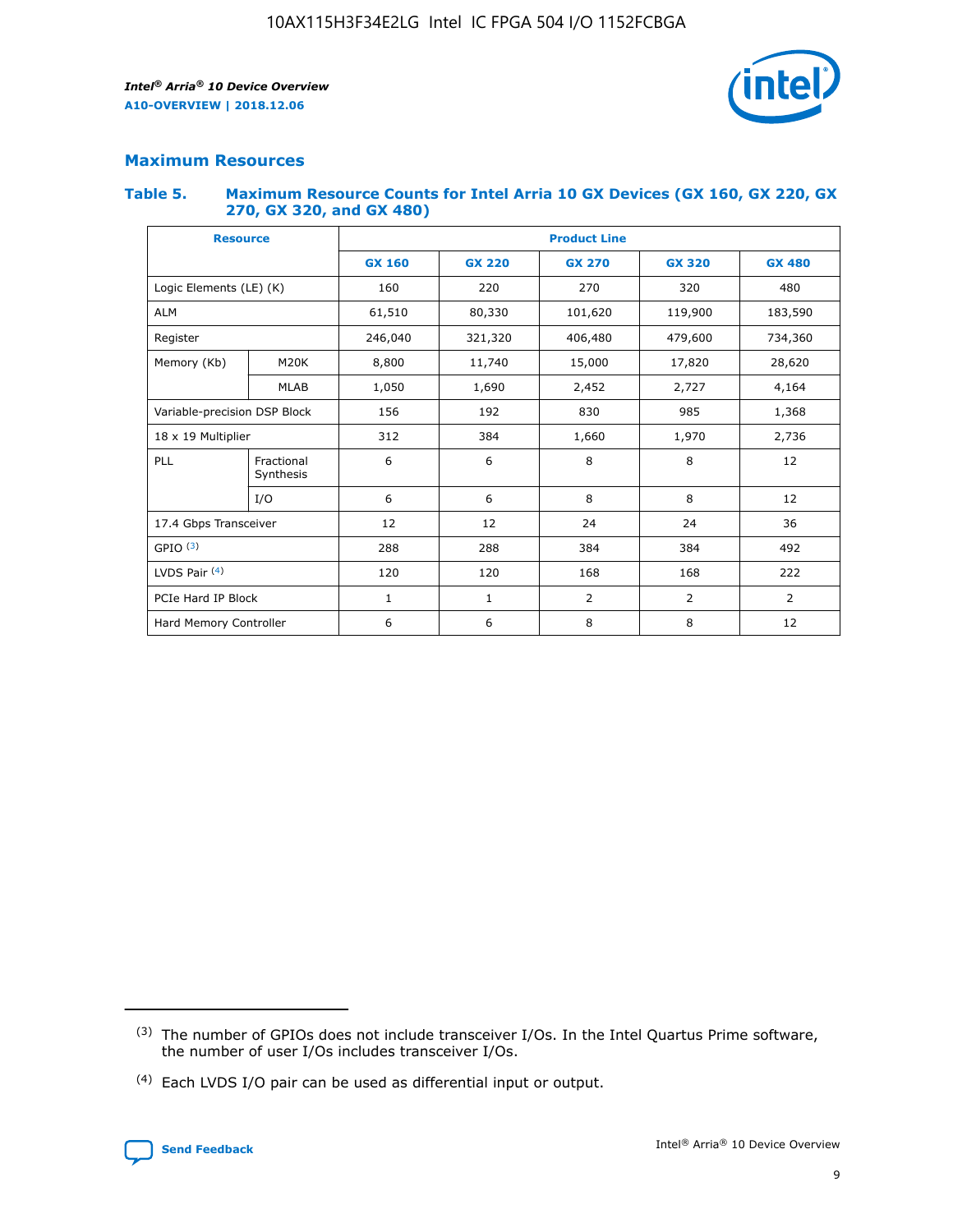

#### **Table 6. Maximum Resource Counts for Intel Arria 10 GX Devices (GX 570, GX 660, GX 900, and GX 1150)**

|                              | <b>Resource</b>         | <b>Product Line</b> |                        |                |                |  |  |  |
|------------------------------|-------------------------|---------------------|------------------------|----------------|----------------|--|--|--|
|                              |                         | <b>GX 570</b>       | <b>GX 660</b>          | <b>GX 900</b>  | <b>GX 1150</b> |  |  |  |
| Logic Elements (LE) (K)      |                         | 570                 | 660                    | 900            | 1,150          |  |  |  |
| <b>ALM</b>                   |                         | 217,080             | 251,680                | 339,620        | 427,200        |  |  |  |
| Register                     |                         | 868,320             | 1,006,720<br>1,358,480 |                | 1,708,800      |  |  |  |
| Memory (Kb)                  | <b>M20K</b>             | 36,000              | 42,620                 | 48,460         | 54,260         |  |  |  |
|                              | <b>MLAB</b>             | 5,096               | 5,788                  | 9,386          | 12,984         |  |  |  |
| Variable-precision DSP Block |                         | 1,523               | 1,687                  | 1,518          | 1,518          |  |  |  |
| $18 \times 19$ Multiplier    |                         | 3,046               | 3,374                  | 3,036          | 3,036          |  |  |  |
| PLL                          | Fractional<br>Synthesis | 16                  | 16                     | 32             | 32             |  |  |  |
|                              | I/O                     | 16                  | 16                     | 16             | 16             |  |  |  |
| 17.4 Gbps Transceiver        |                         | 48                  | 48<br>96               |                | 96             |  |  |  |
| GPIO <sup>(3)</sup>          |                         | 696                 | 696                    | 768            | 768            |  |  |  |
| LVDS Pair $(4)$              |                         | 324                 | 324                    | 384            | 384            |  |  |  |
| PCIe Hard IP Block           |                         | 2                   | $\overline{2}$         | $\overline{4}$ | 4              |  |  |  |
| Hard Memory Controller       |                         | 16                  | 16                     | 16             | 16             |  |  |  |

## **Package Plan**

#### **Table 7. Package Plan for Intel Arria 10 GX Devices (U19, F27, and F29)**

Refer to I/O and High Speed I/O in Intel Arria 10 Devices chapter for the number of 3 V I/O, LVDS I/O, and LVDS channels in each device package.

| <b>Product Line</b> | U <sub>19</sub><br>$(19 \text{ mm} \times 19 \text{ mm})$<br>484-pin UBGA) |          |             | <b>F27</b><br>(27 mm × 27 mm,<br>672-pin FBGA) |          |             | <b>F29</b><br>(29 mm × 29 mm,<br>780-pin FBGA) |          |             |  |
|---------------------|----------------------------------------------------------------------------|----------|-------------|------------------------------------------------|----------|-------------|------------------------------------------------|----------|-------------|--|
|                     | 3 V I/O                                                                    | LVDS I/O | <b>XCVR</b> | 3 V I/O                                        | LVDS I/O | <b>XCVR</b> | 3 V I/O                                        | LVDS I/O | <b>XCVR</b> |  |
| GX 160              | 48                                                                         | 192      | 6           | 48                                             | 192      | 12          | 48                                             | 240      | 12          |  |
| GX 220              | 48                                                                         | 192      | 6           | 48                                             | 192      | 12          | 48                                             | 240      | 12          |  |
| GX 270              |                                                                            |          |             | 48                                             | 192      | 12          | 48                                             | 312      | 12          |  |
| GX 320              |                                                                            |          |             | 48                                             | 192      | 12          | 48                                             | 312      | 12          |  |
| GX 480              |                                                                            |          |             |                                                |          |             | 48                                             | 312      | 12          |  |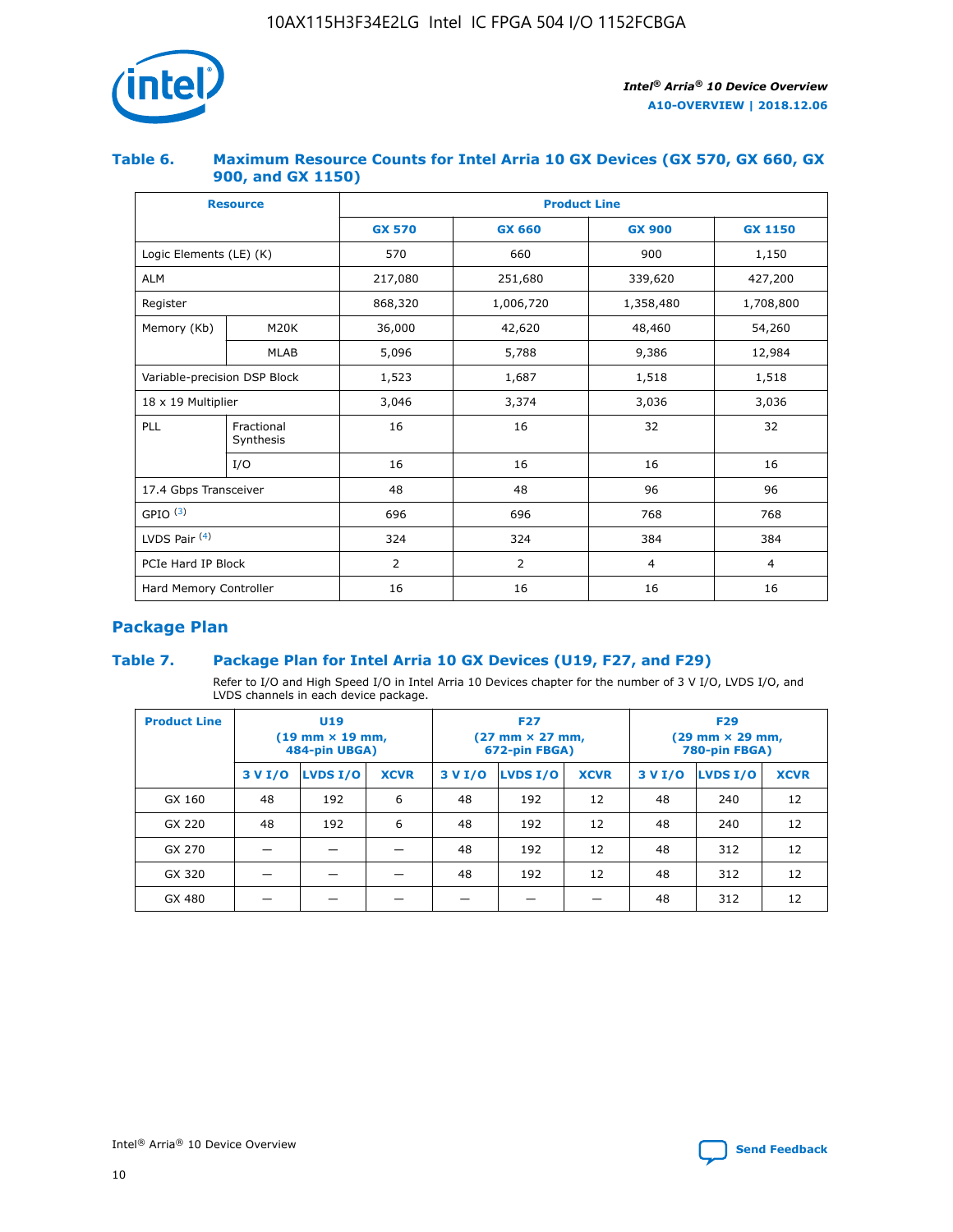

#### **Table 8. Package Plan for Intel Arria 10 GX Devices (F34, F35, NF40, and KF40)**

Refer to I/O and High Speed I/O in Intel Arria 10 Devices chapter for the number of 3 V I/O, LVDS I/O, and LVDS channels in each device package.

| <b>Product Line</b> | <b>F34</b><br>$(35 \text{ mm} \times 35 \text{ mm})$<br>1152-pin FBGA) |                    | <b>F35</b><br>$(35 \text{ mm} \times 35 \text{ mm})$<br><b>1152-pin FBGA)</b> |           | <b>KF40</b><br>$(40$ mm $\times$ 40 mm,<br>1517-pin FBGA) |             |           | <b>NF40</b><br>$(40$ mm $\times$ 40 mm,<br><b>1517-pin FBGA)</b> |             |            |                    |             |
|---------------------|------------------------------------------------------------------------|--------------------|-------------------------------------------------------------------------------|-----------|-----------------------------------------------------------|-------------|-----------|------------------------------------------------------------------|-------------|------------|--------------------|-------------|
|                     | 3V<br>I/O                                                              | <b>LVDS</b><br>I/O | <b>XCVR</b>                                                                   | 3V<br>I/O | <b>LVDS</b><br>I/O                                        | <b>XCVR</b> | 3V<br>I/O | <b>LVDS</b><br>I/O                                               | <b>XCVR</b> | 3 V<br>I/O | <b>LVDS</b><br>I/O | <b>XCVR</b> |
| GX 270              | 48                                                                     | 336                | 24                                                                            | 48        | 336                                                       | 24          |           |                                                                  |             |            |                    |             |
| GX 320              | 48                                                                     | 336                | 24                                                                            | 48        | 336                                                       | 24          |           |                                                                  |             |            |                    |             |
| GX 480              | 48                                                                     | 444                | 24                                                                            | 48        | 348                                                       | 36          |           |                                                                  |             |            |                    |             |
| GX 570              | 48                                                                     | 444                | 24                                                                            | 48        | 348                                                       | 36          | 96        | 600                                                              | 36          | 48         | 540                | 48          |
| GX 660              | 48                                                                     | 444                | 24                                                                            | 48        | 348                                                       | 36          | 96        | 600                                                              | 36          | 48         | 540                | 48          |
| GX 900              |                                                                        | 504                | 24                                                                            | -         |                                                           |             |           |                                                                  |             |            | 600                | 48          |
| GX 1150             |                                                                        | 504                | 24                                                                            |           |                                                           |             |           |                                                                  |             |            | 600                | 48          |

#### **Table 9. Package Plan for Intel Arria 10 GX Devices (RF40, NF45, SF45, and UF45)**

Refer to I/O and High Speed I/O in Intel Arria 10 Devices chapter for the number of 3 V I/O, LVDS I/O, and LVDS channels in each device package.

| <b>Product Line</b> | <b>RF40</b><br>$(40$ mm $\times$ 40 mm,<br>1517-pin FBGA) |                    |             | <b>NF45</b><br>$(45 \text{ mm} \times 45 \text{ mm})$<br><b>1932-pin FBGA)</b> |                    |             | <b>SF45</b><br>$(45 \text{ mm} \times 45 \text{ mm})$<br><b>1932-pin FBGA)</b> |                    |             | <b>UF45</b><br>$(45 \text{ mm} \times 45 \text{ mm})$<br><b>1932-pin FBGA)</b> |                    |             |
|---------------------|-----------------------------------------------------------|--------------------|-------------|--------------------------------------------------------------------------------|--------------------|-------------|--------------------------------------------------------------------------------|--------------------|-------------|--------------------------------------------------------------------------------|--------------------|-------------|
|                     | 3V<br>I/O                                                 | <b>LVDS</b><br>I/O | <b>XCVR</b> | 3 V<br>I/O                                                                     | <b>LVDS</b><br>I/O | <b>XCVR</b> | 3 V<br>I/O                                                                     | <b>LVDS</b><br>I/O | <b>XCVR</b> | 3V<br>I/O                                                                      | <b>LVDS</b><br>I/O | <b>XCVR</b> |
| GX 900              |                                                           | 342                | 66          | _                                                                              | 768                | 48          |                                                                                | 624                | 72          |                                                                                | 480                | 96          |
| GX 1150             |                                                           | 342                | 66          | _                                                                              | 768                | 48          |                                                                                | 624                | 72          |                                                                                | 480                | 96          |

#### **Related Information**

[I/O and High-Speed Differential I/O Interfaces in Intel Arria 10 Devices chapter, Intel](https://www.intel.com/content/www/us/en/programmable/documentation/sam1403482614086.html#sam1403482030321) [Arria 10 Device Handbook](https://www.intel.com/content/www/us/en/programmable/documentation/sam1403482614086.html#sam1403482030321)

Provides the number of 3 V and LVDS I/Os, and LVDS channels for each Intel Arria 10 device package.

## **Intel Arria 10 GT**

This section provides the available options, maximum resource counts, and package plan for the Intel Arria 10 GT devices.

The information in this section is correct at the time of publication. For the latest information and to get more details, refer to the Intel FPGA Product Selector.

#### **Related Information**

#### [Intel FPGA Product Selector](http://www.altera.com/products/selector/psg-selector.html)

Provides the latest information on Intel products.

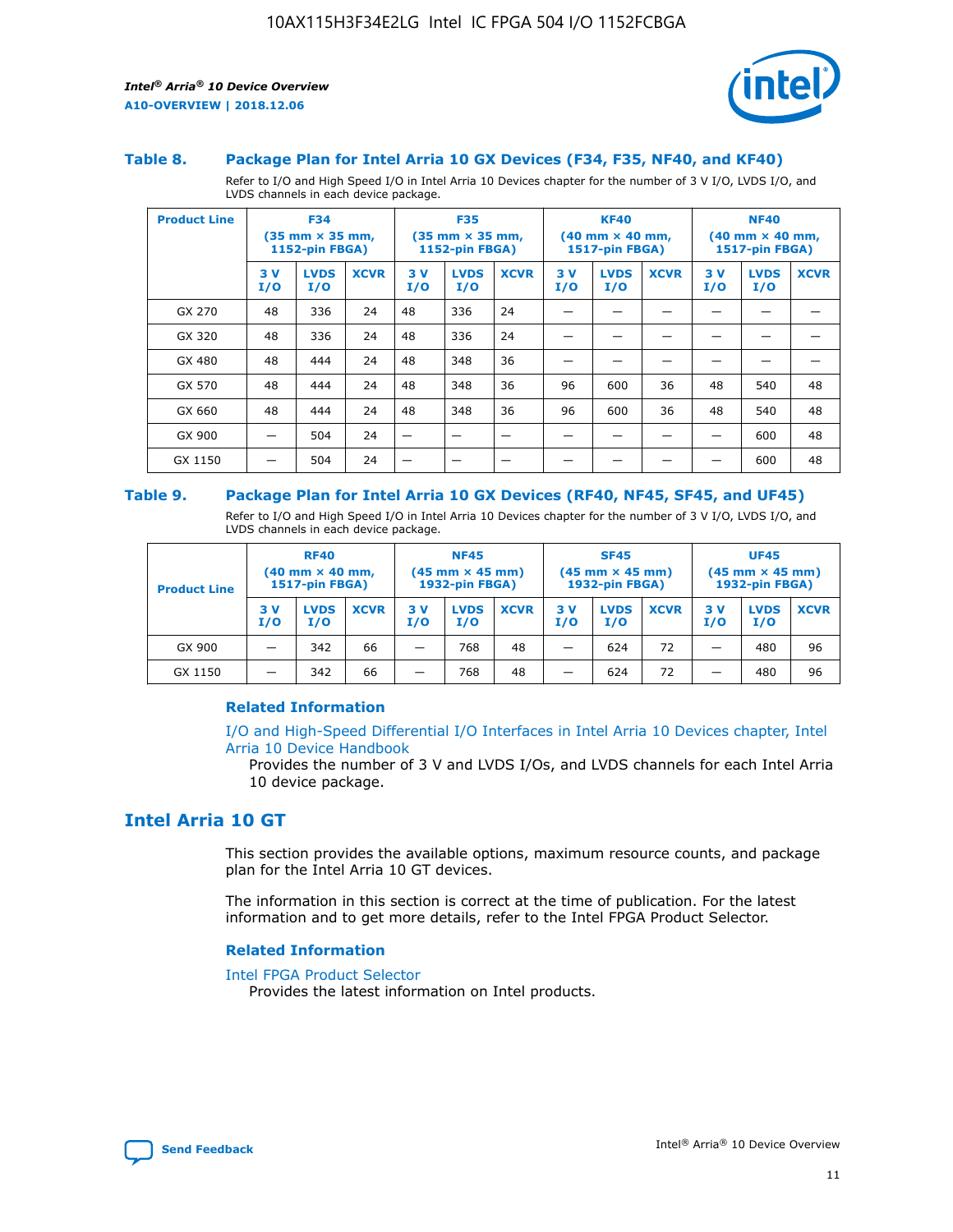

## **Available Options**

## **Figure 2. Sample Ordering Code and Available Options for Intel Arria 10 GT Devices**

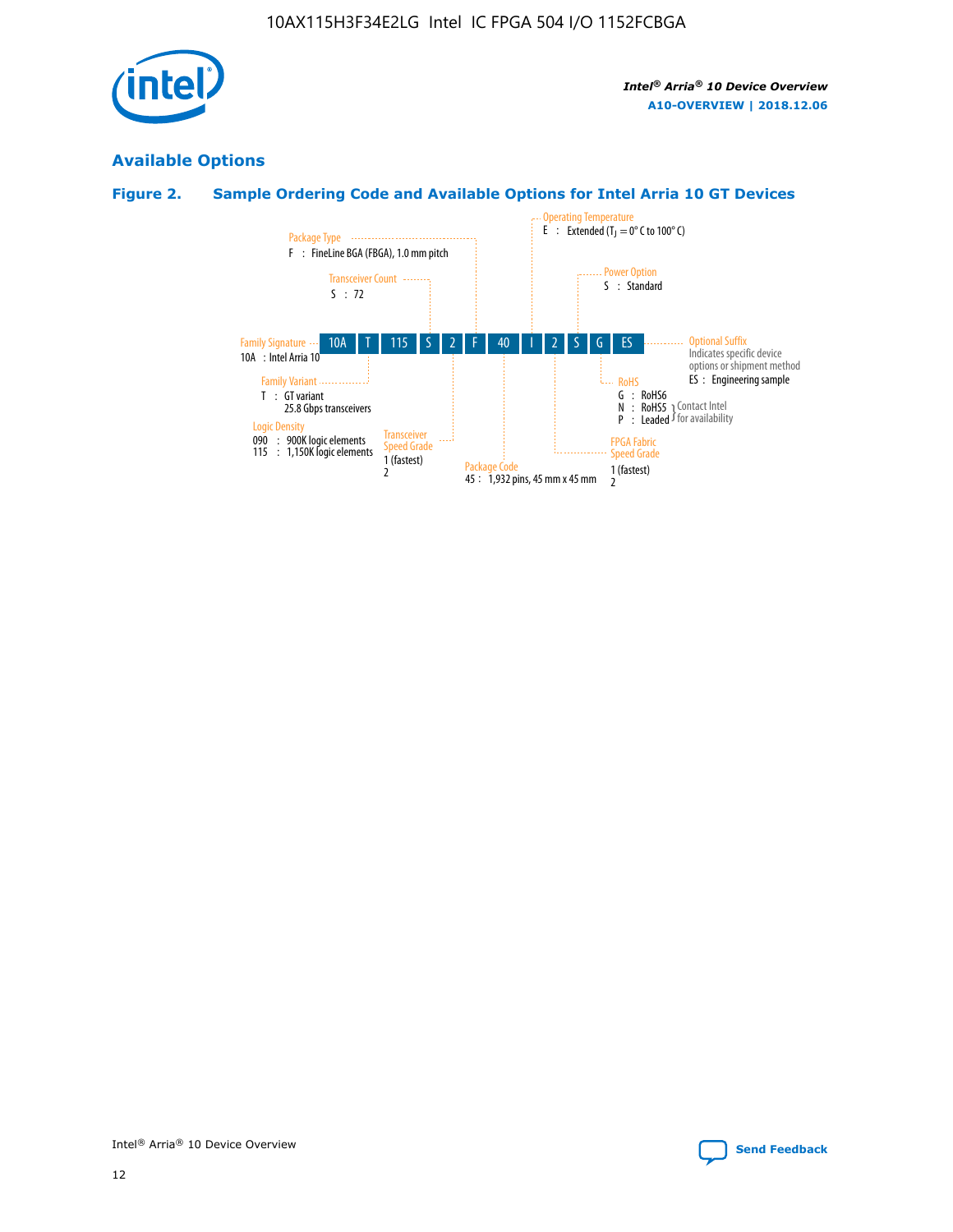

#### **Maximum Resources**

#### **Table 10. Maximum Resource Counts for Intel Arria 10 GT Devices**

| <b>Resource</b>              |                      |                | <b>Product Line</b> |  |
|------------------------------|----------------------|----------------|---------------------|--|
|                              |                      | <b>GT 900</b>  | <b>GT 1150</b>      |  |
| Logic Elements (LE) (K)      |                      | 900            | 1,150               |  |
| <b>ALM</b>                   |                      | 339,620        | 427,200             |  |
| Register                     |                      | 1,358,480      | 1,708,800           |  |
| Memory (Kb)                  | M <sub>20</sub> K    | 48,460         | 54,260              |  |
|                              | <b>MLAB</b>          | 9,386          | 12,984              |  |
| Variable-precision DSP Block |                      | 1,518          | 1,518               |  |
| 18 x 19 Multiplier           |                      | 3,036          | 3,036               |  |
| PLL                          | Fractional Synthesis | 32             | 32                  |  |
|                              | I/O                  | 16             | 16                  |  |
| Transceiver                  | 17.4 Gbps            | 72(5)          | 72(5)               |  |
|                              | 25.8 Gbps            | 6              | 6                   |  |
| GPIO <sup>(6)</sup>          |                      | 624            | 624                 |  |
| LVDS Pair $(7)$              |                      | 312            | 312                 |  |
| PCIe Hard IP Block           |                      | $\overline{4}$ | $\overline{4}$      |  |
| Hard Memory Controller       |                      | 16             | 16                  |  |

#### **Related Information**

#### [Intel Arria 10 GT Channel Usage](https://www.intel.com/content/www/us/en/programmable/documentation/nik1398707230472.html#nik1398707008178)

Configuring GT/GX channels in Intel Arria 10 GT devices.

#### **Package Plan**

#### **Table 11. Package Plan for Intel Arria 10 GT Devices**

Refer to I/O and High Speed I/O in Intel Arria 10 Devices chapter for the number of 3 V I/O, LVDS I/O, and LVDS channels in each device package.

| <b>Product Line</b> | <b>SF45</b><br>(45 mm × 45 mm, 1932-pin FBGA) |                 |             |  |  |  |
|---------------------|-----------------------------------------------|-----------------|-------------|--|--|--|
|                     | 3 V I/O                                       | <b>LVDS I/O</b> | <b>XCVR</b> |  |  |  |
| GT 900              |                                               | 624             | 72          |  |  |  |
| GT 1150             |                                               | 624             |             |  |  |  |

<sup>(7)</sup> Each LVDS I/O pair can be used as differential input or output.



 $(5)$  If all 6 GT channels are in use, 12 of the GX channels are not usable.

<sup>(6)</sup> The number of GPIOs does not include transceiver I/Os. In the Intel Quartus Prime software, the number of user I/Os includes transceiver I/Os.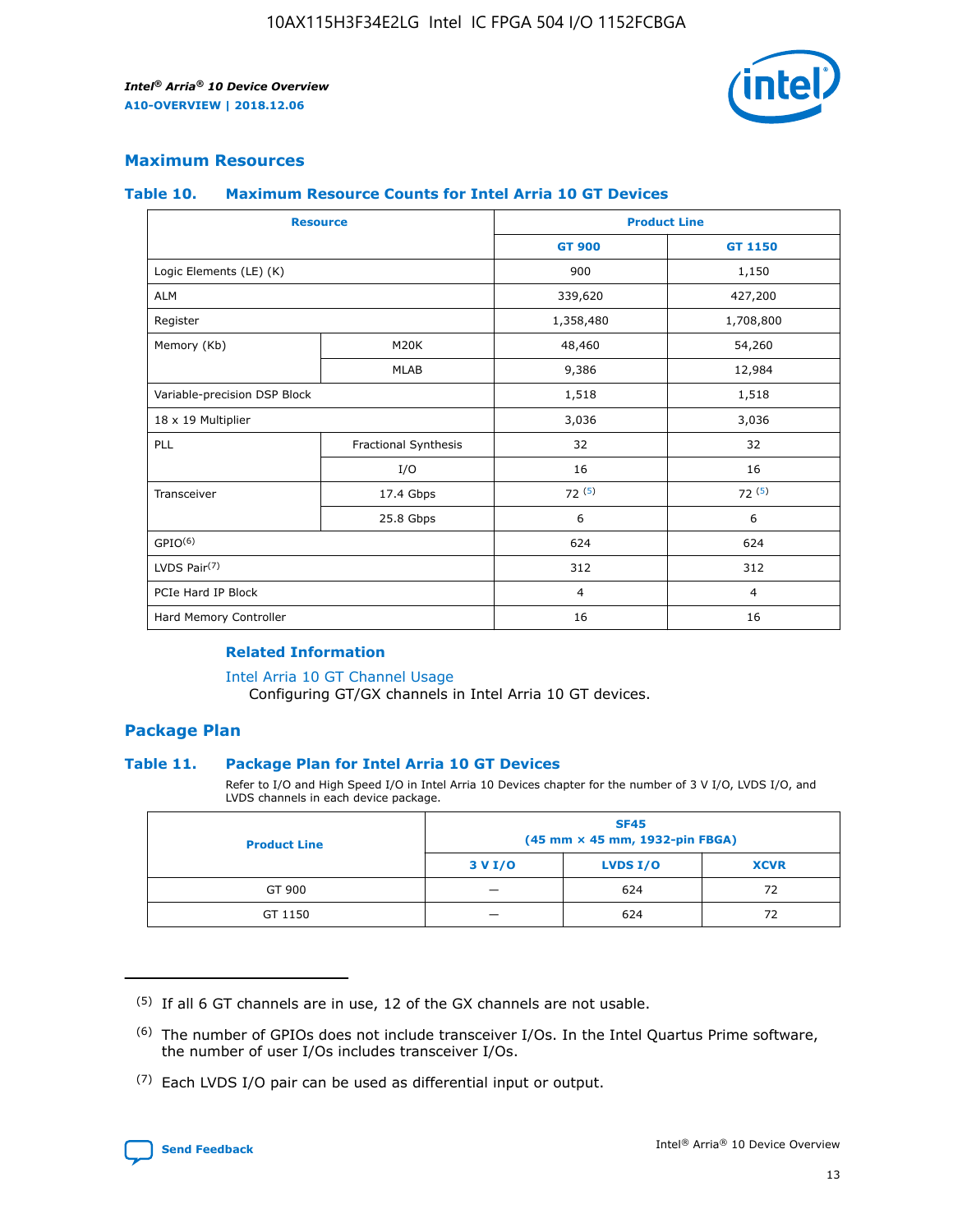

#### **Related Information**

[I/O and High-Speed Differential I/O Interfaces in Intel Arria 10 Devices chapter, Intel](https://www.intel.com/content/www/us/en/programmable/documentation/sam1403482614086.html#sam1403482030321) [Arria 10 Device Handbook](https://www.intel.com/content/www/us/en/programmable/documentation/sam1403482614086.html#sam1403482030321)

Provides the number of 3 V and LVDS I/Os, and LVDS channels for each Intel Arria 10 device package.

## **Intel Arria 10 SX**

This section provides the available options, maximum resource counts, and package plan for the Intel Arria 10 SX devices.

The information in this section is correct at the time of publication. For the latest information and to get more details, refer to the Intel FPGA Product Selector.

#### **Related Information**

[Intel FPGA Product Selector](http://www.altera.com/products/selector/psg-selector.html) Provides the latest information on Intel products.

#### **Available Options**

#### **Figure 3. Sample Ordering Code and Available Options for Intel Arria 10 SX Devices**



#### **Related Information**

[Transceiver Performance for Intel Arria 10 GX/SX Devices](https://www.intel.com/content/www/us/en/programmable/documentation/mcn1413182292568.html#mcn1413213965502) Provides more information about the transceiver speed grade.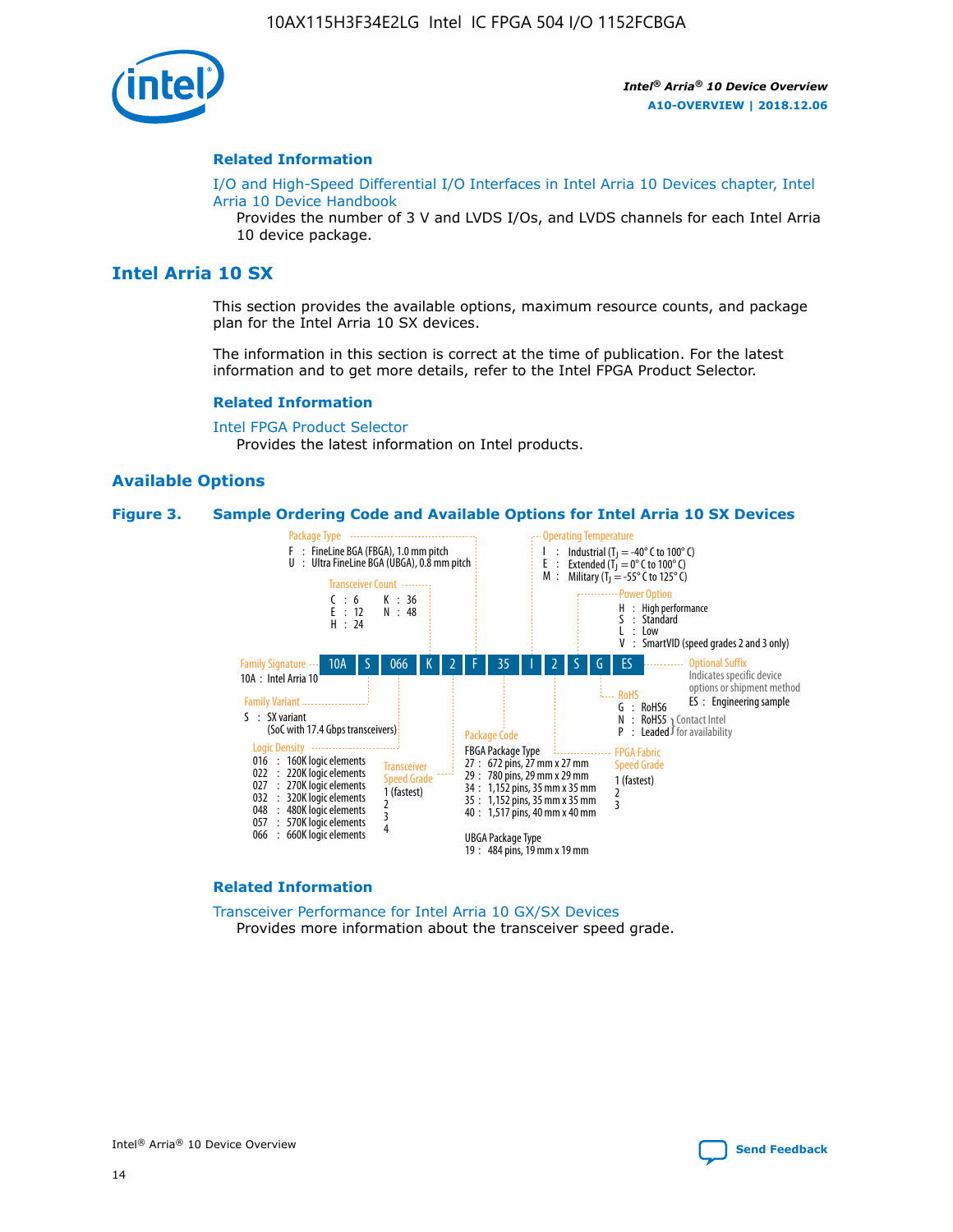

#### **Maximum Resources**

#### **Table 12. Maximum Resource Counts for Intel Arria 10 SX Devices**

| <b>Resource</b>                   |                         | <b>Product Line</b> |               |                |                |                |                |                |  |  |  |
|-----------------------------------|-------------------------|---------------------|---------------|----------------|----------------|----------------|----------------|----------------|--|--|--|
|                                   |                         | <b>SX 160</b>       | <b>SX 220</b> | <b>SX 270</b>  | <b>SX 320</b>  | <b>SX 480</b>  | <b>SX 570</b>  | <b>SX 660</b>  |  |  |  |
| Logic Elements (LE) (K)           |                         | 160                 | 220           | 270            | 320            | 480            | 570            | 660            |  |  |  |
| <b>ALM</b>                        |                         | 61,510              | 80,330        | 101,620        | 119,900        | 183,590        | 217,080        | 251,680        |  |  |  |
| Register                          |                         | 246,040             | 321,320       | 406,480        | 479,600        | 734,360        | 868,320        | 1,006,720      |  |  |  |
| Memory (Kb)                       | M <sub>20</sub> K       | 8,800               | 11,740        | 15,000         | 17,820         | 28,620         | 36,000         | 42,620         |  |  |  |
|                                   | <b>MLAB</b>             | 1,050               | 1,690         | 2,452          | 2,727          | 4,164          | 5,096          | 5,788          |  |  |  |
| Variable-precision DSP Block      |                         | 156                 | 192           | 830            | 985            | 1,368          | 1,523          | 1,687          |  |  |  |
| 18 x 19 Multiplier                |                         | 312                 | 384           | 1,660          | 1,970          | 2,736          | 3,046          | 3,374          |  |  |  |
| PLL                               | Fractional<br>Synthesis | 6                   | 6             | 8              | 8              | 12             | 16             | 16             |  |  |  |
|                                   | I/O                     | 6                   | 6             | 8              | 8              | 12             | 16             | 16             |  |  |  |
| 17.4 Gbps Transceiver             |                         | 12                  | 12            | 24             | 24             | 36             | 48             | 48             |  |  |  |
| GPIO <sup>(8)</sup>               |                         | 288                 | 288           | 384            | 384            | 492            | 696            | 696            |  |  |  |
| LVDS Pair $(9)$                   |                         | 120                 | 120           | 168            | 168            | 174            | 324            | 324            |  |  |  |
| PCIe Hard IP Block                |                         | $\mathbf{1}$        | $\mathbf{1}$  | $\overline{2}$ | $\overline{2}$ | $\overline{2}$ | $\overline{2}$ | $\overline{2}$ |  |  |  |
| Hard Memory Controller            |                         | 6                   | 6             | 8              | 8              | 12             | 16             | 16             |  |  |  |
| ARM Cortex-A9 MPCore<br>Processor |                         | Yes                 | Yes           | Yes            | Yes            | Yes            | Yes            | <b>Yes</b>     |  |  |  |

#### **Package Plan**

#### **Table 13. Package Plan for Intel Arria 10 SX Devices (U19, F27, F29, and F34)**

Refer to I/O and High Speed I/O in Intel Arria 10 Devices chapter for the number of 3 V I/O, LVDS I/O, and LVDS channels in each device package.

| <b>Product Line</b> | U19<br>$(19 \text{ mm} \times 19 \text{ mm})$<br>484-pin UBGA) |                    | <b>F27</b><br>$(27 \text{ mm} \times 27 \text{ mm})$<br>672-pin FBGA) |           | <b>F29</b><br>$(29 \text{ mm} \times 29 \text{ mm})$<br>780-pin FBGA) |             |            | <b>F34</b><br>$(35 \text{ mm} \times 35 \text{ mm})$<br><b>1152-pin FBGA)</b> |             |           |                    |             |
|---------------------|----------------------------------------------------------------|--------------------|-----------------------------------------------------------------------|-----------|-----------------------------------------------------------------------|-------------|------------|-------------------------------------------------------------------------------|-------------|-----------|--------------------|-------------|
|                     | 3V<br>I/O                                                      | <b>LVDS</b><br>I/O | <b>XCVR</b>                                                           | 3V<br>I/O | <b>LVDS</b><br>I/O                                                    | <b>XCVR</b> | 3 V<br>I/O | <b>LVDS</b><br>I/O                                                            | <b>XCVR</b> | 3V<br>I/O | <b>LVDS</b><br>I/O | <b>XCVR</b> |
| SX 160              | 48                                                             | 144                | 6                                                                     | 48        | 192                                                                   | 12          | 48         | 240                                                                           | 12          | –         |                    |             |
| SX 220              | 48                                                             | 144                | 6                                                                     | 48        | 192                                                                   | 12          | 48         | 240                                                                           | 12          |           |                    |             |
| SX 270              |                                                                |                    |                                                                       | 48        | 192                                                                   | 12          | 48         | 312                                                                           | 12          | 48        | 336                | 24          |
| SX 320              |                                                                |                    |                                                                       | 48        | 192                                                                   | 12          | 48         | 312                                                                           | 12          | 48        | 336                | 24          |
|                     | continued                                                      |                    |                                                                       |           |                                                                       |             |            |                                                                               |             |           |                    |             |

 $(8)$  The number of GPIOs does not include transceiver I/Os. In the Intel Quartus Prime software, the number of user I/Os includes transceiver I/Os.

 $(9)$  Each LVDS I/O pair can be used as differential input or output.

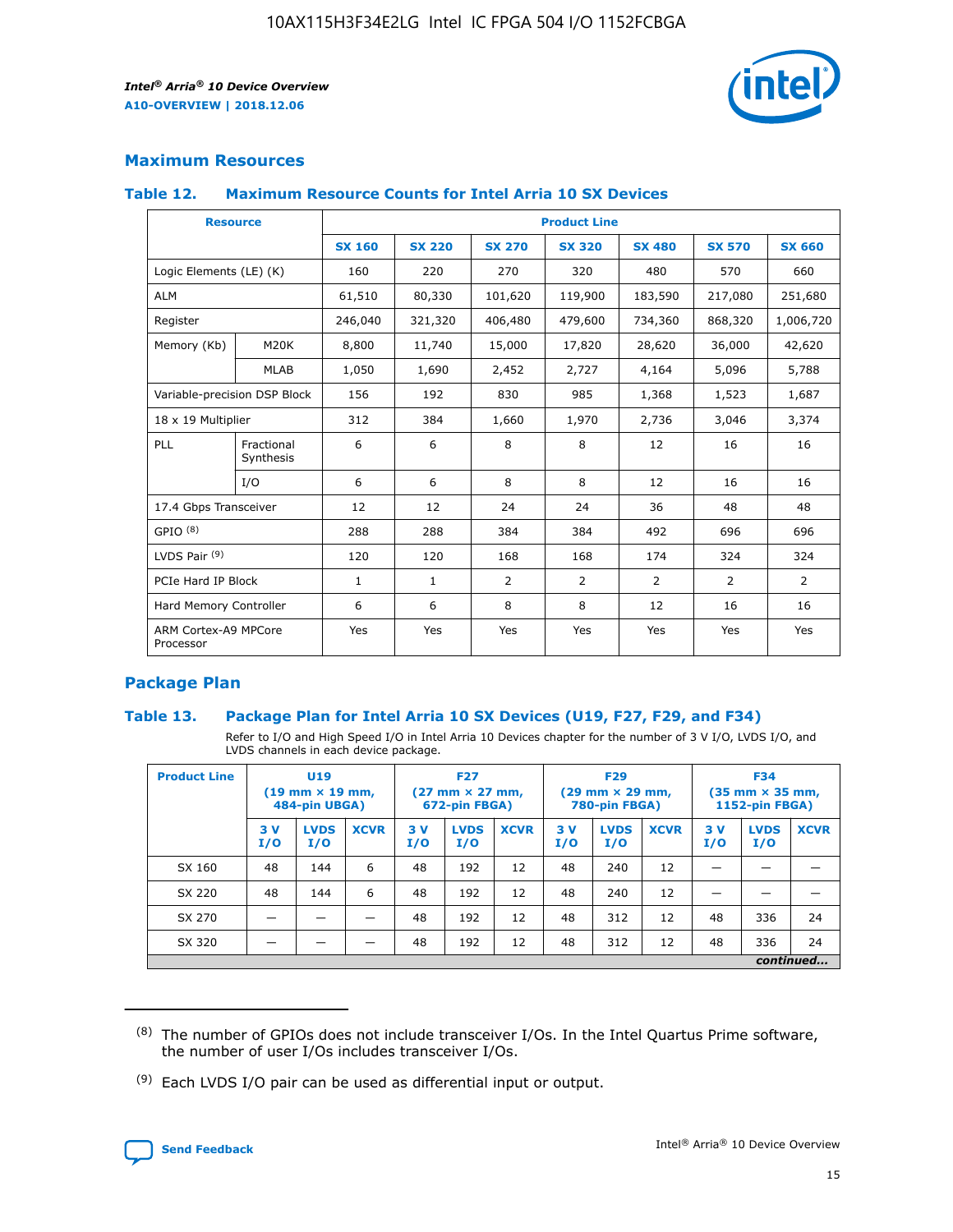

| <b>Product Line</b> |            | <b>U19</b><br>$(19 \text{ mm} \times 19 \text{ mm})$<br>484-pin UBGA) |             | <b>F27</b><br>$(27 \text{ mm} \times 27 \text{ mm})$<br>672-pin FBGA) |                    | <b>F29</b><br>$(29$ mm $\times$ 29 mm,<br>780-pin FBGA) |           |                    | <b>F34</b><br>$(35$ mm $\times$ 35 mm,<br><b>1152-pin FBGA)</b> |           |                    |             |
|---------------------|------------|-----------------------------------------------------------------------|-------------|-----------------------------------------------------------------------|--------------------|---------------------------------------------------------|-----------|--------------------|-----------------------------------------------------------------|-----------|--------------------|-------------|
|                     | 3 V<br>I/O | <b>LVDS</b><br>I/O                                                    | <b>XCVR</b> | 3V<br>I/O                                                             | <b>LVDS</b><br>I/O | <b>XCVR</b>                                             | 3V<br>I/O | <b>LVDS</b><br>I/O | <b>XCVR</b>                                                     | 3V<br>I/O | <b>LVDS</b><br>I/O | <b>XCVR</b> |
| SX 480              |            |                                                                       |             |                                                                       |                    |                                                         | 48        | 312                | 12                                                              | 48        | 444                | 24          |
| SX 570              |            |                                                                       |             |                                                                       |                    |                                                         |           |                    |                                                                 | 48        | 444                | 24          |
| SX 660              |            |                                                                       |             |                                                                       |                    |                                                         |           |                    |                                                                 | 48        | 444                | 24          |

#### **Table 14. Package Plan for Intel Arria 10 SX Devices (F35, KF40, and NF40)**

Refer to I/O and High Speed I/O in Intel Arria 10 Devices chapter for the number of 3 V I/O, LVDS I/O, and LVDS channels in each device package.

| <b>Product Line</b> | <b>F35</b><br>(35 mm × 35 mm,<br><b>1152-pin FBGA)</b> |          |             |                                           | <b>KF40</b><br>(40 mm × 40 mm,<br>1517-pin FBGA) |    | <b>NF40</b><br>$(40 \text{ mm} \times 40 \text{ mm})$<br>1517-pin FBGA) |          |             |  |
|---------------------|--------------------------------------------------------|----------|-------------|-------------------------------------------|--------------------------------------------------|----|-------------------------------------------------------------------------|----------|-------------|--|
|                     | 3 V I/O                                                | LVDS I/O | <b>XCVR</b> | <b>LVDS I/O</b><br>3 V I/O<br><b>XCVR</b> |                                                  |    | 3 V I/O                                                                 | LVDS I/O | <b>XCVR</b> |  |
| SX 270              | 48                                                     | 336      | 24          |                                           |                                                  |    |                                                                         |          |             |  |
| SX 320              | 48                                                     | 336      | 24          |                                           |                                                  |    |                                                                         |          |             |  |
| SX 480              | 48                                                     | 348      | 36          |                                           |                                                  |    |                                                                         |          |             |  |
| SX 570              | 48                                                     | 348      | 36          | 96                                        | 600                                              | 36 | 48                                                                      | 540      | 48          |  |
| SX 660              | 48                                                     | 348      | 36          | 96                                        | 600                                              | 36 | 48                                                                      | 540      | 48          |  |

#### **Related Information**

[I/O and High-Speed Differential I/O Interfaces in Intel Arria 10 Devices chapter, Intel](https://www.intel.com/content/www/us/en/programmable/documentation/sam1403482614086.html#sam1403482030321) [Arria 10 Device Handbook](https://www.intel.com/content/www/us/en/programmable/documentation/sam1403482614086.html#sam1403482030321)

Provides the number of 3 V and LVDS I/Os, and LVDS channels for each Intel Arria 10 device package.

Intel<sup>®</sup> Arria<sup>®</sup> 10 Device Overview **[Send Feedback](mailto:FPGAtechdocfeedback@intel.com?subject=Feedback%20on%20Intel%20Arria%2010%20Device%20Overview%20(A10-OVERVIEW%202018.12.06)&body=We%20appreciate%20your%20feedback.%20In%20your%20comments,%20also%20specify%20the%20page%20number%20or%20paragraph.%20Thank%20you.)** Send Feedback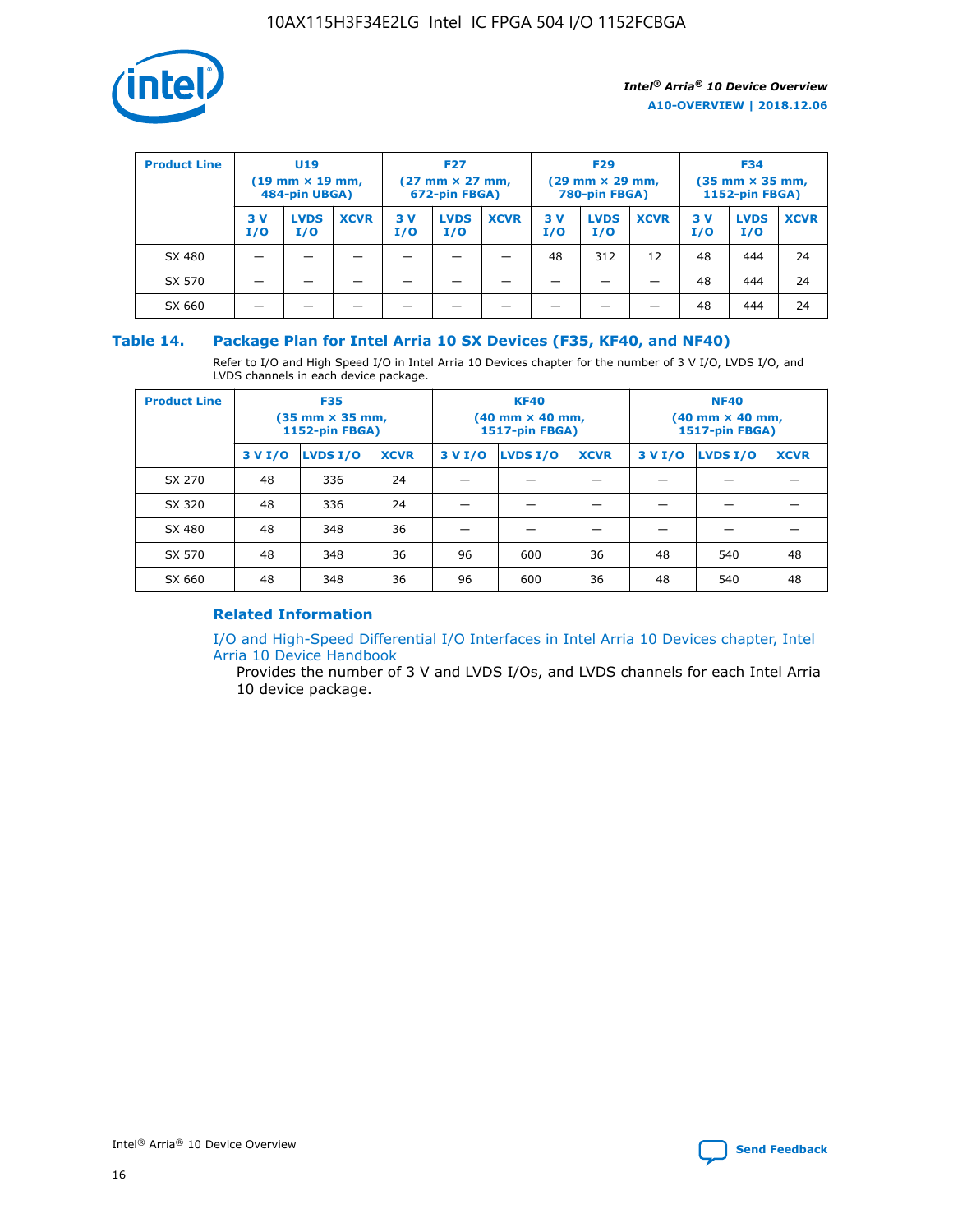

## **I/O Vertical Migration for Intel Arria 10 Devices**

#### **Figure 4. Migration Capability Across Intel Arria 10 Product Lines**

- The arrows indicate the migration paths. The devices included in each vertical migration path are shaded. Devices with fewer resources in the same path have lighter shades.
- To achieve the full I/O migration across product lines in the same migration path, restrict I/Os and transceivers usage to match the product line with the lowest I/O and transceiver counts.
- An LVDS I/O bank in the source device may be mapped to a 3 V I/O bank in the target device. To use memory interface clock frequency higher than 533 MHz, assign external memory interface pins only to banks that are LVDS I/O in both devices.
- There may be nominal 0.15 mm package height difference between some product lines in the same package type.
	- **Variant Product Line Package U19 F27 F29 F34 F35 KF40 NF40 RF40 NF45 SF45 UF45** Intel® Arria® 10 GX GX 160 GX 220 GX 270 GX 320 GX 480 GX 570 GX 660 GX 900 GX 1150 Intel Arria 10 GT GT 900 GT 1150 Intel Arria 10 SX SX 160 SX 220 SX 270 SX 320 SX 480 SX 570 SX 660
- Some migration paths are not shown in the Intel Quartus Prime software **Pin Migration View**.

*Note:* To verify the pin migration compatibility, use the **Pin Migration View** window in the Intel Quartus Prime software Pin Planner.

## **Adaptive Logic Module**

Intel Arria 10 devices use a 20 nm ALM as the basic building block of the logic fabric.

The ALM architecture is the same as the previous generation FPGAs, allowing for efficient implementation of logic functions and easy conversion of IP between the device generations.

The ALM, as shown in following figure, uses an 8-input fracturable look-up table (LUT) with four dedicated registers to help improve timing closure in register-rich designs and achieve an even higher design packing capability than the traditional two-register per LUT architecture.

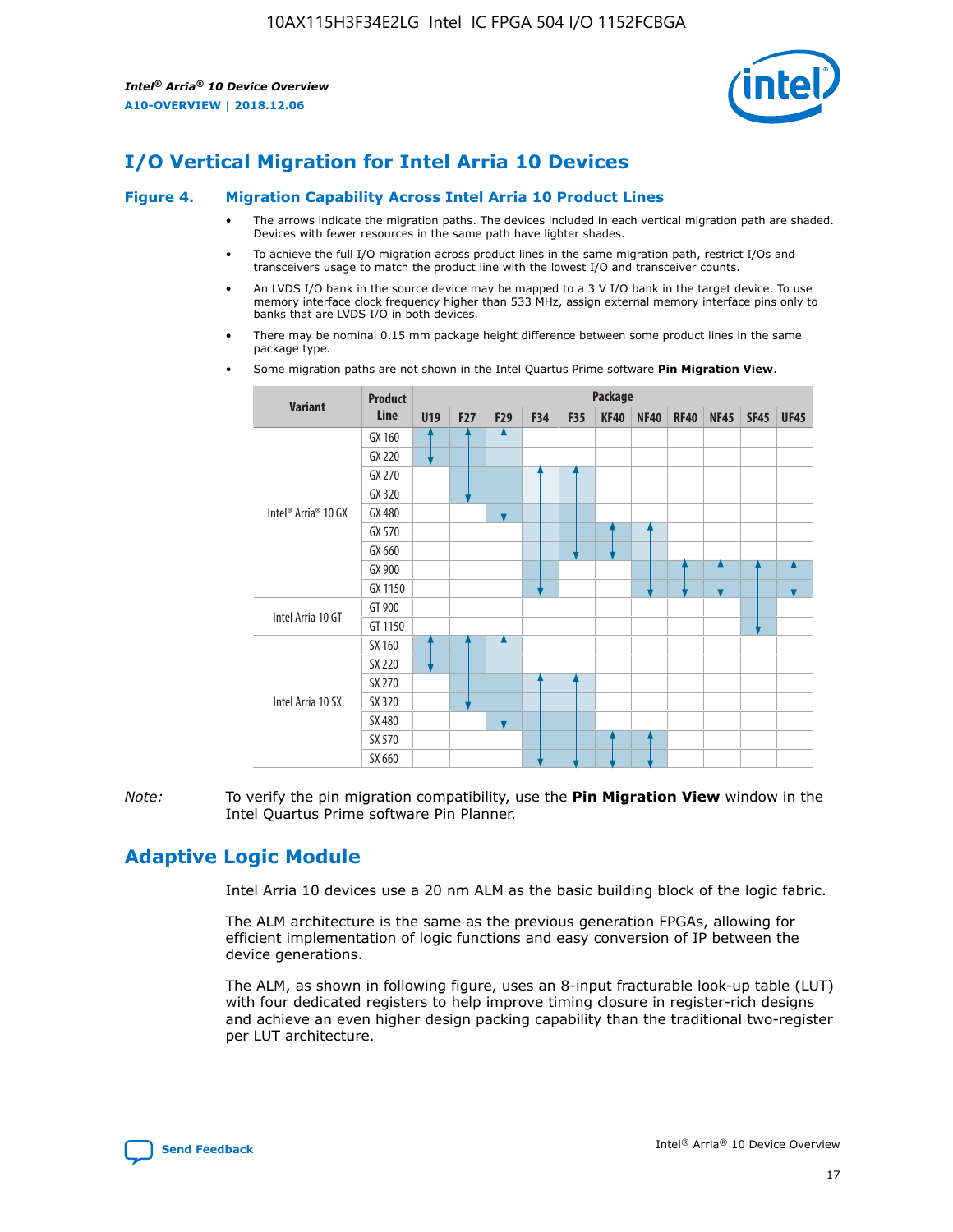

**Figure 5. ALM for Intel Arria 10 Devices**



The Intel Quartus Prime software optimizes your design according to the ALM logic structure and automatically maps legacy designs into the Intel Arria 10 ALM architecture.

## **Variable-Precision DSP Block**

The Intel Arria 10 variable precision DSP blocks support fixed-point arithmetic and floating-point arithmetic.

Features for fixed-point arithmetic:

- High-performance, power-optimized, and fully registered multiplication operations
- 18-bit and 27-bit word lengths
- Two 18 x 19 multipliers or one 27 x 27 multiplier per DSP block
- Built-in addition, subtraction, and 64-bit double accumulation register to combine multiplication results
- Cascading 19-bit or 27-bit when pre-adder is disabled and cascading 18-bit when pre-adder is used to form the tap-delay line for filtering applications
- Cascading 64-bit output bus to propagate output results from one block to the next block without external logic support
- Hard pre-adder supported in 19-bit and 27-bit modes for symmetric filters
- Internal coefficient register bank in both 18-bit and 27-bit modes for filter implementation
- 18-bit and 27-bit systolic finite impulse response (FIR) filters with distributed output adder
- Biased rounding support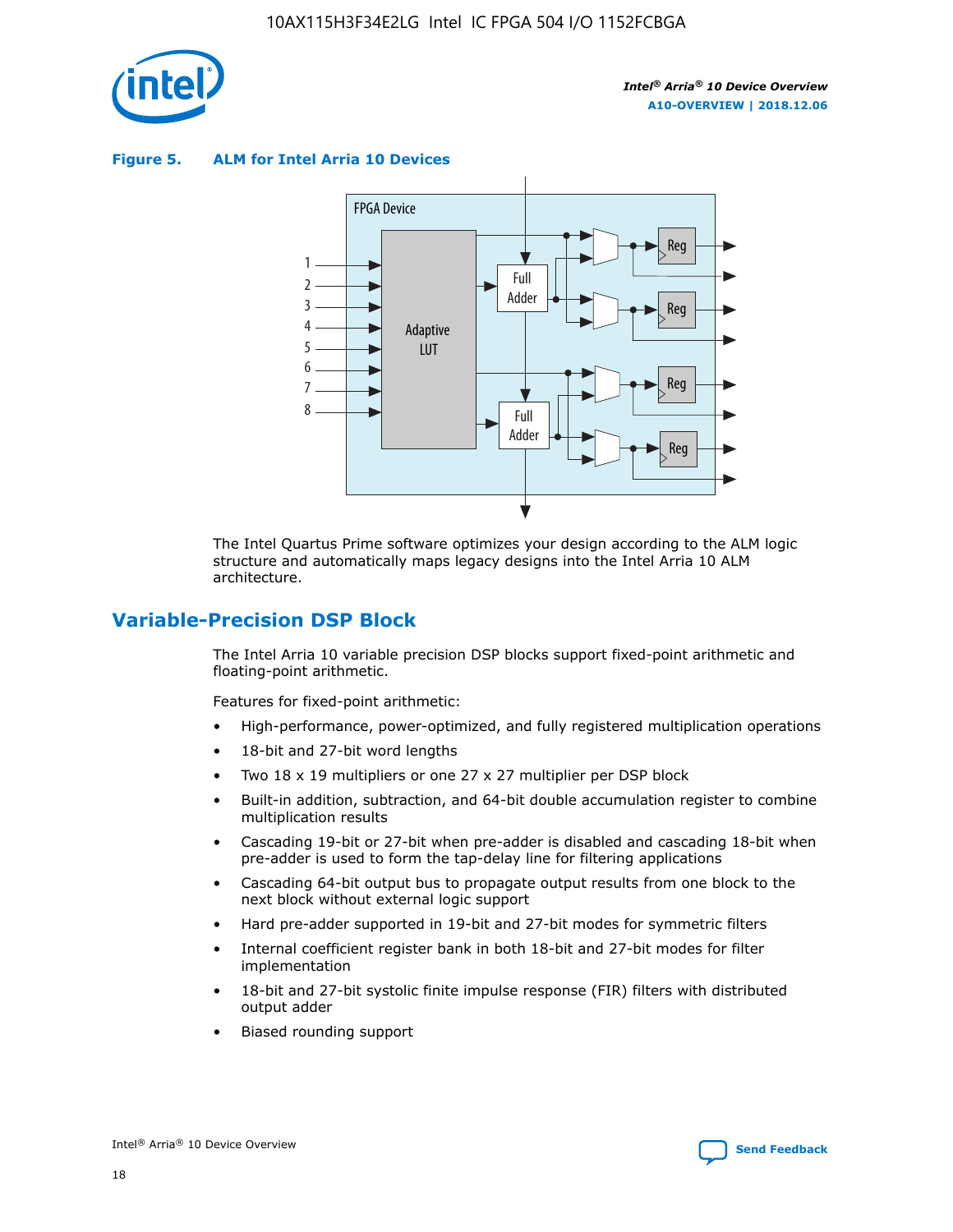

Features for floating-point arithmetic:

- A completely hardened architecture that supports multiplication, addition, subtraction, multiply-add, and multiply-subtract
- Multiplication with accumulation capability and a dynamic accumulator reset control
- Multiplication with cascade summation capability
- Multiplication with cascade subtraction capability
- Complex multiplication
- Direct vector dot product
- Systolic FIR filter

#### **Table 15. Variable-Precision DSP Block Configurations for Intel Arria 10 Devices**

| <b>Usage Example</b>                                       | <b>Multiplier Size (Bit)</b>    | <b>DSP Block Resources</b> |
|------------------------------------------------------------|---------------------------------|----------------------------|
| Medium precision fixed point                               | Two 18 x 19                     |                            |
| High precision fixed or Single precision<br>floating point | One 27 x 27                     |                            |
| Fixed point FFTs                                           | One 19 x 36 with external adder |                            |
| Very high precision fixed point                            | One 36 x 36 with external adder |                            |
| Double precision floating point                            | One 54 x 54 with external adder | 4                          |

#### **Table 16. Resources for Fixed-Point Arithmetic in Intel Arria 10 Devices**

The table lists the variable-precision DSP resources by bit precision for each Intel Arria 10 device.

| <b>Variant</b>  | <b>Product Line</b> | Variable-<br>precision<br><b>DSP Block</b> | <b>Independent Input and Output</b><br><b>Multiplications Operator</b> |                                     | 18 x 19<br><b>Multiplier</b><br><b>Adder Sum</b> | $18 \times 18$<br><b>Multiplier</b><br><b>Adder</b> |
|-----------------|---------------------|--------------------------------------------|------------------------------------------------------------------------|-------------------------------------|--------------------------------------------------|-----------------------------------------------------|
|                 |                     |                                            | 18 x 19<br><b>Multiplier</b>                                           | $27 \times 27$<br><b>Multiplier</b> | <b>Mode</b>                                      | <b>Summed with</b><br>36 bit Input                  |
| AIntel Arria 10 | GX 160              | 156                                        | 312                                                                    | 156                                 | 156                                              | 156                                                 |
| GX              | GX 220              | 192                                        | 384                                                                    | 192                                 | 192                                              | 192                                                 |
|                 | GX 270              | 830                                        | 1,660                                                                  | 830                                 | 830                                              | 830                                                 |
|                 | GX 320              | 984                                        | 1,968                                                                  | 984                                 | 984                                              | 984                                                 |
|                 | GX 480              | 1,368                                      | 2,736                                                                  | 1,368                               | 1,368                                            | 1,368                                               |
|                 | GX 570              | 1,523                                      | 3,046                                                                  | 1,523                               | 1,523                                            | 1,523                                               |
|                 | GX 660              | 1,687                                      | 3,374                                                                  | 1,687                               | 1,687                                            | 1,687                                               |
|                 | GX 900              | 1,518                                      | 3,036                                                                  | 1,518                               | 1,518                                            | 1,518                                               |
|                 | GX 1150             | 1,518                                      | 3,036                                                                  | 1,518                               | 1,518                                            | 1,518                                               |
| Intel Arria 10  | GT 900              | 1,518                                      | 3,036                                                                  | 1,518                               | 1,518                                            | 1,518                                               |
| GT              | GT 1150             | 1,518                                      | 3,036                                                                  | 1,518                               | 1,518                                            | 1,518                                               |
| Intel Arria 10  | SX 160              | 156                                        | 312                                                                    | 156                                 | 156                                              | 156                                                 |
| <b>SX</b>       | SX 220              | 192                                        | 384                                                                    | 192                                 | 192                                              | 192                                                 |
|                 | SX 270              | 830                                        | 1,660                                                                  | 830                                 | 830                                              | 830                                                 |
|                 |                     |                                            |                                                                        |                                     |                                                  | continued                                           |

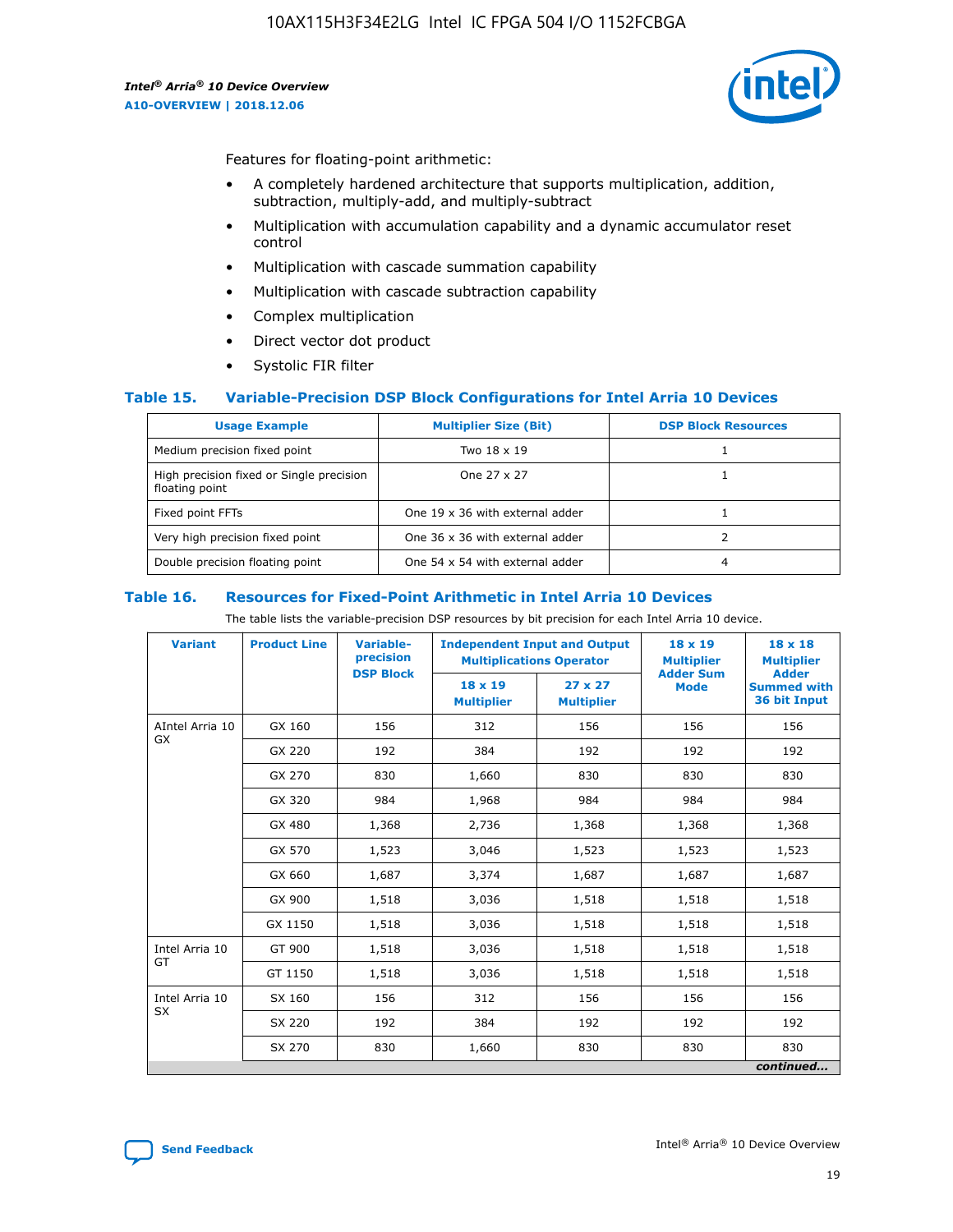

| <b>Variant</b> | <b>Product Line</b> | Variable-<br>precision | <b>Independent Input and Output</b><br><b>Multiplications Operator</b> |                                     | $18 \times 19$<br><b>Multiplier</b> | $18 \times 18$<br><b>Multiplier</b><br><b>Adder</b> |  |
|----------------|---------------------|------------------------|------------------------------------------------------------------------|-------------------------------------|-------------------------------------|-----------------------------------------------------|--|
|                |                     | <b>DSP Block</b>       | $18 \times 19$<br><b>Multiplier</b>                                    | $27 \times 27$<br><b>Multiplier</b> | <b>Adder Sum</b><br><b>Mode</b>     | <b>Summed with</b><br>36 bit Input                  |  |
|                | SX 320              | 984                    | 1,968                                                                  | 984                                 | 984                                 | 984                                                 |  |
|                | SX 480              | 1,368                  | 2,736                                                                  | 1,368                               | 1,368                               | 1,368                                               |  |
|                | SX 570              | 1,523                  | 3,046                                                                  | 1,523                               | 1,523                               | 1,523                                               |  |
|                | SX 660              | 1,687                  | 3,374                                                                  | 1,687                               | 1,687                               | 1,687                                               |  |

## **Table 17. Resources for Floating-Point Arithmetic in Intel Arria 10 Devices**

The table lists the variable-precision DSP resources by bit precision for each Intel Arria 10 device.

| <b>Variant</b> | <b>Product Line</b> | <b>Variable-</b><br>precision<br><b>DSP Block</b> | <b>Single</b><br><b>Precision</b><br><b>Floating-Point</b><br><b>Multiplication</b><br><b>Mode</b> | <b>Single-Precision</b><br><b>Floating-Point</b><br><b>Adder Mode</b> | Single-<br><b>Precision</b><br><b>Floating-Point</b><br><b>Multiply</b><br><b>Accumulate</b><br><b>Mode</b> | <b>Peak</b><br><b>Giga Floating-</b><br><b>Point</b><br><b>Operations</b><br>per Second<br>(GFLOPs) |
|----------------|---------------------|---------------------------------------------------|----------------------------------------------------------------------------------------------------|-----------------------------------------------------------------------|-------------------------------------------------------------------------------------------------------------|-----------------------------------------------------------------------------------------------------|
| Intel Arria 10 | GX 160              | 156                                               | 156                                                                                                | 156                                                                   | 156                                                                                                         | 140                                                                                                 |
| GX             | GX 220              | 192                                               | 192                                                                                                | 192                                                                   | 192                                                                                                         | 173                                                                                                 |
|                | GX 270              | 830                                               | 830                                                                                                | 830                                                                   | 830                                                                                                         | 747                                                                                                 |
|                | GX 320              | 984                                               | 984                                                                                                | 984                                                                   | 984                                                                                                         | 886                                                                                                 |
|                | GX 480              | 1,369                                             | 1,368                                                                                              | 1,368                                                                 | 1,368                                                                                                       | 1,231                                                                                               |
|                | GX 570              | 1,523                                             | 1,523                                                                                              | 1,523                                                                 | 1,523                                                                                                       | 1,371                                                                                               |
|                | GX 660              | 1,687                                             | 1,687                                                                                              | 1,687                                                                 | 1,687                                                                                                       | 1,518                                                                                               |
|                | GX 900              | 1,518                                             | 1,518                                                                                              | 1,518                                                                 | 1,518                                                                                                       | 1,366                                                                                               |
|                | GX 1150             | 1,518                                             | 1,518                                                                                              | 1,518                                                                 | 1,518                                                                                                       | 1,366                                                                                               |
| Intel Arria 10 | GT 900              | 1,518                                             | 1,518                                                                                              | 1,518                                                                 | 1,518                                                                                                       | 1,366                                                                                               |
| GT             | GT 1150             | 1,518                                             | 1,518                                                                                              | 1,518                                                                 | 1,518                                                                                                       | 1,366                                                                                               |
| Intel Arria 10 | SX 160              | 156                                               | 156                                                                                                | 156                                                                   | 156                                                                                                         | 140                                                                                                 |
| SX             | SX 220              | 192                                               | 192                                                                                                | 192                                                                   | 192                                                                                                         | 173                                                                                                 |
|                | SX 270              | 830                                               | 830                                                                                                | 830                                                                   | 830                                                                                                         | 747                                                                                                 |
|                | SX 320              | 984                                               | 984                                                                                                | 984                                                                   | 984                                                                                                         | 886                                                                                                 |
|                | SX 480              | 1,369                                             | 1,368                                                                                              | 1,368                                                                 | 1,368                                                                                                       | 1,231                                                                                               |
|                | SX 570              | 1,523                                             | 1,523                                                                                              | 1,523                                                                 | 1,523                                                                                                       | 1,371                                                                                               |
|                | SX 660              | 1,687                                             | 1,687                                                                                              | 1,687                                                                 | 1,687                                                                                                       | 1,518                                                                                               |

## **Embedded Memory Blocks**

The embedded memory blocks in the devices are flexible and designed to provide an optimal amount of small- and large-sized memory arrays to fit your design requirements.

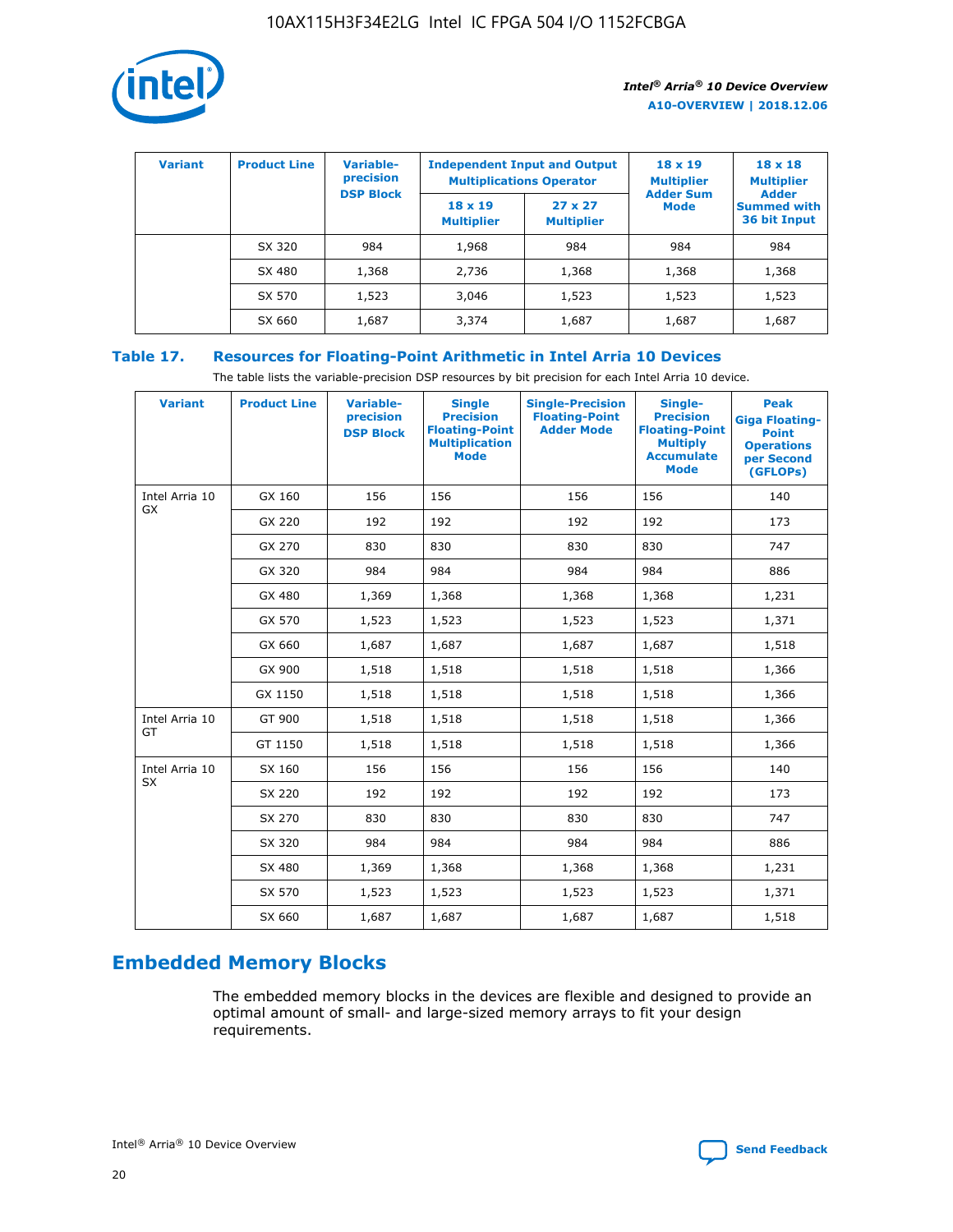

## **Types of Embedded Memory**

The Intel Arria 10 devices contain two types of memory blocks:

- 20 Kb M20K blocks—blocks of dedicated memory resources. The M20K blocks are ideal for larger memory arrays while still providing a large number of independent ports.
- 640 bit memory logic array blocks (MLABs)—enhanced memory blocks that are configured from dual-purpose logic array blocks (LABs). The MLABs are ideal for wide and shallow memory arrays. The MLABs are optimized for implementation of shift registers for digital signal processing (DSP) applications, wide and shallow FIFO buffers, and filter delay lines. Each MLAB is made up of ten adaptive logic modules (ALMs). In the Intel Arria 10 devices, you can configure these ALMs as ten 32 x 2 blocks, giving you one 32 x 20 simple dual-port SRAM block per MLAB.

## **Embedded Memory Capacity in Intel Arria 10 Devices**

|                   | <b>Product</b> |              | <b>M20K</b>         | <b>MLAB</b>  |                     | <b>Total RAM Bit</b> |
|-------------------|----------------|--------------|---------------------|--------------|---------------------|----------------------|
| <b>Variant</b>    | <b>Line</b>    | <b>Block</b> | <b>RAM Bit (Kb)</b> | <b>Block</b> | <b>RAM Bit (Kb)</b> | (Kb)                 |
| Intel Arria 10 GX | GX 160         | 440          | 8,800               | 1,680        | 1,050               | 9,850                |
|                   | GX 220         | 587          | 11,740              | 2,703        | 1,690               | 13,430               |
|                   | GX 270         | 750          | 15,000              | 3,922        | 2,452               | 17,452               |
|                   | GX 320         | 891          | 17,820              | 4,363        | 2,727               | 20,547               |
|                   | GX 480         | 1,431        | 28,620              | 6,662        | 4,164               | 32,784               |
|                   | GX 570         | 1,800        | 36,000              | 8,153        | 5,096               | 41,096               |
|                   | GX 660         | 2,131        | 42,620              | 9,260        | 5,788               | 48,408               |
|                   | GX 900         | 2,423        | 48,460              | 15,017       | 9,386               | 57,846               |
|                   | GX 1150        | 2,713        | 54,260              | 20,774       | 12,984              | 67,244               |
| Intel Arria 10 GT | GT 900         | 2,423        | 48,460              | 15,017       | 9,386               | 57,846               |
|                   | GT 1150        | 2,713        | 54,260              | 20,774       | 12,984              | 67,244               |
| Intel Arria 10 SX | SX 160         | 440          | 8,800               | 1,680        | 1,050               | 9,850                |
|                   | SX 220         | 587          | 11,740              | 2,703        | 1,690               | 13,430               |
|                   | SX 270         | 750          | 15,000              | 3,922        | 2,452               | 17,452               |
|                   | SX 320         | 891          | 17,820              | 4,363        | 2,727               | 20,547               |
|                   | SX 480         | 1,431        | 28,620              | 6,662        | 4,164               | 32,784               |
|                   | SX 570         | 1,800        | 36,000              | 8,153        | 5,096               | 41,096               |
|                   | SX 660         | 2,131        | 42,620              | 9,260        | 5,788               | 48,408               |

#### **Table 18. Embedded Memory Capacity and Distribution in Intel Arria 10 Devices**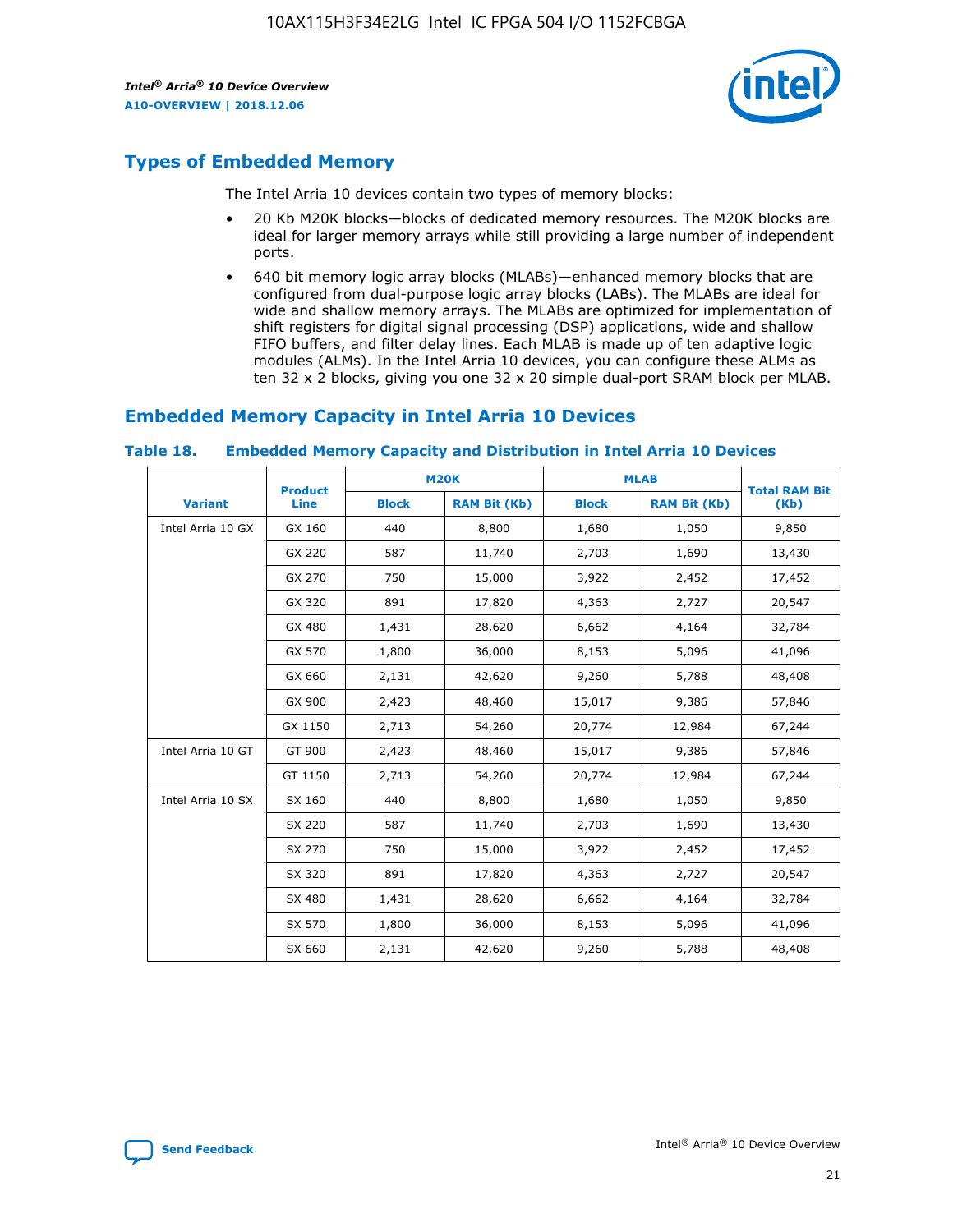

## **Embedded Memory Configurations for Single-port Mode**

#### **Table 19. Single-port Embedded Memory Configurations for Intel Arria 10 Devices**

This table lists the maximum configurations supported for single-port RAM and ROM modes.

| <b>Memory Block</b> | Depth (bits)           | <b>Programmable Width</b> |
|---------------------|------------------------|---------------------------|
| MLAB                | 32<br>x16, x18, or x20 |                           |
|                     | 64(10)                 | x8, x9, x10               |
| M20K                | 512                    | x40, x32                  |
|                     | 1K                     | x20, x16                  |
|                     | 2K                     | x10, x8                   |
|                     | 4K                     | x5, x4                    |
|                     | 8K                     | x2                        |
|                     | 16K                    | x1                        |

## **Clock Networks and PLL Clock Sources**

The clock network architecture is based on Intel's global, regional, and peripheral clock structure. This clock structure is supported by dedicated clock input pins, fractional clock synthesis PLLs, and integer I/O PLLs.

#### **Clock Networks**

The Intel Arria 10 core clock networks are capable of up to 800 MHz fabric operation across the full industrial temperature range. For the external memory interface, the clock network supports the hard memory controller with speeds up to 2,400 Mbps in a quarter-rate transfer.

To reduce power consumption, the Intel Quartus Prime software identifies all unused sections of the clock network and powers them down.

#### **Fractional Synthesis and I/O PLLs**

Intel Arria 10 devices contain up to 32 fractional synthesis PLLs and up to 16 I/O PLLs that are available for both specific and general purpose uses in the core:

- Fractional synthesis PLLs—located in the column adjacent to the transceiver blocks
- I/O PLLs—located in each bank of the 48 I/Os

#### **Fractional Synthesis PLLs**

You can use the fractional synthesis PLLs to:

- Reduce the number of oscillators that are required on your board
- Reduce the number of clock pins that are used in the device by synthesizing multiple clock frequencies from a single reference clock source

<sup>(10)</sup> Supported through software emulation and consumes additional MLAB blocks.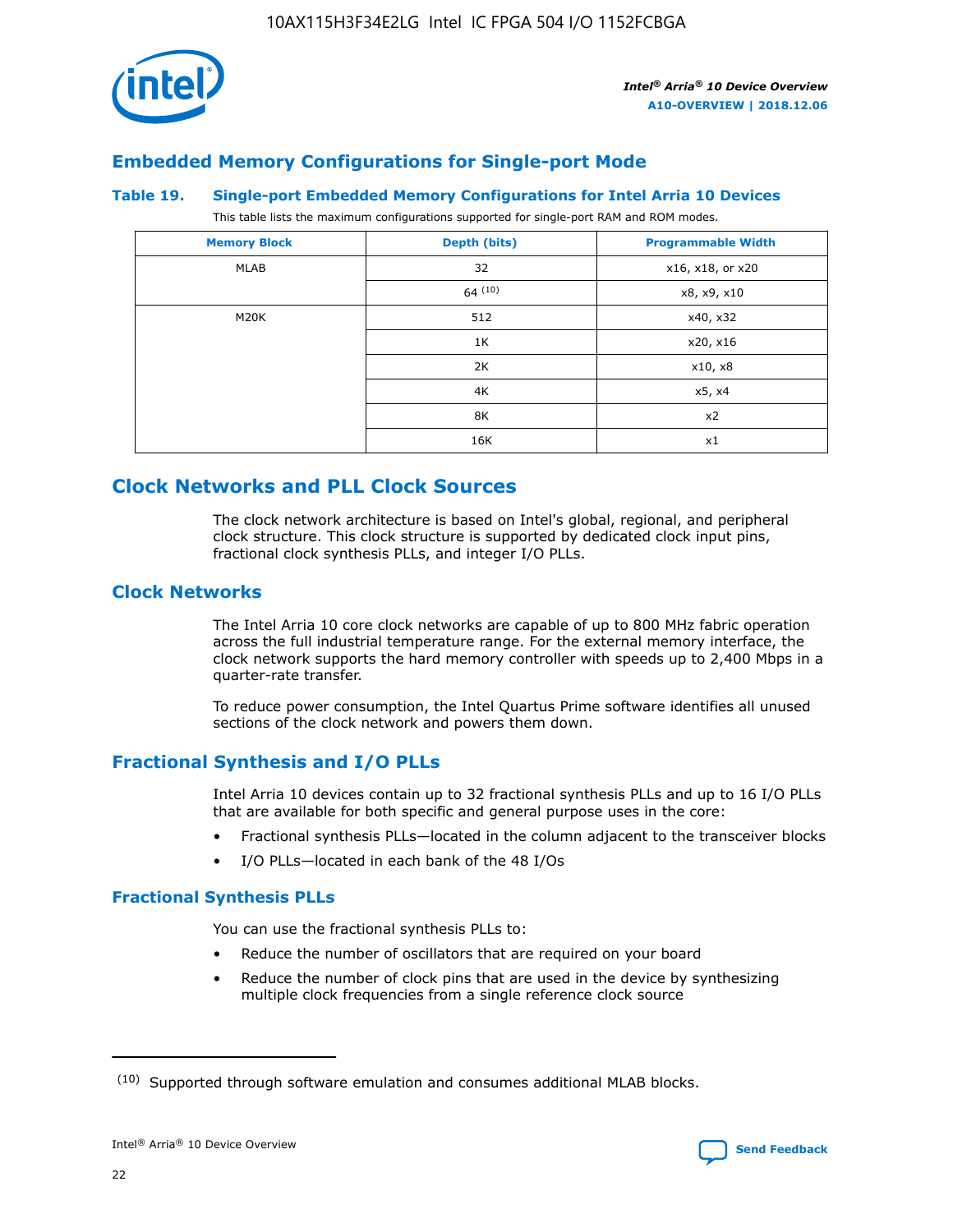10AX115H3F34E2LG Intel IC FPGA 504 I/O 1152FCBGA

*Intel® Arria® 10 Device Overview* **A10-OVERVIEW | 2018.12.06**



The fractional synthesis PLLs support the following features:

- Reference clock frequency synthesis for transceiver CMU and Advanced Transmit (ATX) PLLs
- Clock network delay compensation
- Zero-delay buffering
- Direct transmit clocking for transceivers
- Independently configurable into two modes:
	- Conventional integer mode equivalent to the general purpose PLL
	- Enhanced fractional mode with third order delta-sigma modulation
- PLL cascading

#### **I/O PLLs**

The integer mode I/O PLLs are located in each bank of 48 I/Os. You can use the I/O PLLs to simplify the design of external memory and high-speed LVDS interfaces.

In each I/O bank, the I/O PLLs are adjacent to the hard memory controllers and LVDS SERDES. Because these PLLs are tightly coupled with the I/Os that need to use them, it makes it easier to close timing.

You can use the I/O PLLs for general purpose applications in the core such as clock network delay compensation and zero-delay buffering.

Intel Arria 10 devices support PLL-to-PLL cascading.

## **FPGA General Purpose I/O**

Intel Arria 10 devices offer highly configurable GPIOs. Each I/O bank contains 48 general purpose I/Os and a high-efficiency hard memory controller.

The following list describes the features of the GPIOs:

- Consist of 3 V I/Os for high-voltage application and LVDS I/Os for differential signaling
	- Up to two 3 V I/O banks, available in some devices, that support up to 3 V I/O standards
	- LVDS I/O banks that support up to 1.8 V I/O standards
- Support a wide range of single-ended and differential I/O interfaces
- LVDS speeds up to 1.6 Gbps
- Each LVDS pair of pins has differential input and output buffers, allowing you to configure the LVDS direction for each pair.
- Programmable bus hold and weak pull-up
- Programmable differential output voltage  $(V_{OD})$  and programmable pre-emphasis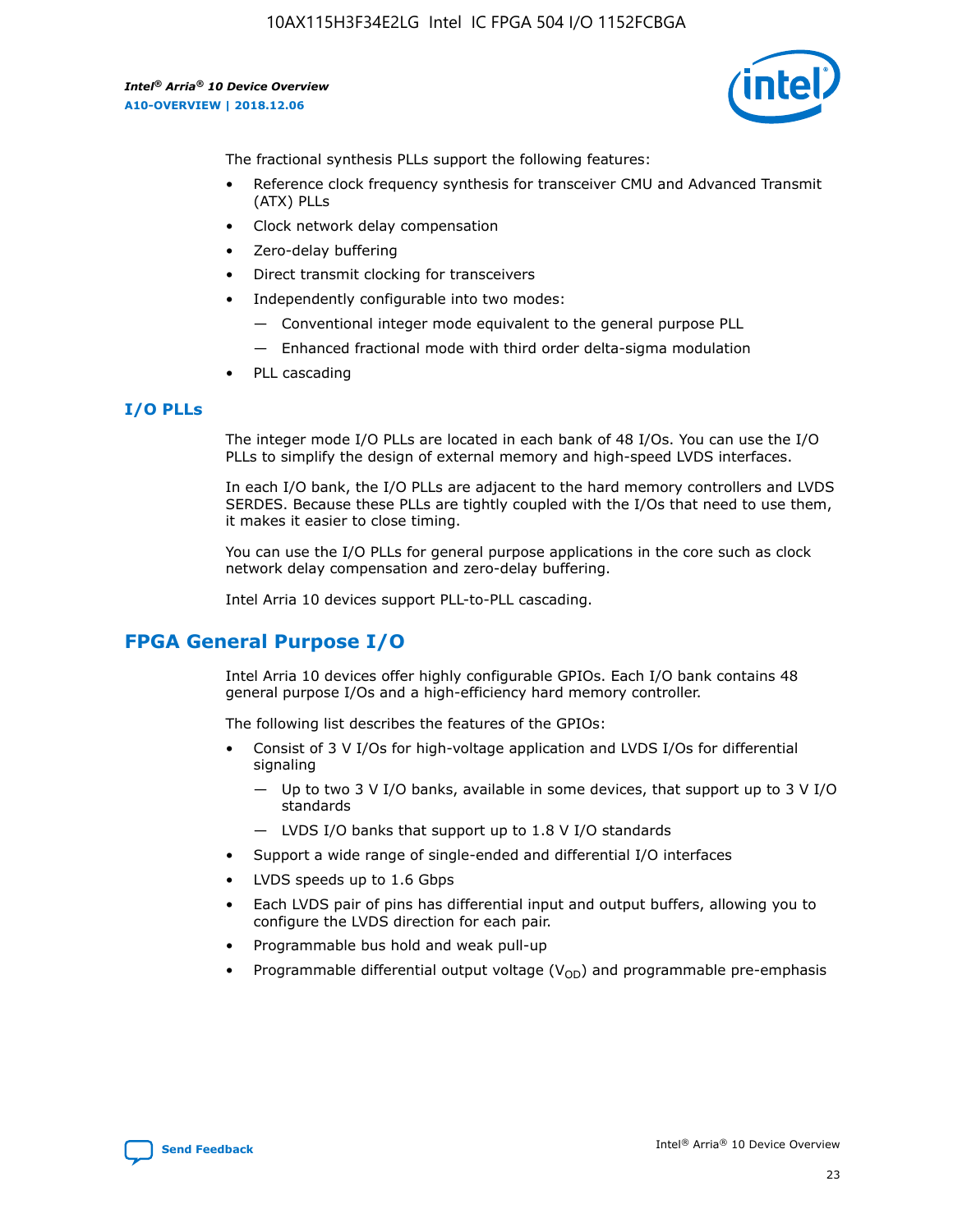

- Series (R<sub>S</sub>) and parallel (R<sub>T</sub>) on-chip termination (OCT) for all I/O banks with OCT calibration to limit the termination impedance variation
- On-chip dynamic termination that has the ability to swap between series and parallel termination, depending on whether there is read or write on a common bus for signal integrity
- Easy timing closure support using the hard read FIFO in the input register path, and delay-locked loop (DLL) delay chain with fine and coarse architecture

## **External Memory Interface**

Intel Arria 10 devices offer massive external memory bandwidth, with up to seven 32 bit DDR4 memory interfaces running at up to 2,400 Mbps. This bandwidth provides additional ease of design, lower power, and resource efficiencies of hardened highperformance memory controllers.

The memory interface within Intel Arria 10 FPGAs and SoCs delivers the highest performance and ease of use. You can configure up to a maximum width of 144 bits when using the hard or soft memory controllers. If required, you can bypass the hard memory controller and use a soft controller implemented in the user logic.

Each I/O contains a hardened DDR read/write path (PHY) capable of performing key memory interface functionality such as read/write leveling, FIFO buffering to lower latency and improve margin, timing calibration, and on-chip termination.

The timing calibration is aided by the inclusion of hard microcontrollers based on Intel's Nios® II technology, specifically tailored to control the calibration of multiple memory interfaces. This calibration allows the Intel Arria 10 device to compensate for any changes in process, voltage, or temperature either within the Intel Arria 10 device itself, or within the external memory device. The advanced calibration algorithms ensure maximum bandwidth and robust timing margin across all operating conditions.

In addition to parallel memory interfaces, Intel Arria 10 devices support serial memory technologies such as the Hybrid Memory Cube (HMC). The HMC is supported by the Intel Arria 10 high-speed serial transceivers which connect up to four HMC links, with each link running at data rates up to 15 Gbps.

#### **Related Information**

#### [External Memory Interface Spec Estimator](http://www.altera.com/technology/memory/estimator/mem-emif-index.html)

Provides a parametric tool that allows you to find and compare the performance of the supported external memory interfaces in IntelFPGAs.

## **Memory Standards Supported by Intel Arria 10 Devices**

The I/Os are designed to provide high performance support for existing and emerging external memory standards.

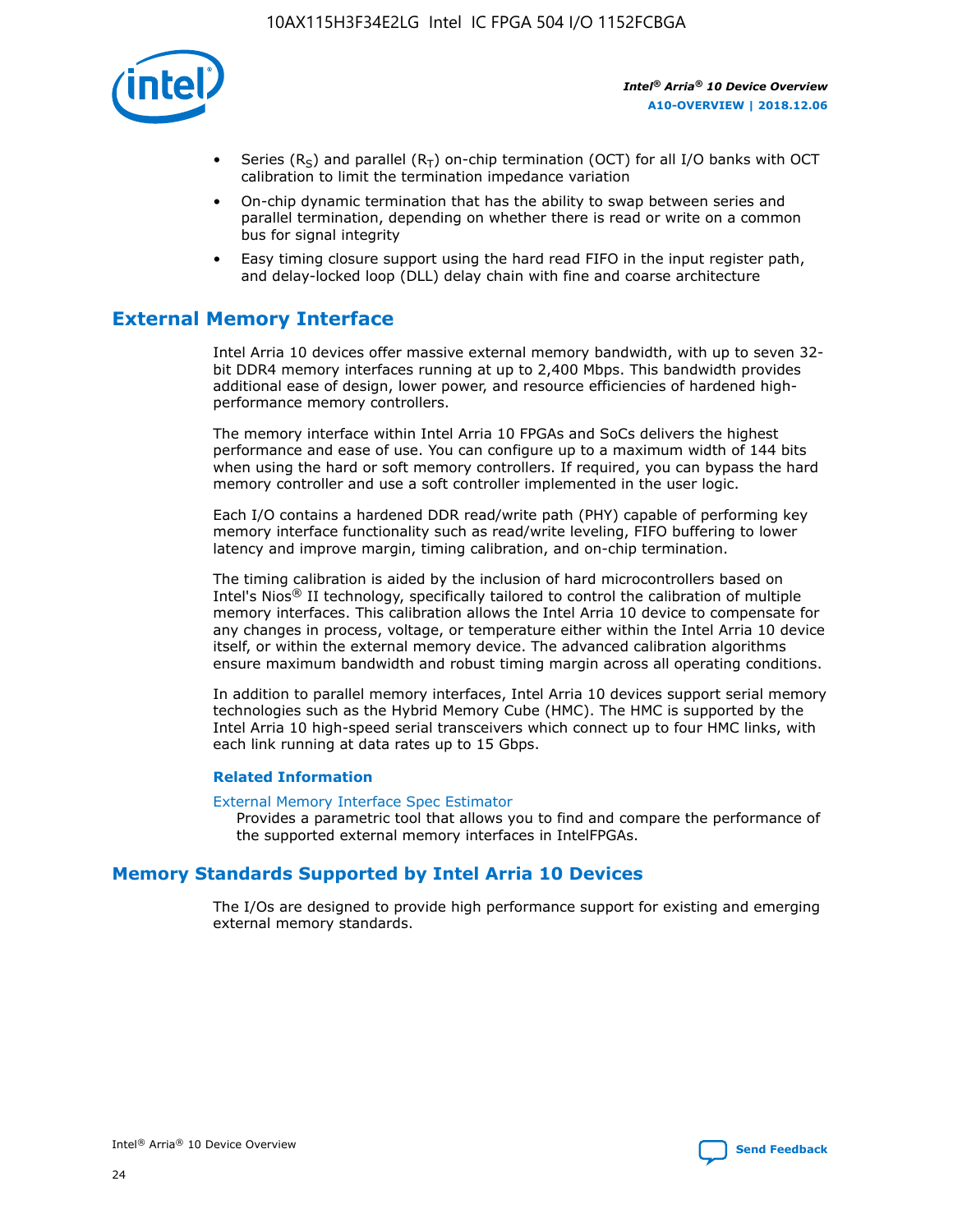

#### **Table 20. Memory Standards Supported by the Hard Memory Controller**

This table lists the overall capability of the hard memory controller. For specific details, refer to the External Memory Interface Spec Estimator and Intel Arria 10 Device Datasheet.

| <b>Memory Standard</b> | <b>Rate Support</b> | <b>Ping Pong PHY Support</b> | <b>Maximum Frequency</b><br>(MHz) |
|------------------------|---------------------|------------------------------|-----------------------------------|
| <b>DDR4 SDRAM</b>      | Quarter rate        | Yes                          | 1,067                             |
|                        |                     |                              | 1,200                             |
| DDR3 SDRAM             | Half rate           | Yes                          | 533                               |
|                        |                     |                              | 667                               |
|                        | Quarter rate        | Yes                          | 1,067                             |
|                        |                     |                              | 1,067                             |
| <b>DDR3L SDRAM</b>     | Half rate           | Yes                          | 533                               |
|                        |                     |                              | 667                               |
|                        | Quarter rate        | Yes                          | 933                               |
|                        |                     |                              | 933                               |
| LPDDR3 SDRAM           | Half rate           |                              | 533                               |
|                        | Quarter rate        |                              | 800                               |

#### **Table 21. Memory Standards Supported by the Soft Memory Controller**

| <b>Memory Standard</b>      | <b>Rate Support</b> | <b>Maximum Frequency</b><br>(MHz) |
|-----------------------------|---------------------|-----------------------------------|
| <b>RLDRAM 3 (11)</b>        | Quarter rate        | 1,200                             |
| ODR IV SRAM <sup>(11)</sup> | Quarter rate        | 1,067                             |
| <b>ODR II SRAM</b>          | Full rate           | 333                               |
|                             | Half rate           | 633                               |
| <b>ODR II+ SRAM</b>         | Full rate           | 333                               |
|                             | Half rate           | 633                               |
| <b>ODR II+ Xtreme SRAM</b>  | Full rate           | 333                               |
|                             | Half rate           | 633                               |

#### **Table 22. Memory Standards Supported by the HPS Hard Memory Controller**

The hard processor system (HPS) is available in Intel Arria 10 SoC devices only.

| <b>Memory Standard</b> | <b>Rate Support</b> | <b>Maximum Frequency</b><br>(MHz) |
|------------------------|---------------------|-----------------------------------|
| <b>DDR4 SDRAM</b>      | Half rate           | 1,200                             |
| <b>DDR3 SDRAM</b>      | Half rate           | 1,067                             |
| <b>DDR3L SDRAM</b>     | Half rate           | 933                               |

<sup>(11)</sup> Intel Arria 10 devices support this external memory interface using hard PHY with soft memory controller.

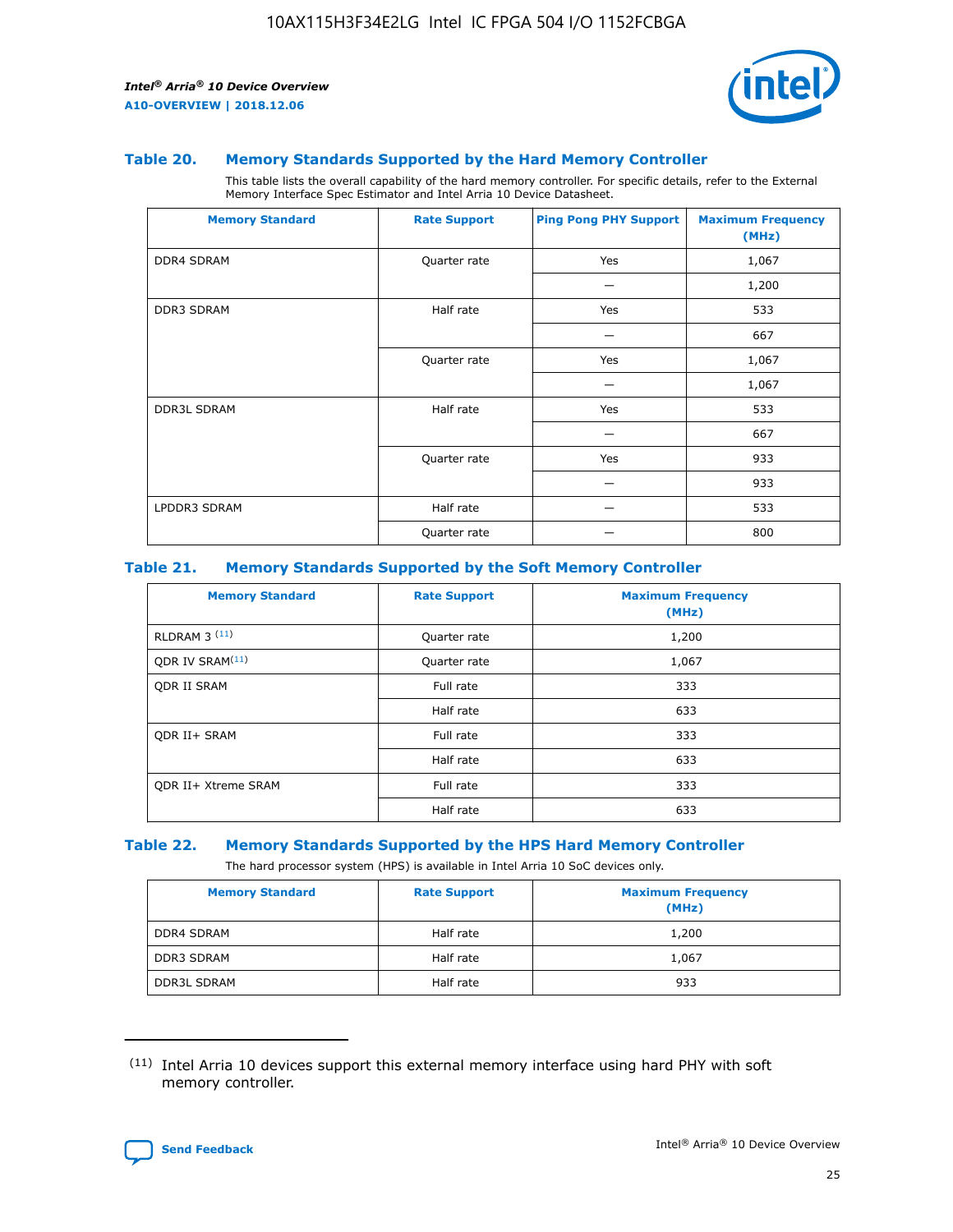

#### **Related Information**

#### [Intel Arria 10 Device Datasheet](https://www.intel.com/content/www/us/en/programmable/documentation/mcn1413182292568.html#mcn1413182153340)

Lists the memory interface performance according to memory interface standards, rank or chip select configurations, and Intel Arria 10 device speed grades.

## **PCIe Gen1, Gen2, and Gen3 Hard IP**

Intel Arria 10 devices contain PCIe hard IP that is designed for performance and ease-of-use:

- Includes all layers of the PCIe stack—transaction, data link and physical layers.
- Supports PCIe Gen3, Gen2, and Gen1 Endpoint and Root Port in x1, x2, x4, or x8 lane configuration.
- Operates independently from the core logic—optional configuration via protocol (CvP) allows the PCIe link to power up and complete link training in less than 100 ms while the Intel Arria 10 device completes loading the programming file for the rest of the FPGA.
- Provides added functionality that makes it easier to support emerging features such as Single Root I/O Virtualization (SR-IOV) and optional protocol extensions.
- Provides improved end-to-end datapath protection using ECC.
- Supports FPGA configuration via protocol (CvP) using PCIe at Gen3, Gen2, or Gen1 speed.

#### **Related Information**

PCS Features on page 30

## **Enhanced PCS Hard IP for Interlaken and 10 Gbps Ethernet**

## **Interlaken Support**

The Intel Arria 10 enhanced PCS hard IP provides integrated Interlaken PCS supporting rates up to 25.8 Gbps per lane.

The Interlaken PCS is based on the proven functionality of the PCS developed for Intel's previous generation FPGAs, which demonstrated interoperability with Interlaken ASSP vendors and third-party IP suppliers. The Interlaken PCS is present in every transceiver channel in Intel Arria 10 devices.

#### **Related Information**

PCS Features on page 30

#### **10 Gbps Ethernet Support**

The Intel Arria 10 enhanced PCS hard IP supports 10GBASE-R PCS compliant with IEEE 802.3 10 Gbps Ethernet (10GbE). The integrated hard IP support for 10GbE and the 10 Gbps transceivers save external PHY cost, board space, and system power.

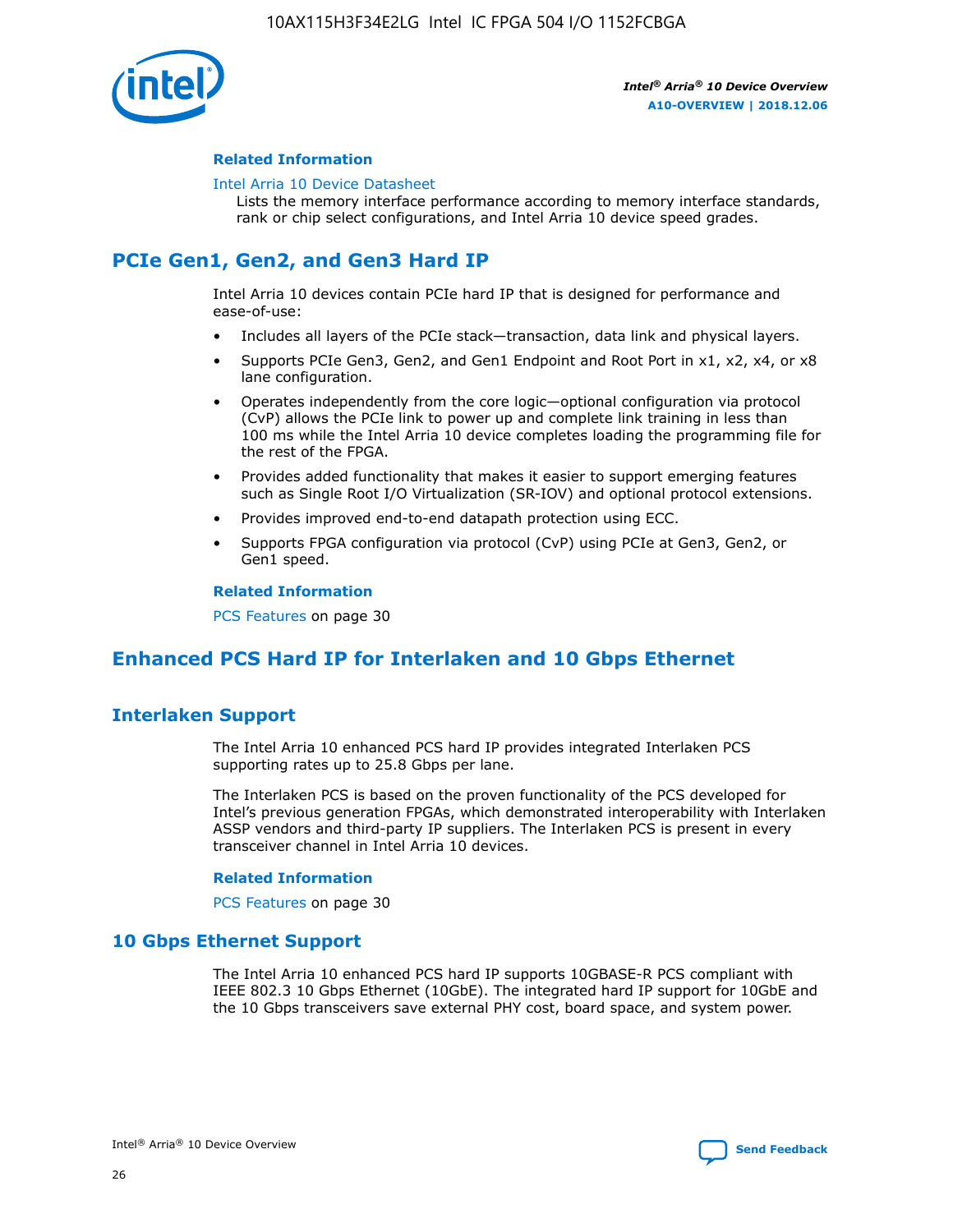

The scalable hard IP supports multiple independent 10GbE ports while using a single PLL for all the 10GBASE-R PCS instantiations, which saves on core logic resources and clock networks:

- Simplifies multiport 10GbE systems compared to XAUI interfaces that require an external XAUI-to-10G PHY.
- Incorporates Electronic Dispersion Compensation (EDC), which enables direct connection to standard 10 Gbps XFP and SFP+ pluggable optical modules.
- Supports backplane Ethernet applications and includes a hard 10GBASE-KR Forward Error Correction (FEC) circuit that you can use for 10 Gbps and 40 Gbps applications.

The 10 Gbps Ethernet PCS hard IP and 10GBASE-KR FEC are present in every transceiver channel.

#### **Related Information**

PCS Features on page 30

## **Low Power Serial Transceivers**

Intel Arria 10 FPGAs and SoCs include lowest power transceivers that deliver high bandwidth, throughput and low latency.

Intel Arria 10 devices deliver the industry's lowest power consumption per transceiver channel:

- 12.5 Gbps transceivers at as low as 242 mW
- 10 Gbps transceivers at as low as 168 mW
- 6 Gbps transceivers at as low as 117 mW

Intel Arria 10 transceivers support various data rates according to application:

- Chip-to-chip and chip-to-module applications—from 1 Gbps up to 25.8 Gbps
- Long reach and backplane applications—from 1 Gbps up to 12.5 with advanced adaptive equalization
- Critical power sensitive applications—from 1 Gbps up to 11.3 Gbps using lower power modes

The combination of 20 nm process technology and architectural advances provide the following benefits:

- Significant reduction in die area and power consumption
- Increase of up to two times in transceiver I/O density compared to previous generation devices while maintaining optimal signal integrity
- Up to 72 total transceiver channels—you can configure up to 6 of these channels to run as fast as 25.8 Gbps
- All channels feature continuous data rate support up to the maximum rated speed

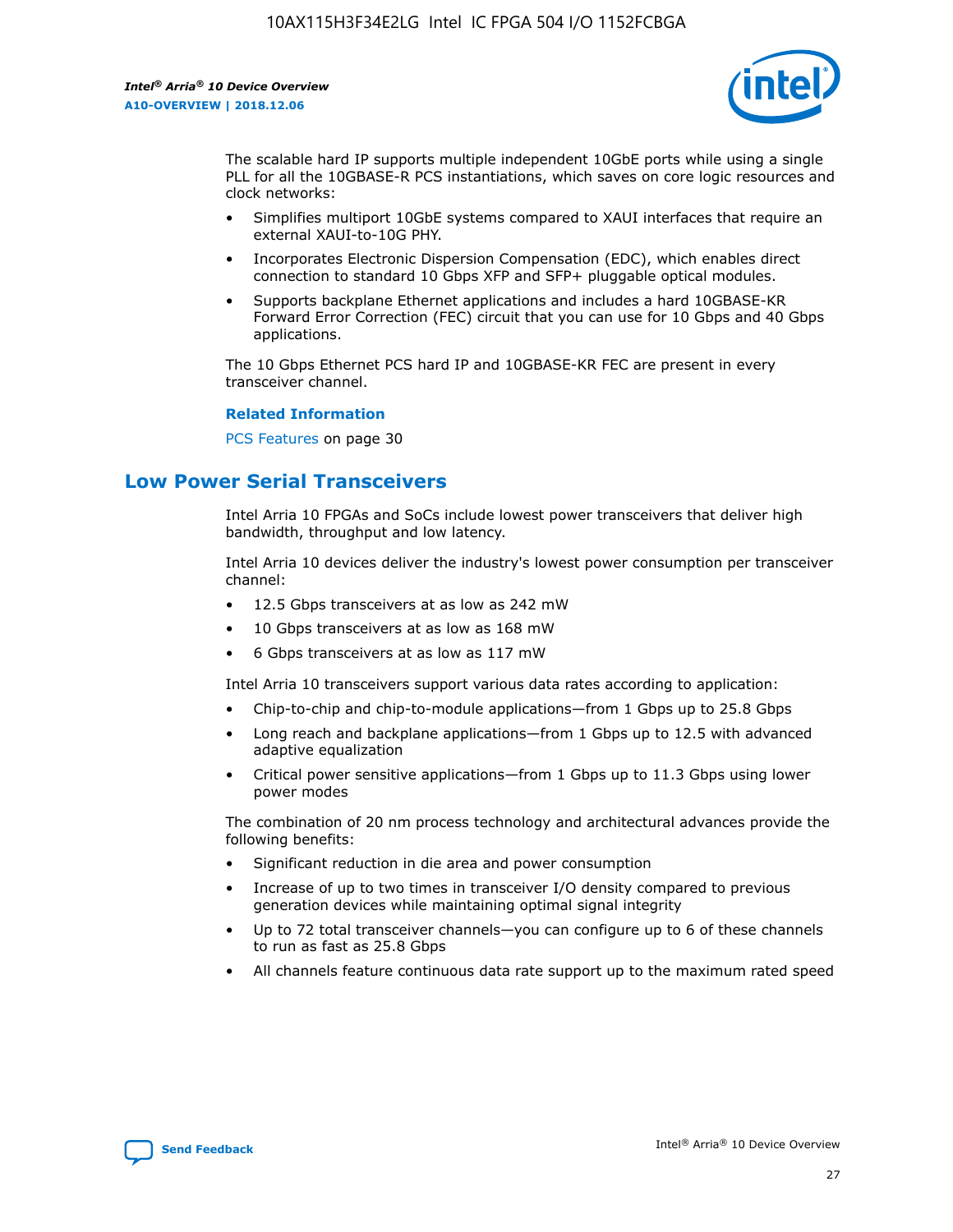



#### **Figure 6. Intel Arria 10 Transceiver Block Architecture**

#### **Transceiver Channels**

All transceiver channels feature a dedicated Physical Medium Attachment (PMA) and a hardened Physical Coding Sublayer (PCS).

- The PMA provides primary interfacing capabilities to physical channels.
- The PCS typically handles encoding/decoding, word alignment, and other preprocessing functions before transferring data to the FPGA core fabric.

A transceiver channel consists of a PMA and a PCS block. Most transceiver banks have 6 channels. There are some transceiver banks that contain only 3 channels.

A wide variety of bonded and non-bonded data rate configurations is possible using a highly configurable clock distribution network. Up to 80 independent transceiver data rates can be configured.

The following figures are graphical representations of top views of the silicon die, which correspond to reverse views for flip chip packages. Different Intel Arria 10 devices may have different floorplans than the ones shown in the figures.

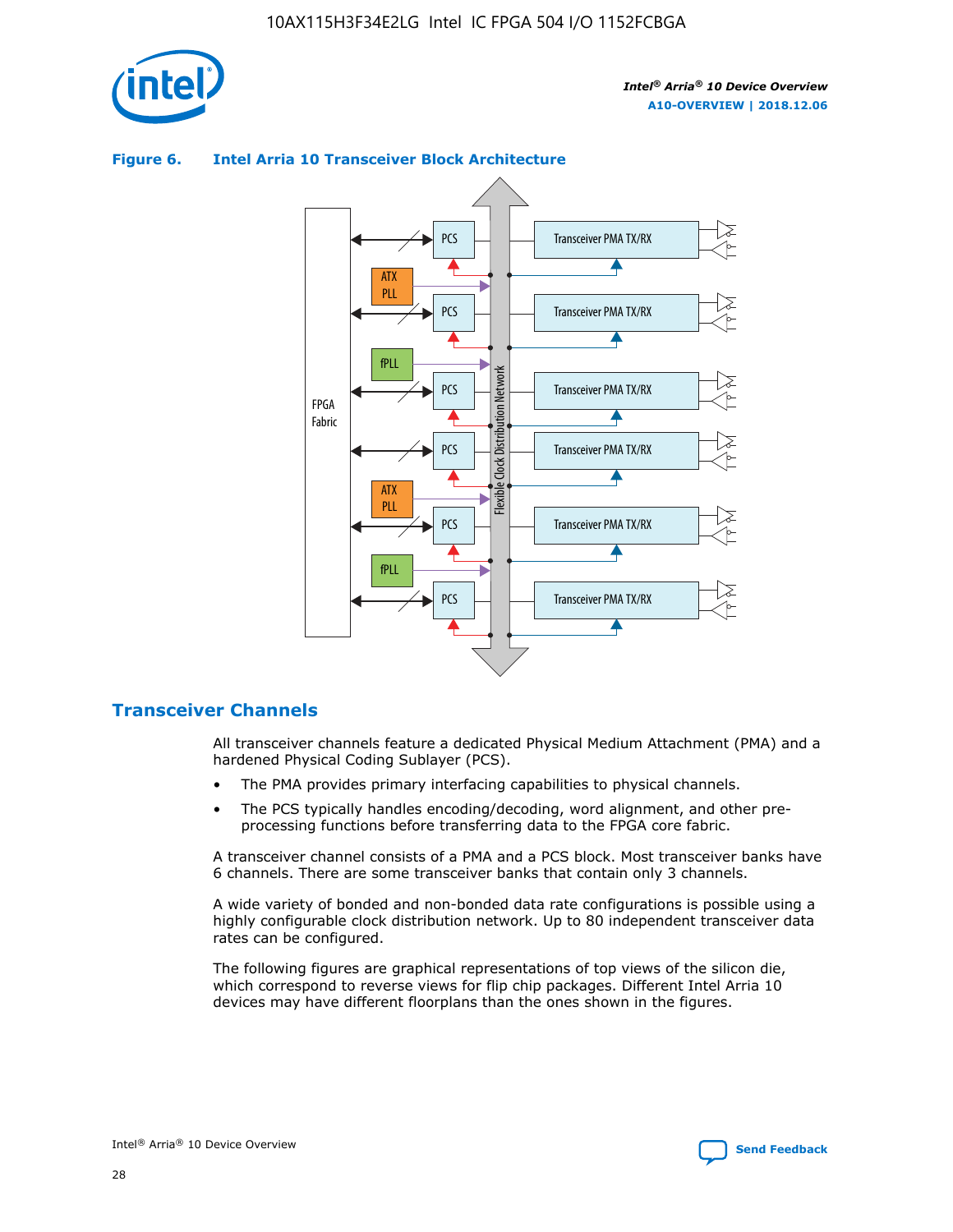

#### **Figure 7. Device Chip Overview for Intel Arria 10 GX and GT Devices**



#### **PMA Features**

Intel Arria 10 transceivers provide exceptional signal integrity at data rates up to 25.8 Gbps. Clocking options include ultra-low jitter ATX PLLs (LC tank based), clock multiplier unit (CMU) PLLs, and fractional PLLs.

Hard PCS Hard PCS Hard PCS Hard PCS Hard PCS

ATX (LC) Transmi PLL fPLL ATX (LC) **Transmit** PLL

Transceiver PMA Transceiver PMA Transceiver PMA

Transceiver Clock Networks

Transceiver PMA Transceiver PMA

Unused transceiver chann can be used as additional transceiver transmit PLLs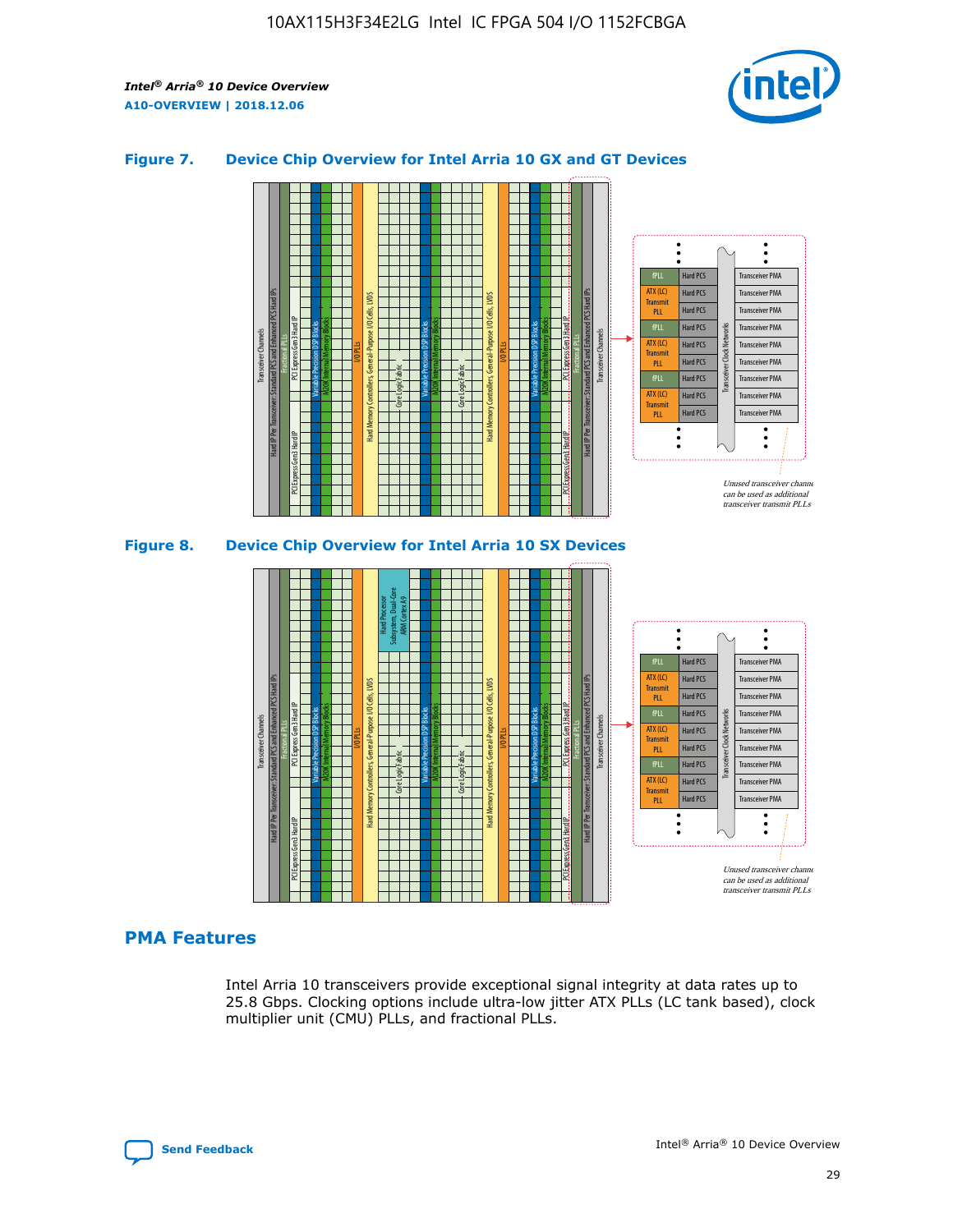

Each transceiver channel contains a channel PLL that can be used as the CMU PLL or clock data recovery (CDR) PLL. In CDR mode, the channel PLL recovers the receiver clock and data in the transceiver channel. Up to 80 independent data rates can be configured on a single Intel Arria 10 device.

#### **Table 23. PMA Features of the Transceivers in Intel Arria 10 Devices**

| <b>Feature</b>                                             | <b>Capability</b>                                                                                                                                                                                                             |
|------------------------------------------------------------|-------------------------------------------------------------------------------------------------------------------------------------------------------------------------------------------------------------------------------|
| Chip-to-Chip Data Rates                                    | 1 Gbps to 17.4 Gbps (Intel Arria 10 GX devices)<br>1 Gbps to 25.8 Gbps (Intel Arria 10 GT devices)                                                                                                                            |
| <b>Backplane Support</b>                                   | Drive backplanes at data rates up to 12.5 Gbps                                                                                                                                                                                |
| <b>Optical Module Support</b>                              | SFP+/SFP, XFP, CXP, QSFP/QSFP28, CFP/CFP2/CFP4                                                                                                                                                                                |
| Cable Driving Support                                      | SFP+ Direct Attach, PCI Express over cable, eSATA                                                                                                                                                                             |
| Transmit Pre-Emphasis                                      | 4-tap transmit pre-emphasis and de-emphasis to compensate for system channel loss                                                                                                                                             |
| Continuous Time Linear<br>Equalizer (CTLE)                 | Dual mode, high-gain, and high-data rate, linear receive equalization to compensate for<br>system channel loss                                                                                                                |
| Decision Feedback Equalizer<br>(DFE)                       | 7-fixed and 4-floating tap DFE to equalize backplane channel loss in the presence of<br>crosstalk and noisy environments                                                                                                      |
| Variable Gain Amplifier                                    | Optimizes the signal amplitude prior to the CDR sampling and operates in fixed and<br>adaptive modes                                                                                                                          |
| Altera Digital Adaptive<br>Parametric Tuning (ADAPT)       | Fully digital adaptation engine to automatically adjust all link equalization parameters-<br>including CTLE, DFE, and variable gain amplifier blocks—that provide optimal link margin<br>without intervention from user logic |
| Precision Signal Integrity<br>Calibration Engine (PreSICE) | Hardened calibration controller to quickly calibrate all transceiver control parameters on<br>power-up, which provides the optimal signal integrity and jitter performance                                                    |
| Advanced Transmit (ATX)<br><b>PLL</b>                      | Low jitter ATX (LC tank based) PLLs with continuous tuning range to cover a wide range of<br>standard and proprietary protocols                                                                                               |
| <b>Fractional PLLs</b>                                     | On-chip fractional frequency synthesizers to replace on-board crystal oscillators and reduce<br>system cost                                                                                                                   |
| Digitally Assisted Analog<br><b>CDR</b>                    | Superior jitter tolerance with fast lock time                                                                                                                                                                                 |
| Dynamic Partial<br>Reconfiguration                         | Allows independent control of the Avalon memory-mapped interface of each transceiver<br>channel for the highest transceiver flexibility                                                                                       |
| Multiple PCS-PMA and PCS-<br>PLD interface widths          | 8-, 10-, 16-, 20-, 32-, 40-, or 64-bit interface widths for flexibility of deserialization width,<br>encoding, and reduced latency                                                                                            |

## **PCS Features**

This table summarizes the Intel Arria 10 transceiver PCS features. You can use the transceiver PCS to support a wide range of protocols ranging from 1 Gbps to 25.8 Gbps.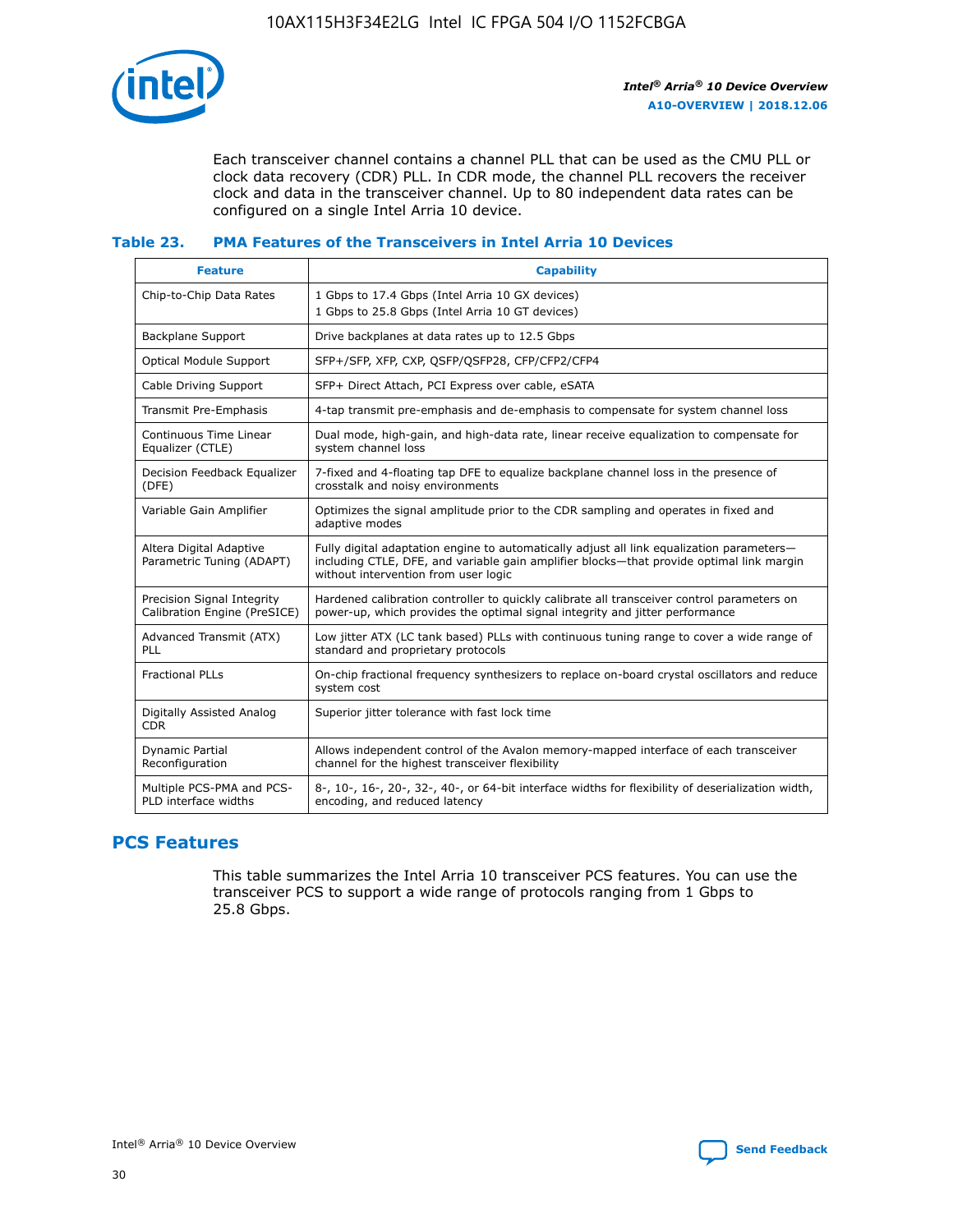

| <b>PCS</b>    | <b>Description</b>                                                                                                                                                                                                                                                                                                                                                                                                          |
|---------------|-----------------------------------------------------------------------------------------------------------------------------------------------------------------------------------------------------------------------------------------------------------------------------------------------------------------------------------------------------------------------------------------------------------------------------|
| Standard PCS  | Operates at a data rate up to 12 Gbps<br>Supports protocols such as PCI-Express, CPRI 4.2+, GigE, IEEE 1588 in Hard PCS<br>Implements other protocols using Basic/Custom (Standard PCS) transceiver<br>configuration rules.                                                                                                                                                                                                 |
| Enhanced PCS  | Performs functions common to most serial data industry standards, such as word<br>$\bullet$<br>alignment, encoding/decoding, and framing, before data is sent or received off-chip<br>through the PMA<br>• Handles data transfer to and from the FPGA fabric<br>Handles data transfer internally to and from the PMA<br>Provides frequency compensation<br>Performs channel bonding for multi-channel low skew applications |
| PCIe Gen3 PCS | Supports the seamless switching of Data and Clock between the Gen1, Gen2, and Gen3<br>data rates<br>Provides support for PIPE 3.0 features<br>Supports the PIPE interface with the Hard IP enabled, as well as with the Hard IP<br>bypassed                                                                                                                                                                                 |

#### **Related Information**

- PCIe Gen1, Gen2, and Gen3 Hard IP on page 26
- Interlaken Support on page 26
- 10 Gbps Ethernet Support on page 26

#### **PCS Protocol Support**

This table lists some of the protocols supported by the Intel Arria 10 transceiver PCS. For more information about the blocks in the transmitter and receiver data paths, refer to the related information.

| <b>Protocol</b>                                 | <b>Data Rate</b><br>(Gbps) | <b>Transceiver IP</b>       | <b>PCS Support</b>                      |
|-------------------------------------------------|----------------------------|-----------------------------|-----------------------------------------|
| PCIe Gen3 x1, x2, x4, x8                        | 8.0                        | Native PHY (PIPE)           | Standard PCS and PCIe<br>Gen3 PCS       |
| PCIe Gen2 x1, x2, x4, x8                        | 5.0                        | Native PHY (PIPE)           | <b>Standard PCS</b>                     |
| PCIe Gen1 x1, x2, x4, x8                        | 2.5                        | Native PHY (PIPE)           | Standard PCS                            |
| 1000BASE-X Gigabit Ethernet                     | 1.25                       | Native PHY                  | <b>Standard PCS</b>                     |
| 1000BASE-X Gigabit Ethernet with<br>IEEE 1588v2 | 1.25                       | Native PHY                  | Standard PCS                            |
| 10GBASE-R                                       | 10.3125                    | Native PHY                  | <b>Enhanced PCS</b>                     |
| 10GBASE-R with IEEE 1588v2                      | 10.3125                    | Native PHY                  | <b>Enhanced PCS</b>                     |
| 10GBASE-R with KR FEC                           | 10.3125                    | Native PHY                  | <b>Enhanced PCS</b>                     |
| 10GBASE-KR and 1000BASE-X                       | 10.3125                    | 1G/10GbE and 10GBASE-KR PHY | Standard PCS and<br><b>Enhanced PCS</b> |
| Interlaken (CEI-6G/11G)                         | 3.125 to 17.4              | Native PHY                  | <b>Enhanced PCS</b>                     |
| SFI-S/SFI-5.2                                   | 11.2                       | Native PHY                  | <b>Enhanced PCS</b>                     |
| $10G$ SDI                                       | 10.692                     | Native PHY                  | <b>Enhanced PCS</b>                     |
|                                                 |                            |                             | continued                               |

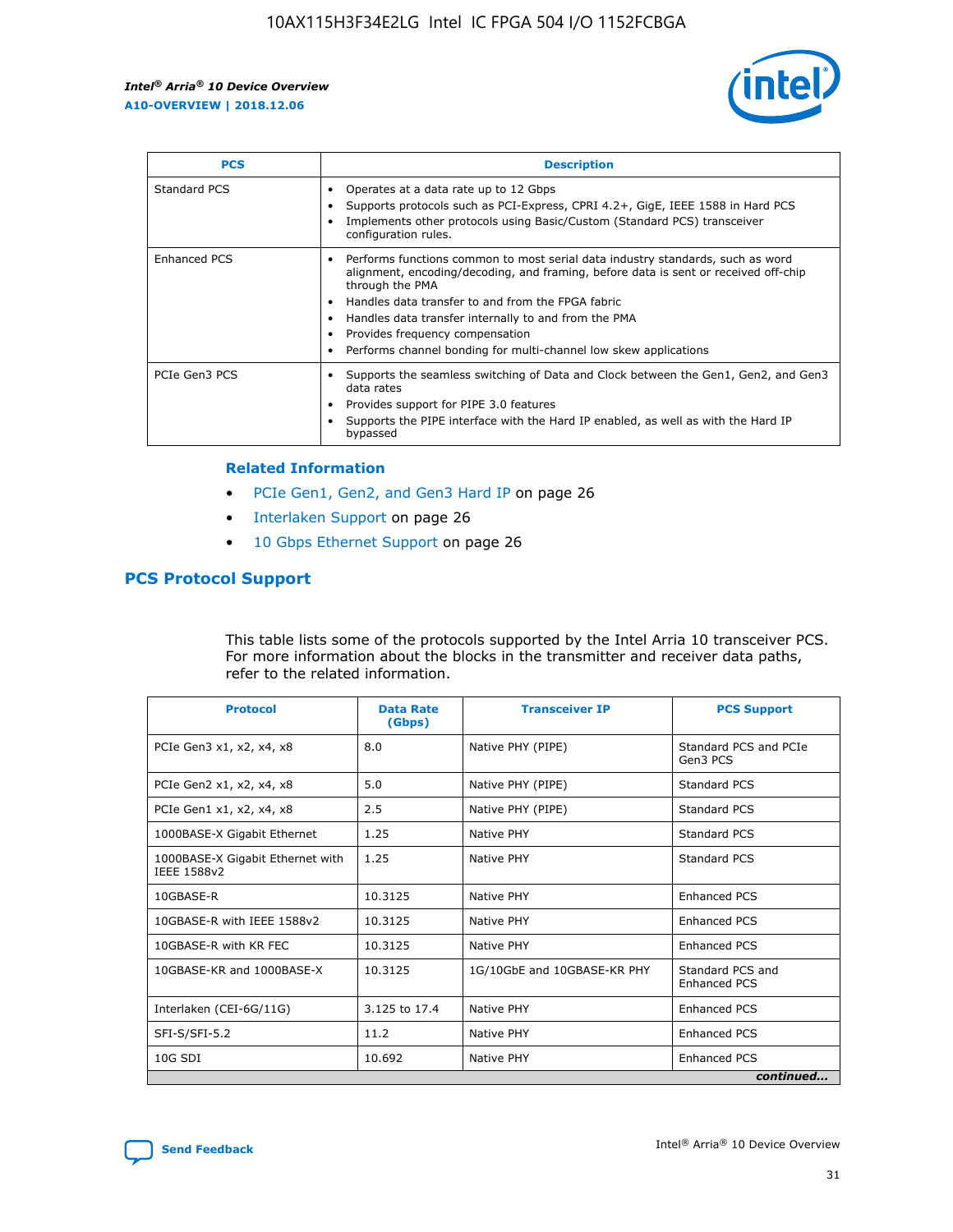

| <b>Protocol</b>      | <b>Data Rate</b><br>(Gbps) | <b>Transceiver IP</b> | <b>PCS Support</b> |
|----------------------|----------------------------|-----------------------|--------------------|
| CPRI 6.0 (64B/66B)   | 0.6144 to<br>10.1376       | Native PHY            | Enhanced PCS       |
| CPRI 4.2 (8B/10B)    | $0.6144$ to<br>9.8304      | Native PHY            | Standard PCS       |
| OBSAI RP3 v4.2       | 0.6144 to 6.144            | Native PHY            | Standard PCS       |
| SD-SDI/HD-SDI/3G-SDI | $0.143(12)$ to<br>2.97     | Native PHY            | Standard PCS       |

#### **Related Information**

#### [Intel Arria 10 Transceiver PHY User Guide](https://www.intel.com/content/www/us/en/programmable/documentation/nik1398707230472.html#nik1398707091164)

Provides more information about the supported transceiver protocols and PHY IP, the PMA architecture, and the standard, enhanced, and PCIe Gen3 PCS architecture.

## **SoC with Hard Processor System**

Each SoC device combines an FPGA fabric and a hard processor system (HPS) in a single device. This combination delivers the flexibility of programmable logic with the power and cost savings of hard IP in these ways:

- Reduces board space, system power, and bill of materials cost by eliminating a discrete embedded processor
- Allows you to differentiate the end product in both hardware and software, and to support virtually any interface standard
- Extends the product life and revenue through in-field hardware and software updates

<sup>(12)</sup> The 0.143 Gbps data rate is supported using oversampling of user logic that you must implement in the FPGA fabric.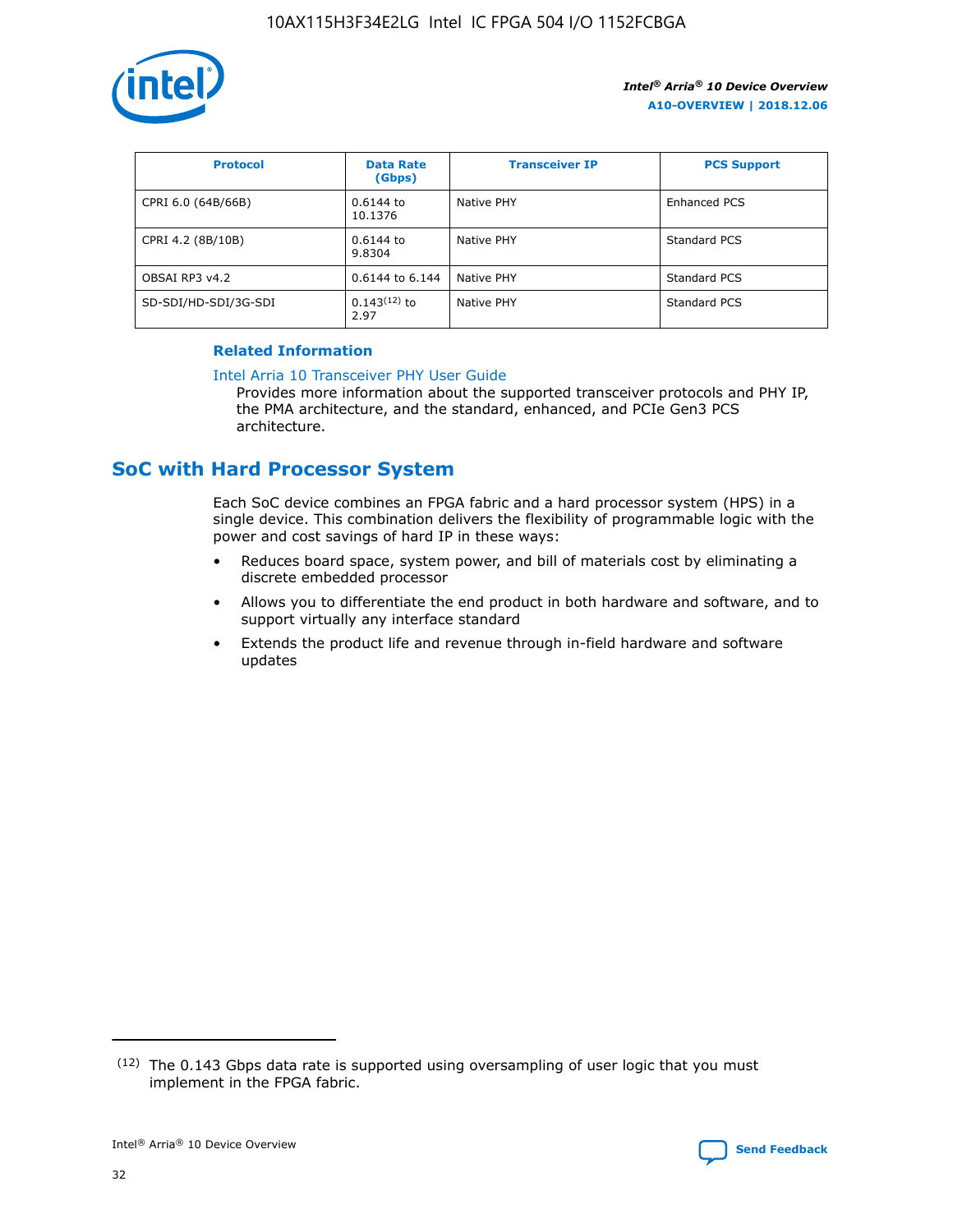

#### **Figure 9. HPS Block Diagram**

This figure shows a block diagram of the HPS with the dual ARM Cortex-A9 MPCore processor.



## **Key Advantages of 20-nm HPS**

The 20-nm HPS strikes a balance between enabling maximum software compatibility with 28-nm SoCs while still improving upon the 28-nm HPS architecture. These improvements address the requirements of the next generation target markets such as wireless and wireline communications, compute and storage equipment, broadcast and military in terms of performance, memory bandwidth, connectivity via backplane and security.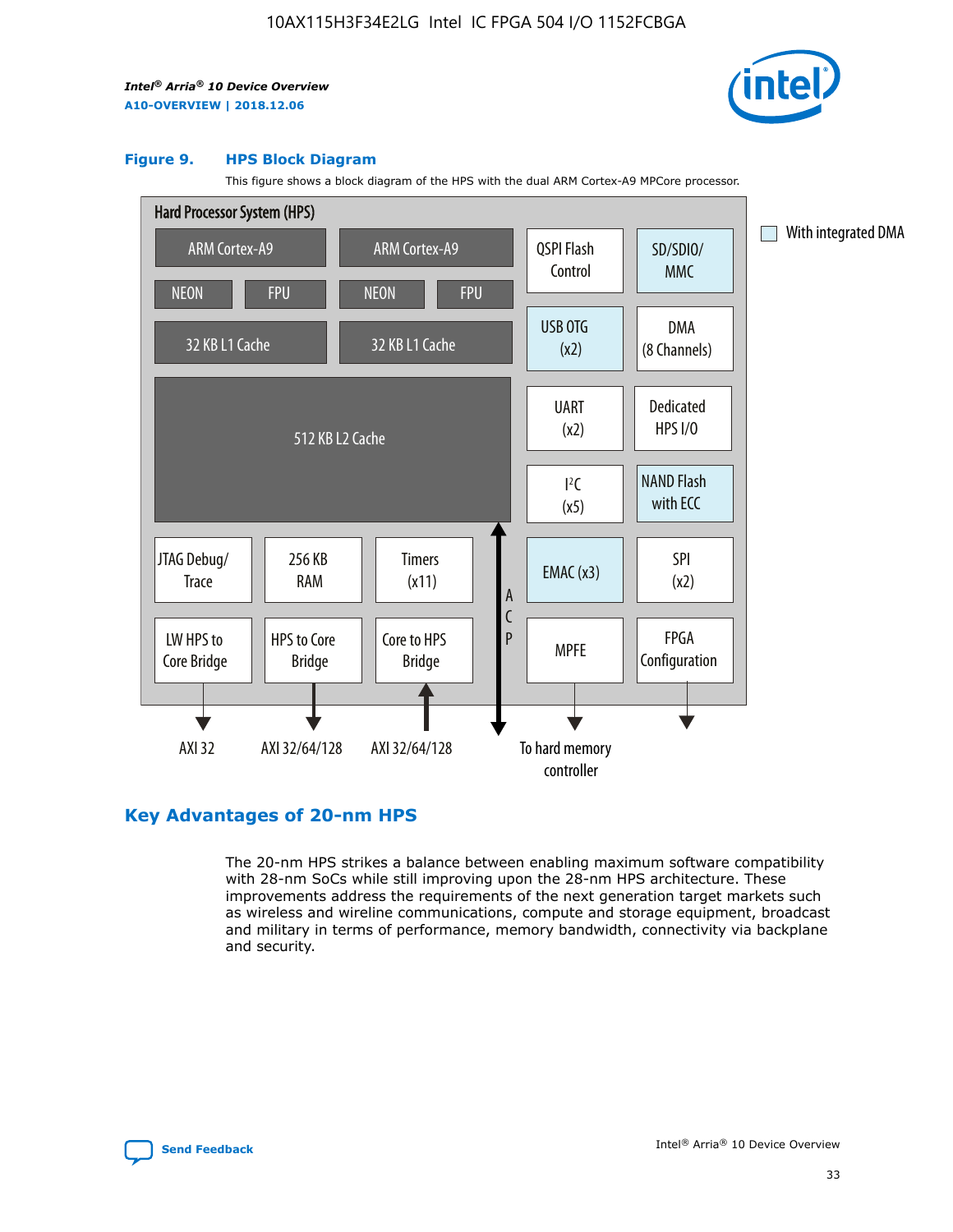

#### **Table 24. Improvements in 20 nm HPS**

This table lists the key improvements of the 20 nm HPS compared to the 28 nm HPS.

| Advantages/<br><b>Improvements</b>                          | <b>Description</b>                                                                                                                                                                                                                                                                                                                                                                                                                                                                                                                                                                                                                                                                                                                                                                                                                                                                                                      |
|-------------------------------------------------------------|-------------------------------------------------------------------------------------------------------------------------------------------------------------------------------------------------------------------------------------------------------------------------------------------------------------------------------------------------------------------------------------------------------------------------------------------------------------------------------------------------------------------------------------------------------------------------------------------------------------------------------------------------------------------------------------------------------------------------------------------------------------------------------------------------------------------------------------------------------------------------------------------------------------------------|
| Increased performance and<br>overdrive capability           | While the nominal processor frequency is 1.2 GHz, the 20 nm HPS offers an "overdrive"<br>feature which enables a higher processor operating frequency. This requires a higher supply<br>voltage value that is unique to the HPS and may require a separate regulator.                                                                                                                                                                                                                                                                                                                                                                                                                                                                                                                                                                                                                                                   |
| Increased processor memory<br>bandwidth and DDR4<br>support | Up to 64-bit DDR4 memory at 2,400 Mbps support is available for the processor. The hard<br>memory controller for the HPS comprises a multi-port front end that manages connections<br>to a single port memory controller. The multi-port front end allows logic core and the HPS<br>to share ports and thereby the available bandwidth of the memory controller.                                                                                                                                                                                                                                                                                                                                                                                                                                                                                                                                                        |
| Flexible I/O sharing                                        | An advanced I/O pin muxing scheme allows improved sharing of I/O between the HPS and<br>the core logic. The following types of I/O are available for SoC:<br>17 dedicated I/Os-physically located inside the HPS block and are not accessible to<br>logic within the core. The 17 dedicated I/Os are used for HPS clock, resets, and<br>interfacing with boot devices, QSPI, and SD/MMC.<br>48 direct shared I/O-located closest to the HPS block and are ideal for high speed HPS<br>peripherals such as EMAC, USB, and others. There is one bank of 48 I/Os that supports<br>direct sharing where the 48 I/Os can be shared 12 I/Os at a time.<br>Standard (shared) I/O-all standard I/Os can be shared by the HPS peripherals and any<br>logic within the core. For designs where more than 48 I/Os are required to fully use all<br>the peripherals in the HPS, these I/Os can be connected through the core logic. |
| <b>EMAC</b> core                                            | Three EMAC cores are available in the HPS. The EMAC cores enable an application to<br>support two redundant Ethernet connections; for example, backplane, or two EMAC cores<br>for managing IEEE 1588 time stamp information while allowing a third EMAC core for debug<br>and configuration. All three EMACs can potentially share the same time stamps, simplifying<br>the 1588 time stamping implementation. A new serial time stamp interface allows core<br>logic to access and read the time stamp values. The integrated EMAC controllers can be<br>connected to external Ethernet PHY through the provided MDIO or I <sup>2</sup> C interface.                                                                                                                                                                                                                                                                  |
| On-chip memory                                              | The on-chip memory is updated to 256 KB support and can support larger data sets and<br>real time algorithms.                                                                                                                                                                                                                                                                                                                                                                                                                                                                                                                                                                                                                                                                                                                                                                                                           |
| <b>ECC</b> enhancements                                     | Improvements in L2 Cache ECC management allow identification of errors down to the<br>address level. ECC enhancements also enable improved error injection and status reporting<br>via the introduction of new memory mapped access to syndrome and data signals.                                                                                                                                                                                                                                                                                                                                                                                                                                                                                                                                                                                                                                                       |
| HPS to FPGA Interconnect<br>Backbone                        | Although the HPS and the Logic Core can operate independently, they are tightly coupled<br>via a high-bandwidth system interconnect built from high-performance ARM AMBA AXI bus<br>bridges. IP bus masters in the FPGA fabric have access to HPS bus slaves via the FPGA-to-<br>HPS interconnect. Similarly, HPS bus masters have access to bus slaves in the core fabric<br>via the HPS-to-FPGA bridge. Both bridges are AMBA AXI-3 compliant and support<br>simultaneous read and write transactions. Up to three masters within the core fabric can<br>share the HPS SDRAM controller with the processor. Additionally, the processor can be used<br>to configure the core fabric under program control via a dedicated 32-bit configuration port.                                                                                                                                                                  |
| FPGA configuration and HPS<br>booting                       | The FPGA fabric and HPS in the SoCs are powered independently. You can reduce the clock<br>frequencies or gate the clocks to reduce dynamic power.<br>You can configure the FPGA fabric and boot the HPS independently, in any order, providing<br>you with more design flexibility.                                                                                                                                                                                                                                                                                                                                                                                                                                                                                                                                                                                                                                    |
| Security                                                    | New security features have been introduced for anti-tamper management, secure boot,<br>encryption (AES), and authentication (SHA).                                                                                                                                                                                                                                                                                                                                                                                                                                                                                                                                                                                                                                                                                                                                                                                      |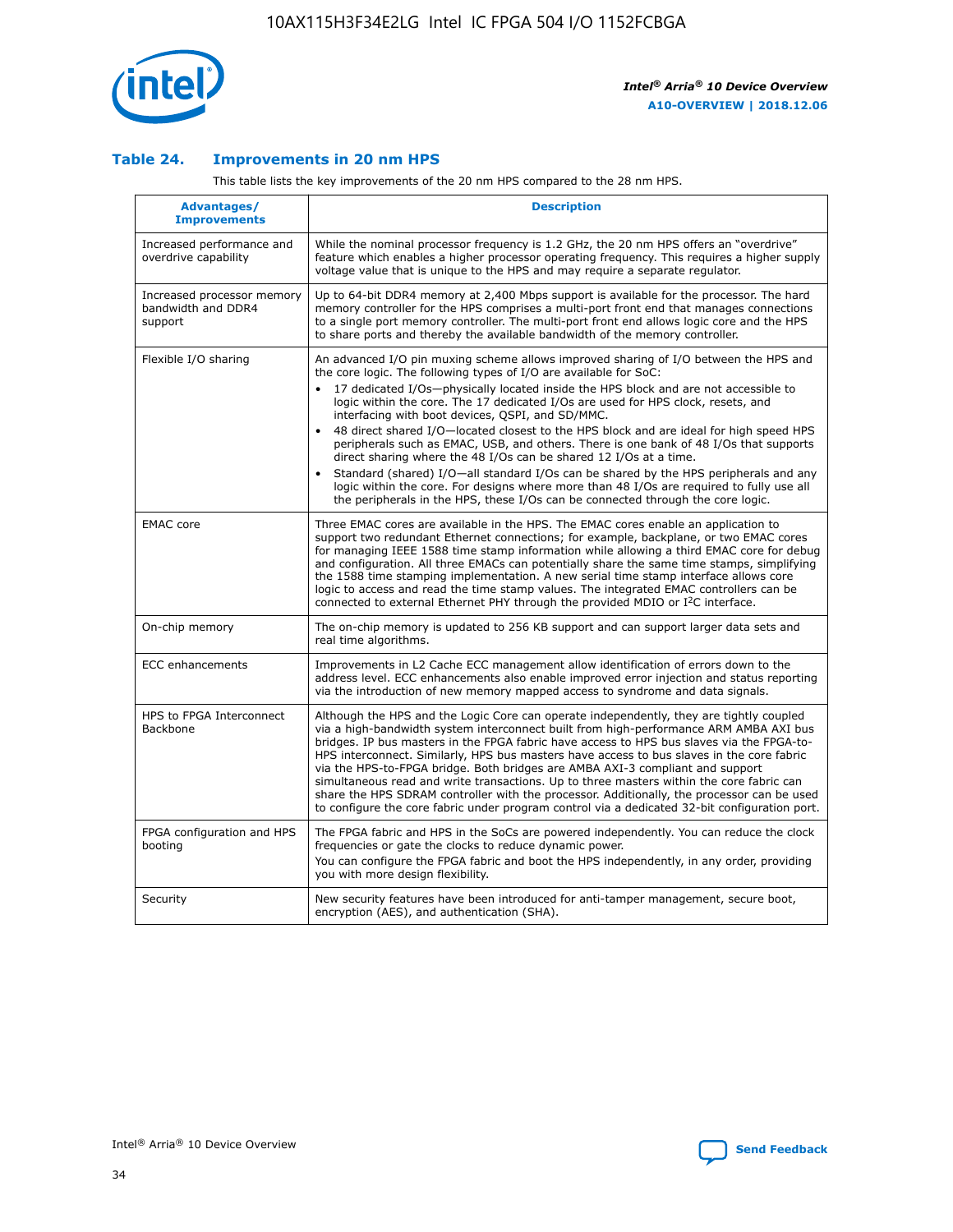

## **Features of the HPS**

The HPS has the following features:

- 1.2-GHz, dual-core ARM Cortex-A9 MPCore processor with up to 1.5-GHz via overdrive
	- ARMv7-A architecture that runs 32-bit ARM instructions, 16-bit and 32-bit Thumb instructions, and 8-bit Java byte codes in Jazelle style
	- Superscalar, variable length, out-of-order pipeline with dynamic branch prediction
	- Instruction Efficiency 2.5 MIPS/MHz, which provides total performance of 7500 MIPS at 1.5 GHz
- Each processor core includes:
	- 32 KB of L1 instruction cache, 32 KB of L1 data cache
	- Single- and double-precision floating-point unit and NEON media engine
	- CoreSight debug and trace technology
	- Snoop Control Unit (SCU) and Acceleration Coherency Port (ACP)
- 512 KB of shared L2 cache
- 256 KB of scratch RAM
- Hard memory controller with support for DDR3, DDR4 and optional error correction code (ECC) support
- Multiport Front End (MPFE) Scheduler interface to the hard memory controller
- 8-channel direct memory access (DMA) controller
- QSPI flash controller with SIO, DIO, QIO SPI Flash support
- NAND flash controller (ONFI 1.0 or later) with DMA and ECC support, updated to support 8 and 16-bit Flash devices and new command DMA to offload CPU for fast power down recovery
- Updated SD/SDIO/MMC controller to eMMC 4.5 with DMA with CE-ATA digital command support
- 3 10/100/1000 Ethernet media access control (MAC) with DMA
- 2 USB On-the-Go (OTG) controllers with DMA
- $\bullet$  5 I<sup>2</sup>C controllers (3 can be used by EMAC for MIO to external PHY)
- 2 UART 16550 Compatible controllers
- 4 serial peripheral interfaces (SPI) (2 Master, 2 Slaves)
- 62 programmable general-purpose I/Os, which includes 48 direct share I/Os that allows the HPS peripherals to connect directly to the FPGA I/Os
- 7 general-purpose timers
- 4 watchdog timers
- Anti-tamper, Secure Boot, Encryption (AES) and Authentication (SHA)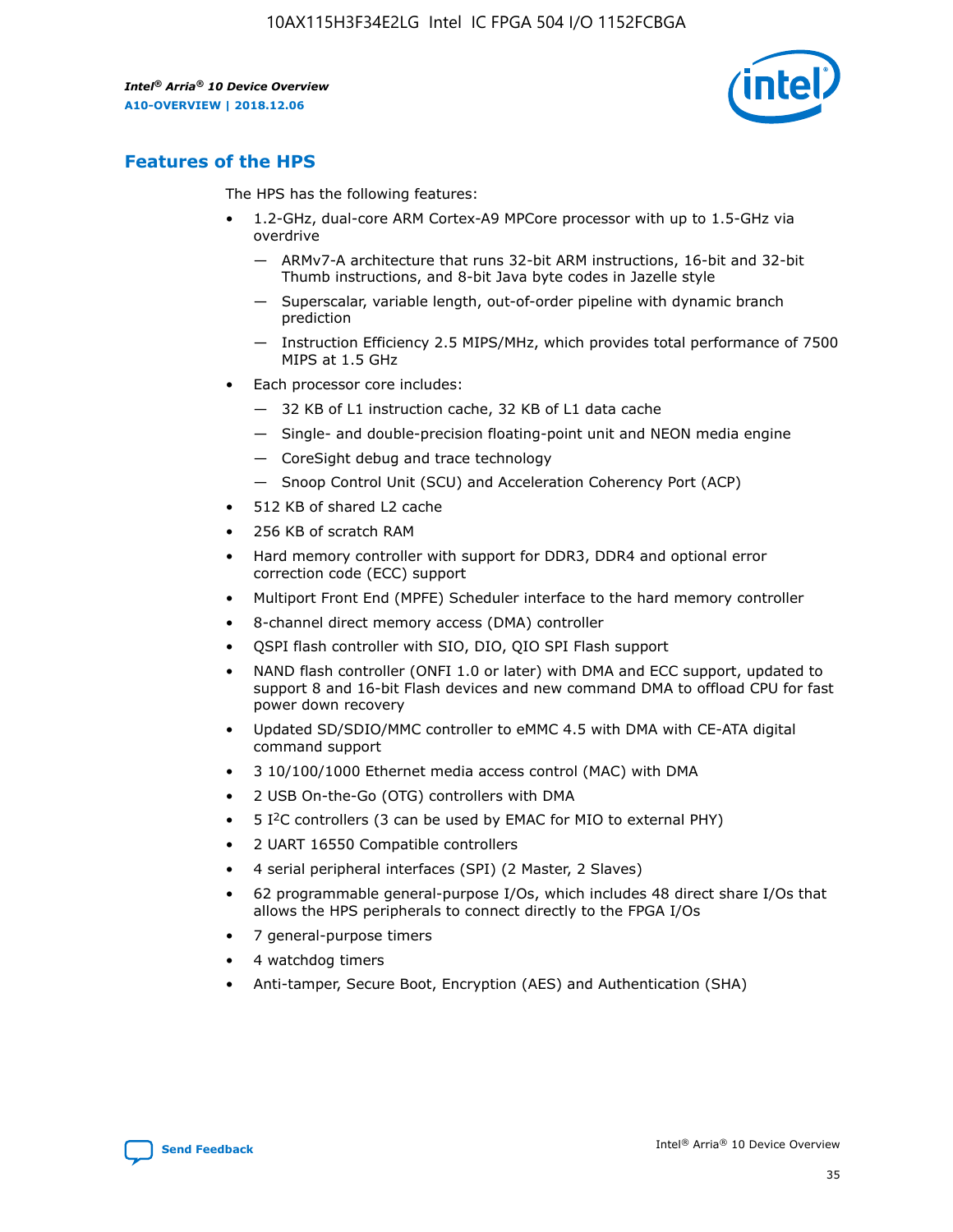

#### **System Peripherals and Debug Access Port**

Each Ethernet MAC, USB OTG, NAND flash controller, and SD/MMC controller module has an integrated DMA controller. For modules without an integrated DMA controller, an additional DMA controller module provides up to eight channels of high-bandwidth data transfers. Peripherals that communicate off-chip are multiplexed with other peripherals at the HPS pin level. This allows you to choose which peripherals interface with other devices on your PCB.

The debug access port provides interfaces to industry standard JTAG debug probes and supports ARM CoreSight debug and core traces to facilitate software development.

#### **HPS–FPGA AXI Bridges**

The HPS–FPGA bridges, which support the Advanced Microcontroller Bus Architecture (AMBA) Advanced eXtensible Interface (AXI™) specifications, consist of the following bridges:

- FPGA-to-HPS AMBA AXI bridge—a high-performance bus supporting 32, 64, and 128 bit data widths that allows the FPGA fabric to issue transactions to slaves in the HPS.
- HPS-to-FPGA Avalon/AMBA AXI bridge—a high-performance bus supporting 32, 64, and 128 bit data widths that allows the HPS to issue transactions to slaves in the FPGA fabric.
- Lightweight HPS-to-FPGA AXI bridge—a lower latency 32 bit width bus that allows the HPS to issue transactions to soft peripherals in the FPGA fabric. This bridge is primarily used for control and status register (CSR) accesses to peripherals in the FPGA fabric.

The HPS–FPGA AXI bridges allow masters in the FPGA fabric to communicate with slaves in the HPS logic, and vice versa. For example, the HPS-to-FPGA AXI bridge allows you to share memories instantiated in the FPGA fabric with one or both microprocessors in the HPS, while the FPGA-to-HPS AXI bridge allows logic in the FPGA fabric to access the memory and peripherals in the HPS.

Each HPS–FPGA bridge also provides asynchronous clock crossing for data transferred between the FPGA fabric and the HPS.

#### **HPS SDRAM Controller Subsystem**

The HPS SDRAM controller subsystem contains a multiport SDRAM controller and DDR PHY that are shared between the FPGA fabric (through the FPGA-to-HPS SDRAM interface), the level 2 (L2) cache, and the level 3 (L3) system interconnect. The FPGA-to-HPS SDRAM interface supports AMBA AXI and Avalon® Memory-Mapped (Avalon-MM) interface standards, and provides up to six individual ports for access by masters implemented in the FPGA fabric.

The HPS SDRAM controller supports up to 3 masters (command ports), 3x 64-bit read data ports and 3x 64-bit write data ports.

To maximize memory performance, the SDRAM controller subsystem supports command and data reordering, deficit round-robin arbitration with aging, and high-priority bypass features.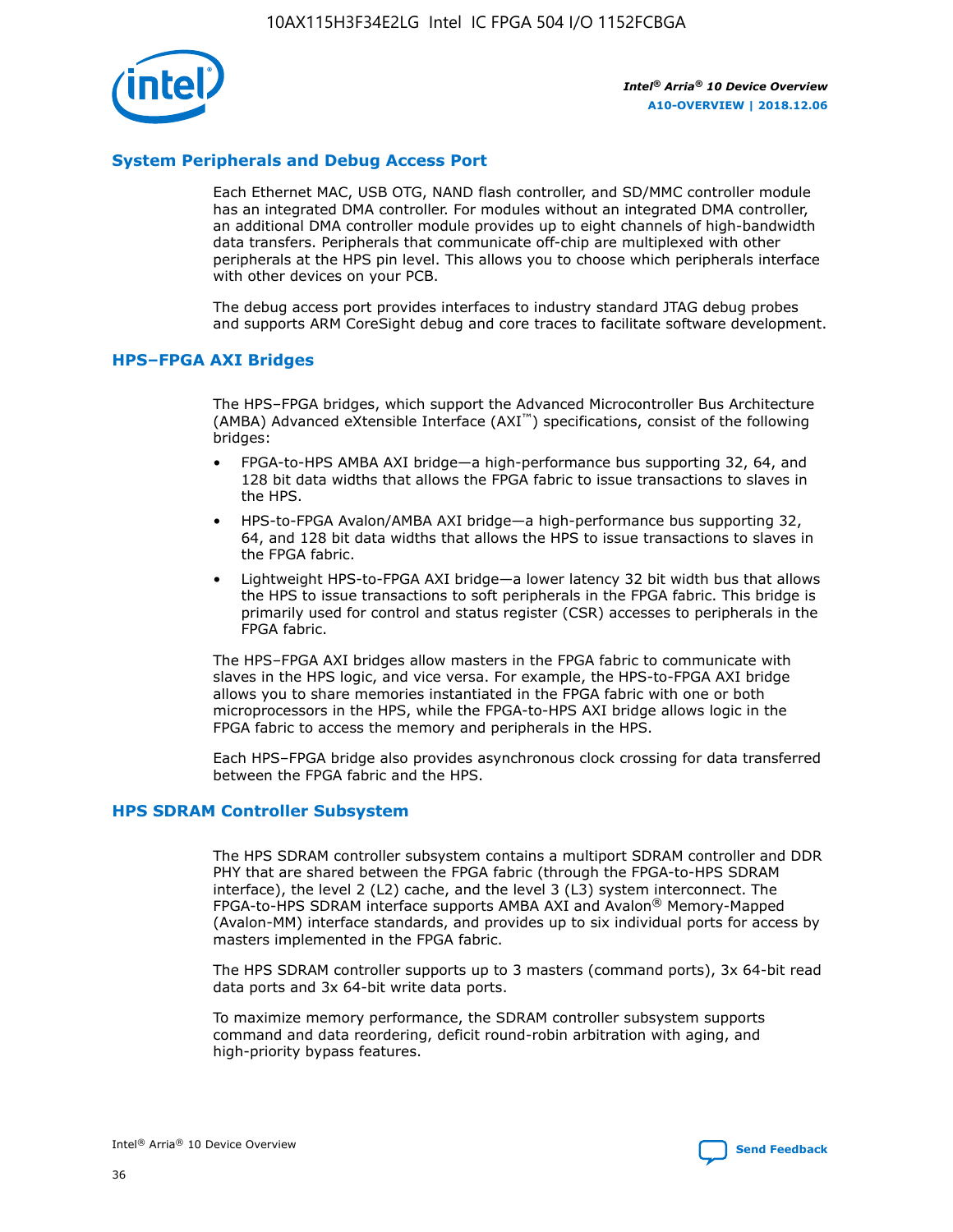

## **FPGA Configuration and HPS Booting**

The FPGA fabric and HPS in the SoC FPGA must be powered at the same time. You can reduce the clock frequencies or gate the clocks to reduce dynamic power.

Once powered, the FPGA fabric and HPS can be configured independently thus providing you with more design flexibility:

- You can boot the HPS independently. After the HPS is running, the HPS can fully or partially reconfigure the FPGA fabric at any time under software control. The HPS can also configure other FPGAs on the board through the FPGA configuration controller.
- Configure the FPGA fabric first, and then boot the HPS from memory accessible to the FPGA fabric.

#### **Hardware and Software Development**

For hardware development, you can configure the HPS and connect your soft logic in the FPGA fabric to the HPS interfaces using the Platform Designer system integration tool in the Intel Quartus Prime software.

For software development, the ARM-based SoC FPGA devices inherit the rich software development ecosystem available for the ARM Cortex-A9 MPCore processor. The software development process for Intel SoC FPGAs follows the same steps as those for other SoC devices from other manufacturers. Support for Linux\*, VxWorks\*, and other operating systems are available for the SoC FPGAs. For more information on the operating systems support availability, contact the Intel FPGA sales team.

You can begin device-specific firmware and software development on the Intel SoC FPGA Virtual Target. The Virtual Target is a fast PC-based functional simulation of a target development system—a model of a complete development board. The Virtual Target enables the development of device-specific production software that can run unmodified on actual hardware.

## **Dynamic and Partial Reconfiguration**

The Intel Arria 10 devices support dynamic and partial reconfiguration. You can use dynamic and partial reconfiguration simultaneously to enable seamless reconfiguration of both the device core and transceivers.

## **Dynamic Reconfiguration**

You can reconfigure the PMA and PCS blocks while the device continues to operate. This feature allows you to change the data rates, protocol, and analog settings of a channel in a transceiver bank without affecting on-going data transfer in other transceiver banks. This feature is ideal for applications that require dynamic multiprotocol or multirate support.

## **Partial Reconfiguration**

Using partial reconfiguration, you can reconfigure some parts of the device while keeping the device in operation.

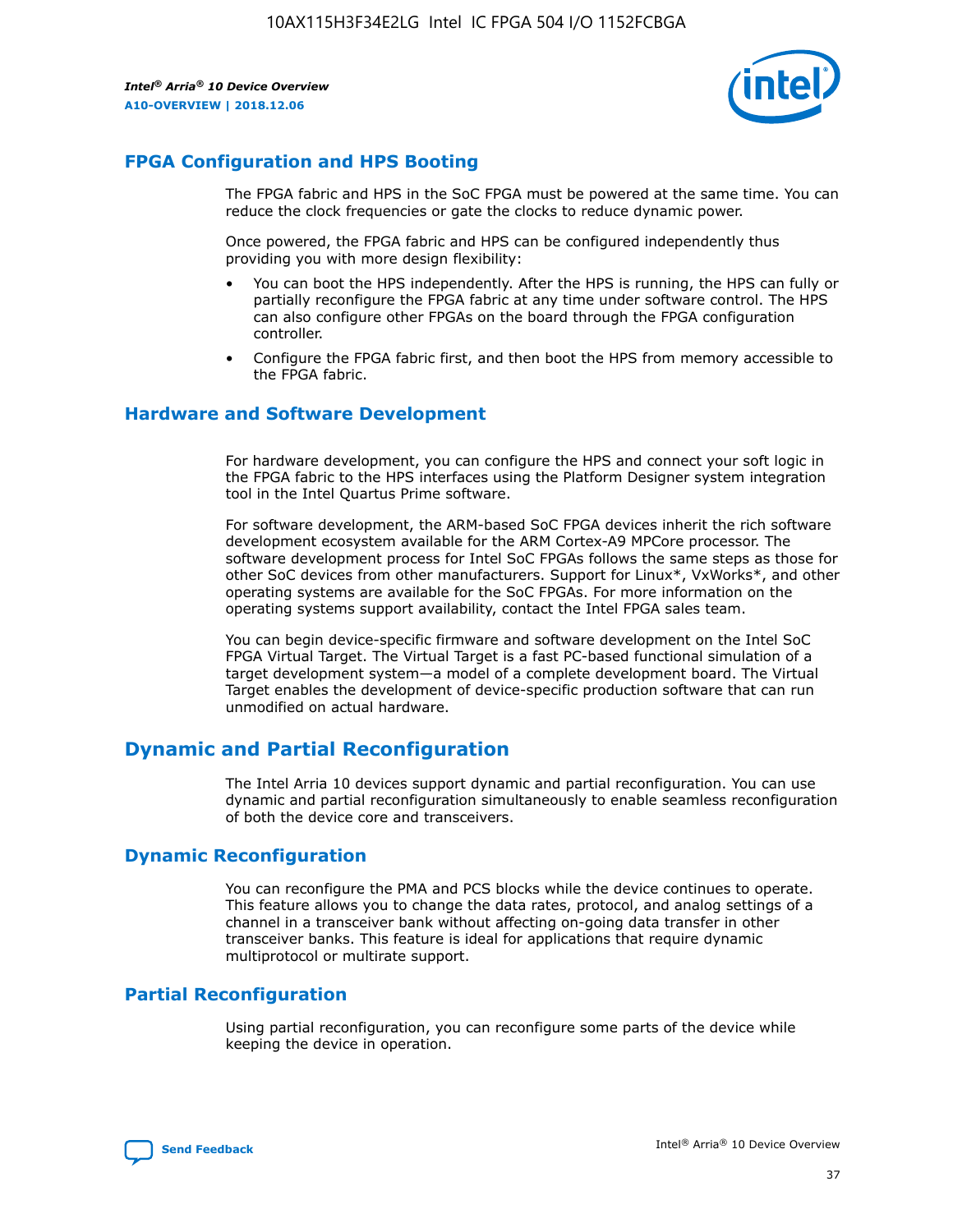

Instead of placing all device functions in the FPGA fabric, you can store some functions that do not run simultaneously in external memory and load them only when required. This capability increases the effective logic density of the device, and lowers cost and power consumption.

In the Intel solution, you do not have to worry about intricate device architecture to perform a partial reconfiguration. The partial reconfiguration capability is built into the Intel Quartus Prime design software, making such time-intensive task simple.

Intel Arria 10 devices support partial reconfiguration in the following configuration options:

- Using an internal host:
	- All supported configuration modes where the FPGA has access to external memory devices such as serial and parallel flash memory.
	- Configuration via Protocol [CvP (PCIe)]
- Using an external host—passive serial (PS), fast passive parallel (FPP) x8, FPP x16, and FPP x32 I/O interface.

## **Enhanced Configuration and Configuration via Protocol**

#### **Table 25. Configuration Schemes and Features of Intel Arria 10 Devices**

Intel Arria 10 devices support 1.8 V programming voltage and several configuration schemes.

| <b>Scheme</b>                                                          | <b>Data</b><br><b>Width</b> | <b>Max Clock</b><br>Rate<br>(MHz) | <b>Max Data</b><br>Rate<br>(Mbps)<br>(13) | <b>Decompression</b> | <b>Design</b><br>Security <sup>(1</sup><br>4) | <b>Partial</b><br><b>Reconfiguration</b><br>(15) | <b>Remote</b><br><b>System</b><br><b>Update</b> |
|------------------------------------------------------------------------|-----------------------------|-----------------------------------|-------------------------------------------|----------------------|-----------------------------------------------|--------------------------------------------------|-------------------------------------------------|
| <b>JTAG</b>                                                            | 1 bit                       | 33                                | 33                                        |                      |                                               | Yes(16)                                          |                                                 |
| Active Serial (AS)<br>through the<br>EPCO-L<br>configuration<br>device | 1 bit,<br>4 bits            | 100                               | 400                                       | Yes                  | Yes                                           | $Y_{PS}(16)$                                     | Yes                                             |
| Passive serial (PS)<br>through CPLD or<br>external<br>microcontroller  | 1 bit                       | 100                               | 100                                       | Yes                  | Yes                                           | Yes(16)                                          | Parallel<br>Flash<br>Loader<br>(PFL) IP<br>core |
|                                                                        |                             |                                   |                                           |                      |                                               |                                                  | continued                                       |

<sup>(13)</sup> Enabling either compression or design security features affects the maximum data rate. Refer to the Intel Arria 10 Device Datasheet for more information.

<sup>(14)</sup> Encryption and compression cannot be used simultaneously.

 $(15)$  Partial reconfiguration is an advanced feature of the device family. If you are interested in using partial reconfiguration, contact Intel for support.

 $(16)$  Partial configuration can be performed only when it is configured as internal host.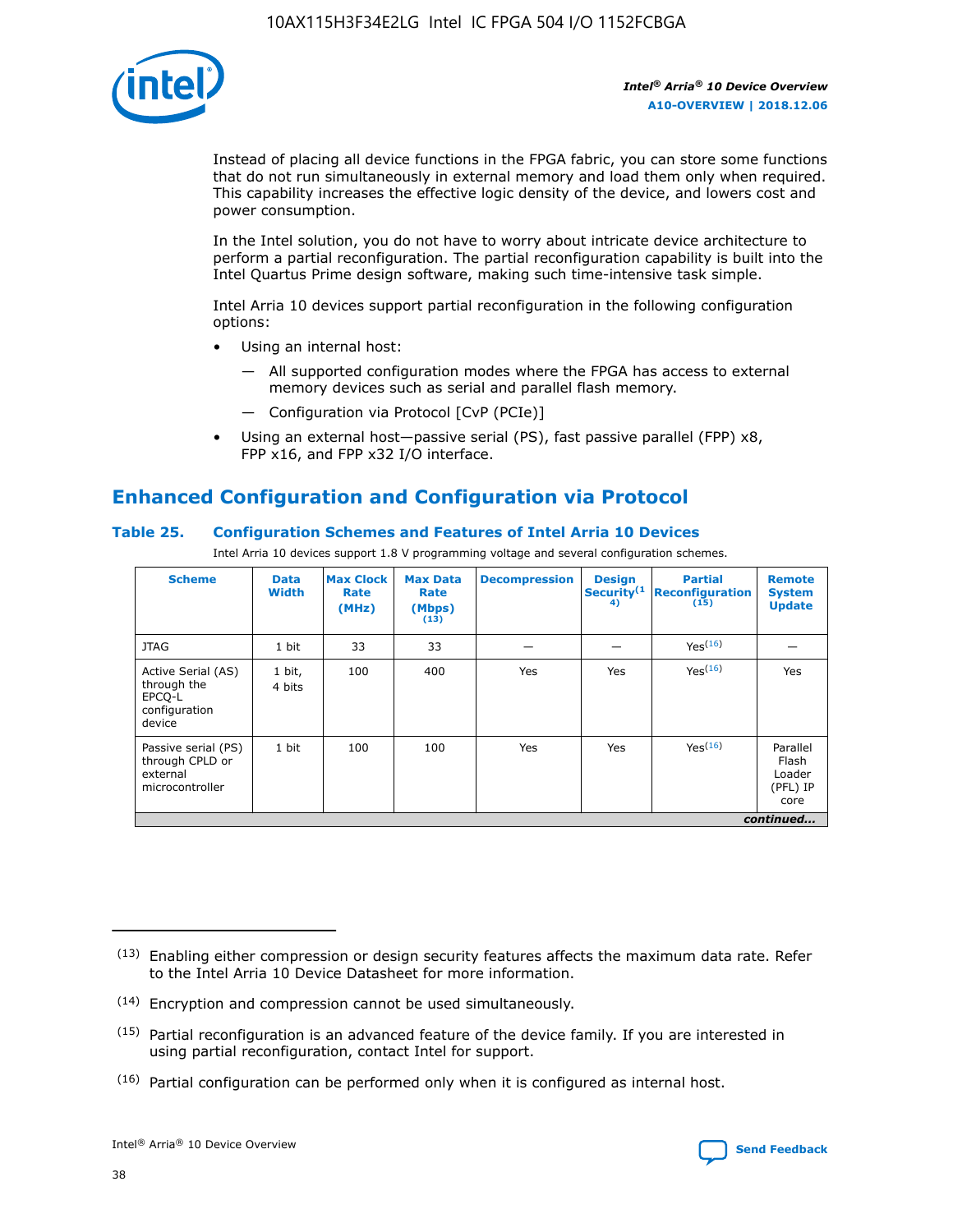

| <b>Scheme</b>                                     | <b>Data</b><br><b>Width</b> | <b>Max Clock</b><br>Rate<br>(MHz) | <b>Max Data</b><br>Rate<br>(Mbps)<br>(13) | <b>Decompression</b> | <b>Design</b><br>Security <sup>(1</sup><br>4) | <b>Partial</b><br><b>Reconfiguration</b><br>(15) | <b>Remote</b><br><b>System</b><br><b>Update</b> |
|---------------------------------------------------|-----------------------------|-----------------------------------|-------------------------------------------|----------------------|-----------------------------------------------|--------------------------------------------------|-------------------------------------------------|
| Fast passive                                      | 8 bits                      | 100                               | 3200                                      | Yes                  | Yes                                           | Yes(17)                                          | PFL IP                                          |
| parallel (FPP)<br>through CPLD or                 | 16 bits                     |                                   |                                           | Yes                  | Yes                                           |                                                  | core                                            |
| external<br>microcontroller                       | 32 bits                     |                                   |                                           | Yes                  | Yes                                           |                                                  |                                                 |
| Configuration via                                 | 16 bits                     | 100                               | 3200                                      | Yes                  | Yes                                           | Yes <sup>(17)</sup>                              |                                                 |
| <b>HPS</b>                                        | 32 bits                     |                                   |                                           | Yes                  | Yes                                           |                                                  |                                                 |
| Configuration via<br>Protocol [CvP<br>$(PCIe*)$ ] | x1, x2,<br>x4, x8<br>lanes  |                                   | 8000                                      | Yes                  | Yes                                           | Yes(16)                                          |                                                 |

You can configure Intel Arria 10 devices through PCIe using Configuration via Protocol (CvP). The Intel Arria 10 CvP implementation conforms to the PCIe 100 ms power-up-to-active time requirement.

#### **Related Information**

[Configuration via Protocol \(CvP\) Implementation in Intel FPGAs User Guide](https://www.intel.com/content/www/us/en/programmable/documentation/dsu1441819344145.html#dsu1442269728522) Provides more information about the CvP configuration scheme.

## **SEU Error Detection and Correction**

Intel Arria 10 devices offer robust and easy-to-use single-event upset (SEU) error detection and correction circuitry.

The detection and correction circuitry includes protection for Configuration RAM (CRAM) programming bits and user memories. The CRAM is protected by a continuously running CRC error detection circuit with integrated ECC that automatically corrects one or two errors and detects higher order multi-bit errors. When more than two errors occur, correction is available through reloading of the core programming file, providing a complete design refresh while the FPGA continues to operate.

The physical layout of the Intel Arria 10 CRAM array is optimized to make the majority of multi-bit upsets appear as independent single-bit or double-bit errors which are automatically corrected by the integrated CRAM ECC circuitry. In addition to the CRAM protection, the M20K memory blocks also include integrated ECC circuitry and are layout-optimized for error detection and correction. The MLAB does not have ECC.

<sup>(17)</sup> Supported at a maximum clock rate of 100 MHz.



 $(13)$  Enabling either compression or design security features affects the maximum data rate. Refer to the Intel Arria 10 Device Datasheet for more information.

<sup>(14)</sup> Encryption and compression cannot be used simultaneously.

 $(15)$  Partial reconfiguration is an advanced feature of the device family. If you are interested in using partial reconfiguration, contact Intel for support.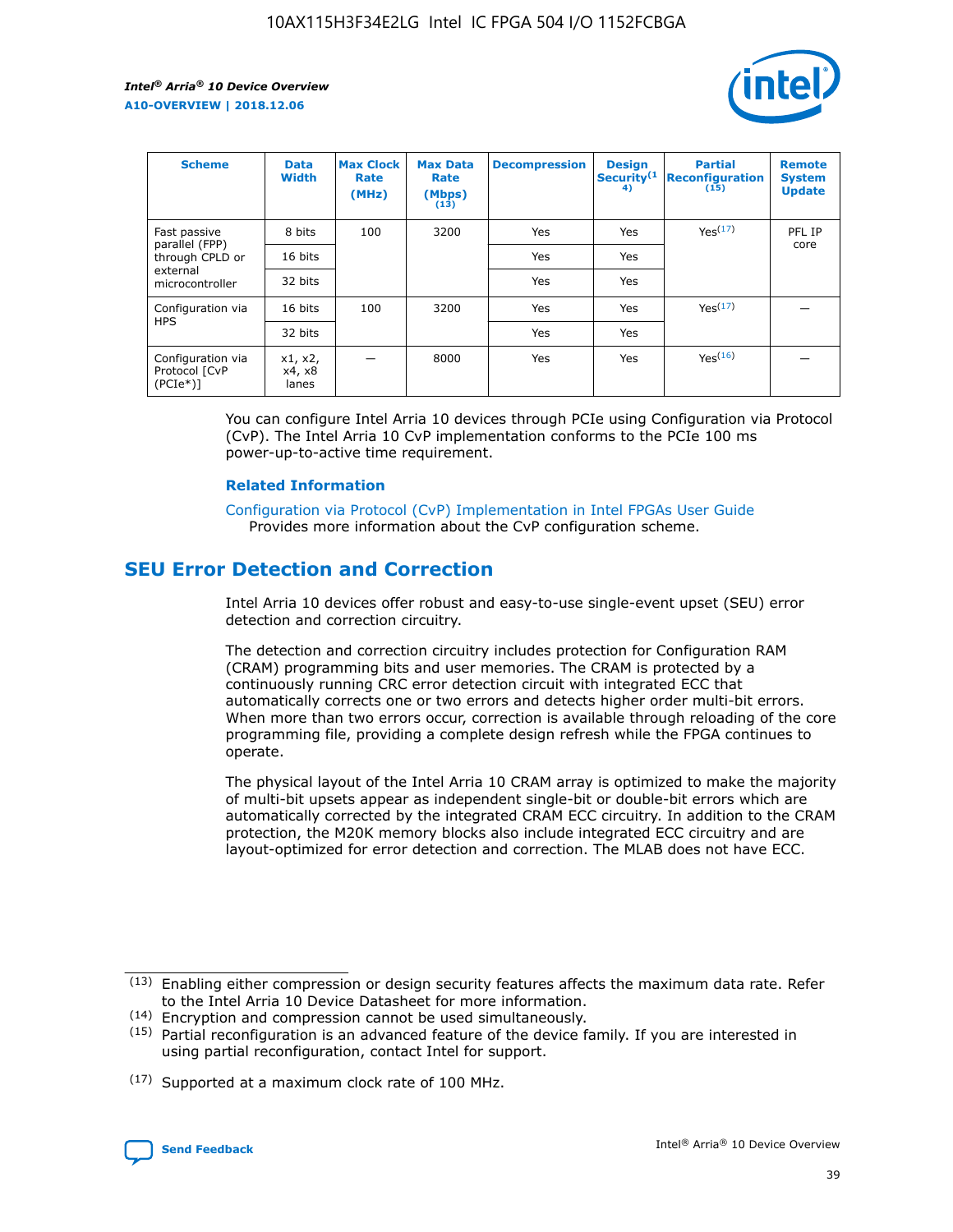

## **Power Management**

Intel Arria 10 devices leverage the advanced 20 nm process technology, a low 0.9 V core power supply, an enhanced core architecture, and several optional power reduction techniques to reduce total power consumption by as much as 40% compared to Arria V devices and as much as 60% compared to Stratix V devices.

The optional power reduction techniques in Intel Arria 10 devices include:

- **SmartVID**—a code is programmed into each device during manufacturing that allows a smart regulator to operate the device at lower core  $V_{CC}$  while maintaining performance
- **Programmable Power Technology**—non-critical timing paths are identified by the Intel Quartus Prime software and the logic in these paths is biased for low power instead of high performance
- **Low Static Power Options**—devices are available with either standard static power or low static power while maintaining performance

Furthermore, Intel Arria 10 devices feature Intel's industry-leading low power transceivers and include a number of hard IP blocks that not only reduce logic resources but also deliver substantial power savings compared to soft implementations. In general, hard IP blocks consume up to 90% less power than the equivalent soft logic implementations.

## **Incremental Compilation**

The Intel Quartus Prime software incremental compilation feature reduces compilation time and helps preserve performance to ease timing closure. The incremental compilation feature enables the partial reconfiguration flow for Intel Arria 10 devices.

Incremental compilation supports top-down, bottom-up, and team-based design flows. This feature facilitates modular, hierarchical, and team-based design flows where different designers compile their respective design sections in parallel. Furthermore, different designers or IP providers can develop and optimize different blocks of the design independently. These blocks can then be imported into the top level project.

## **Document Revision History for Intel Arria 10 Device Overview**

| <b>Document</b><br><b>Version</b> | <b>Changes</b>                                                                                                                                                                                                                                                              |
|-----------------------------------|-----------------------------------------------------------------------------------------------------------------------------------------------------------------------------------------------------------------------------------------------------------------------------|
| 2018.12.06                        | Added links to Intel Arria 10 device errata documents.<br>Removed automotive temperature option from the Intel Arria 10 GX devices.<br>Removed -3 fabric speed grade from the Intel Arria 10 GT devices.<br>Updated power options for the Intel Arria 10 GX and GT devices. |
| 2018.04.09                        | Updated the lowest $V_{CC}$ from 0.83 V to 0.82 V in the topic listing a summary of the device features.                                                                                                                                                                    |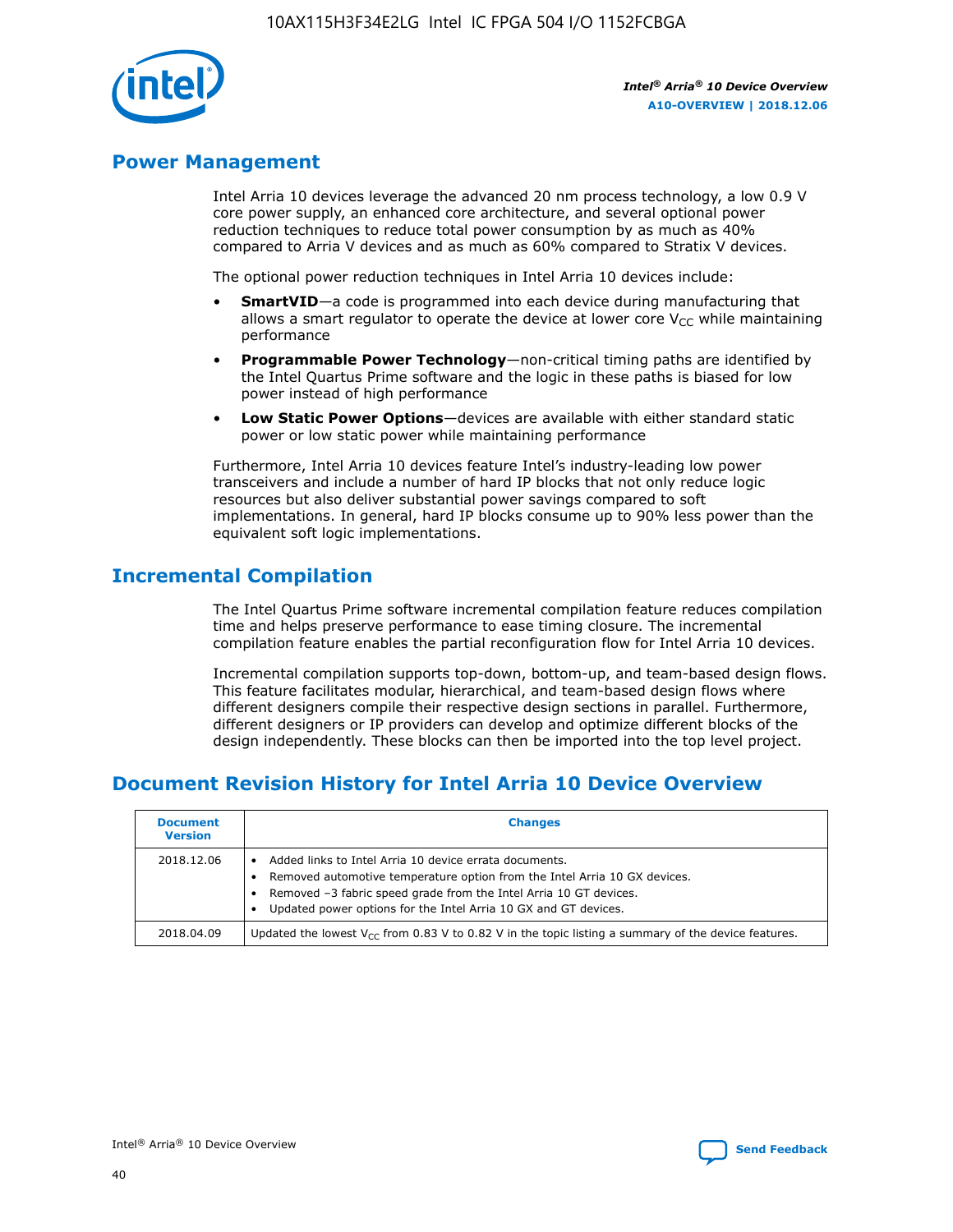$\mathsf{r}$ 



| January 2018<br>Updated the maximum data rate for HPS (Intel Arria 10 SX devices<br>2018.01.17<br>external memory interface DDR3 controller from 2,166 Mbps to 2,133<br>Mbps.<br>$\bullet$<br>+ SRAM to 633 MHz in Memory Standards Supported by the Soft<br>Memory Controller table.<br>Updated transceiver backplane capability to 12.5 Gbps.<br>$\bullet$<br>Removed transceiver speed grade 5 in Sample Ordering Core and<br>Available Options for Intel Arria 10 GX Devices figure.<br>Available Options for Intel Arria 10 GT Devices figure.<br>Updated short reach transceiver rate for Intel Arria 10 GT devices to<br>$\bullet$<br>25.8 Gbps.<br>Removed On-Die Instrumentation - EyeQ and Jitter Margin Tool<br>table.<br>2017.09.20<br>September 2017<br>1,333 MHz/2,666 Mbps to 1,200 MHz/2,400 Mbps.<br>July 2017<br>2017.07.13<br>Corrected the automotive temperature range in the figure showing the<br>available options for the Intel Arria 10 GX devices from "-40°C to 100°C"<br>to "-40°C to 125°C".<br>July 2017<br>2017.07.06<br>Added automotive temperature option to Intel Arria 10 GX device family.<br>2017.05.08<br>Corrected protocol names with "1588" to "IEEE 1588v2".<br>May 2017<br>$\bullet$<br>Updated the vertical migration table to remove vertical migration<br>$\bullet$<br>between Intel Arria 10 GX and Intel Arria 10 SX device variants.<br>Removed all "Preliminary" marks.<br>2017.03.15<br>March 2017<br>Removed the topic about migration from Intel Arria 10 to Intel Stratix<br>10 devices.<br>Rebranded as Intel.<br>$\bullet$<br>October 2016<br>2016.10.31<br>Removed package F36 from Intel Arria 10 GX devices.<br>$\bullet$<br>Updated Intel Arria 10 GT sample ordering code and maximum GX<br>$\bullet$<br>transceiver count. Intel Arria 10 GT devices are available only in the<br>SF45 package option with a maximum of 72 transceivers.<br>May 2016<br>2016.05.02<br>Updated the FPGA Configuration and HPS Booting topic.<br>Remove $V_{CC}$ PowerManager from the Summary of Features, Power<br>Management and Arria 10 Device Variants and packages topics. This<br>feature is no longer supported in Arria 10 devices.<br>Removed LPDDR3 from the Memory Standards Supported by the HPS<br>Hard Memory Controller table in the Memory Standards Supported by<br>Intel Arria 10 Devices topic. This standard is only supported by the<br>FPGA.<br>Removed transceiver speed grade 5 from the Device Variants and<br>Packages topic for Arria 10 GX and SX devices.<br>Changed the maximum Arria 10 GT datarate to 25.8 Gbps and the<br>February 2016<br>2016.02.11<br>minimum datarate to 1 Gbps globally.<br>Revised the state for Core clock networks in the Summary of Features<br>$\bullet$<br>topic.<br>• Changed the transceiver parameters in the "Summary of Features for<br>Arria 10 Devices" table.<br>for Arria 10 GT Devices" table.<br>• Changed the package availability for GT devices in the "Package Plan<br>for Arria 10 GT Devices" table.<br>Changed the package configurations for GT devices in the "Migration"<br>Capability Across Arria 10 Product Lines" figure. | <b>Date</b> | <b>Version</b> | <b>Changes</b>                                                                                                                                                                                                                                                                               |
|----------------------------------------------------------------------------------------------------------------------------------------------------------------------------------------------------------------------------------------------------------------------------------------------------------------------------------------------------------------------------------------------------------------------------------------------------------------------------------------------------------------------------------------------------------------------------------------------------------------------------------------------------------------------------------------------------------------------------------------------------------------------------------------------------------------------------------------------------------------------------------------------------------------------------------------------------------------------------------------------------------------------------------------------------------------------------------------------------------------------------------------------------------------------------------------------------------------------------------------------------------------------------------------------------------------------------------------------------------------------------------------------------------------------------------------------------------------------------------------------------------------------------------------------------------------------------------------------------------------------------------------------------------------------------------------------------------------------------------------------------------------------------------------------------------------------------------------------------------------------------------------------------------------------------------------------------------------------------------------------------------------------------------------------------------------------------------------------------------------------------------------------------------------------------------------------------------------------------------------------------------------------------------------------------------------------------------------------------------------------------------------------------------------------------------------------------------------------------------------------------------------------------------------------------------------------------------------------------------------------------------------------------------------------------------------------------------------------------------------------------------------------------------------------------------------------------------------------------------------------------------------------------------------------------------------------------------------------------------------------------------------------------------------------------------------------------------------------------------------------------------------------------------------|-------------|----------------|----------------------------------------------------------------------------------------------------------------------------------------------------------------------------------------------------------------------------------------------------------------------------------------------|
|                                                                                                                                                                                                                                                                                                                                                                                                                                                                                                                                                                                                                                                                                                                                                                                                                                                                                                                                                                                                                                                                                                                                                                                                                                                                                                                                                                                                                                                                                                                                                                                                                                                                                                                                                                                                                                                                                                                                                                                                                                                                                                                                                                                                                                                                                                                                                                                                                                                                                                                                                                                                                                                                                                                                                                                                                                                                                                                                                                                                                                                                                                                                                                |             |                | Updated maximum frequency supported for half rate QDRII and QDRII<br>Removed package code 40, low static power, SmartVID, industrial, and<br>military operating temperature support from Sample Ordering Core and<br>support from PMA Features of the Transceivers in Intel Arria 10 Devices |
|                                                                                                                                                                                                                                                                                                                                                                                                                                                                                                                                                                                                                                                                                                                                                                                                                                                                                                                                                                                                                                                                                                                                                                                                                                                                                                                                                                                                                                                                                                                                                                                                                                                                                                                                                                                                                                                                                                                                                                                                                                                                                                                                                                                                                                                                                                                                                                                                                                                                                                                                                                                                                                                                                                                                                                                                                                                                                                                                                                                                                                                                                                                                                                |             |                | Updated the maximum speed of the DDR4 external memory interface from                                                                                                                                                                                                                         |
|                                                                                                                                                                                                                                                                                                                                                                                                                                                                                                                                                                                                                                                                                                                                                                                                                                                                                                                                                                                                                                                                                                                                                                                                                                                                                                                                                                                                                                                                                                                                                                                                                                                                                                                                                                                                                                                                                                                                                                                                                                                                                                                                                                                                                                                                                                                                                                                                                                                                                                                                                                                                                                                                                                                                                                                                                                                                                                                                                                                                                                                                                                                                                                |             |                |                                                                                                                                                                                                                                                                                              |
|                                                                                                                                                                                                                                                                                                                                                                                                                                                                                                                                                                                                                                                                                                                                                                                                                                                                                                                                                                                                                                                                                                                                                                                                                                                                                                                                                                                                                                                                                                                                                                                                                                                                                                                                                                                                                                                                                                                                                                                                                                                                                                                                                                                                                                                                                                                                                                                                                                                                                                                                                                                                                                                                                                                                                                                                                                                                                                                                                                                                                                                                                                                                                                |             |                |                                                                                                                                                                                                                                                                                              |
|                                                                                                                                                                                                                                                                                                                                                                                                                                                                                                                                                                                                                                                                                                                                                                                                                                                                                                                                                                                                                                                                                                                                                                                                                                                                                                                                                                                                                                                                                                                                                                                                                                                                                                                                                                                                                                                                                                                                                                                                                                                                                                                                                                                                                                                                                                                                                                                                                                                                                                                                                                                                                                                                                                                                                                                                                                                                                                                                                                                                                                                                                                                                                                |             |                |                                                                                                                                                                                                                                                                                              |
|                                                                                                                                                                                                                                                                                                                                                                                                                                                                                                                                                                                                                                                                                                                                                                                                                                                                                                                                                                                                                                                                                                                                                                                                                                                                                                                                                                                                                                                                                                                                                                                                                                                                                                                                                                                                                                                                                                                                                                                                                                                                                                                                                                                                                                                                                                                                                                                                                                                                                                                                                                                                                                                                                                                                                                                                                                                                                                                                                                                                                                                                                                                                                                |             |                |                                                                                                                                                                                                                                                                                              |
|                                                                                                                                                                                                                                                                                                                                                                                                                                                                                                                                                                                                                                                                                                                                                                                                                                                                                                                                                                                                                                                                                                                                                                                                                                                                                                                                                                                                                                                                                                                                                                                                                                                                                                                                                                                                                                                                                                                                                                                                                                                                                                                                                                                                                                                                                                                                                                                                                                                                                                                                                                                                                                                                                                                                                                                                                                                                                                                                                                                                                                                                                                                                                                |             |                |                                                                                                                                                                                                                                                                                              |
|                                                                                                                                                                                                                                                                                                                                                                                                                                                                                                                                                                                                                                                                                                                                                                                                                                                                                                                                                                                                                                                                                                                                                                                                                                                                                                                                                                                                                                                                                                                                                                                                                                                                                                                                                                                                                                                                                                                                                                                                                                                                                                                                                                                                                                                                                                                                                                                                                                                                                                                                                                                                                                                                                                                                                                                                                                                                                                                                                                                                                                                                                                                                                                |             |                |                                                                                                                                                                                                                                                                                              |
|                                                                                                                                                                                                                                                                                                                                                                                                                                                                                                                                                                                                                                                                                                                                                                                                                                                                                                                                                                                                                                                                                                                                                                                                                                                                                                                                                                                                                                                                                                                                                                                                                                                                                                                                                                                                                                                                                                                                                                                                                                                                                                                                                                                                                                                                                                                                                                                                                                                                                                                                                                                                                                                                                                                                                                                                                                                                                                                                                                                                                                                                                                                                                                |             |                | Changed the transceiver parameters in the "Maximum Resource Counts"<br>continued                                                                                                                                                                                                             |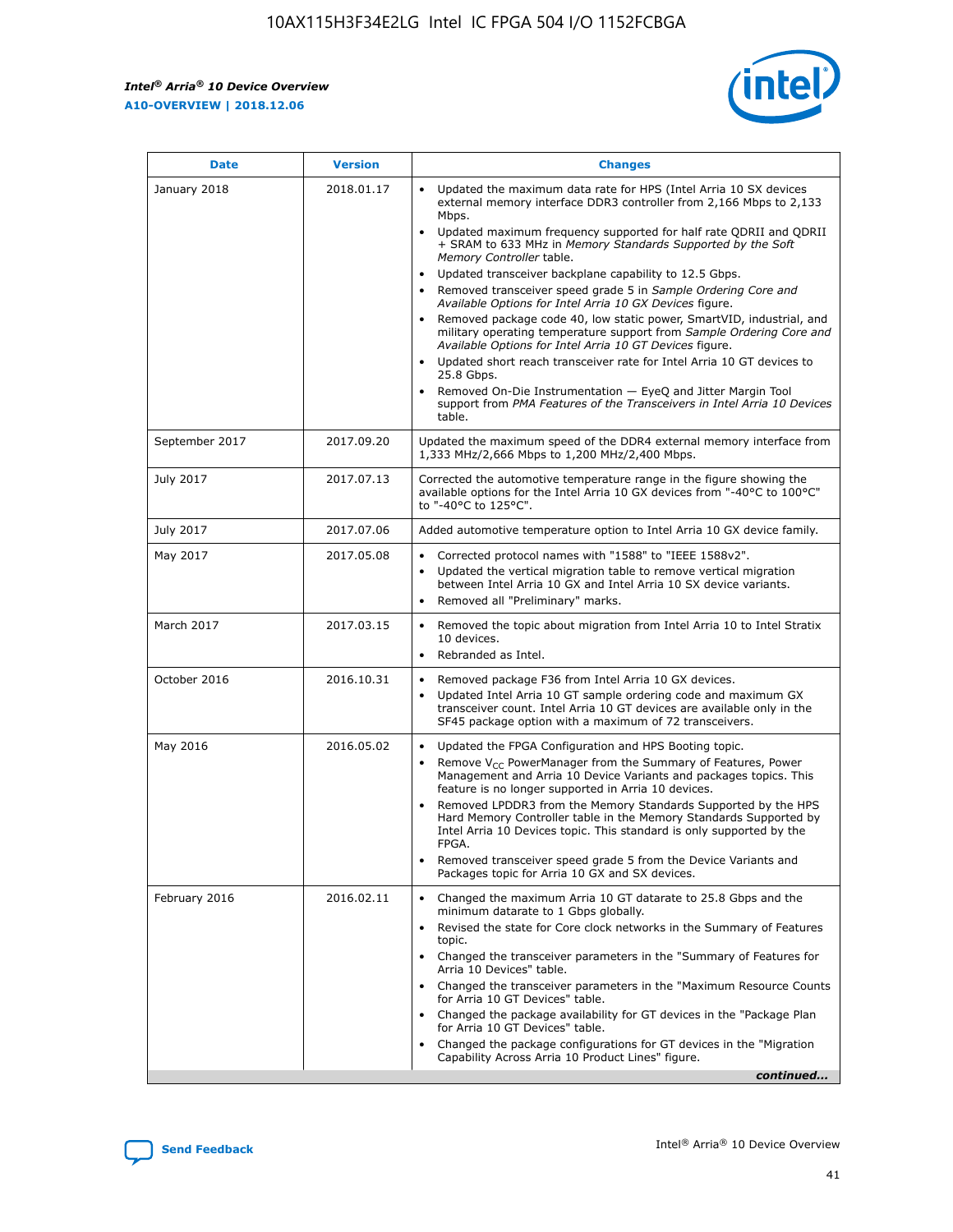

| <b>Date</b>   | <b>Version</b> | <b>Changes</b>                                                                                                                                                               |
|---------------|----------------|------------------------------------------------------------------------------------------------------------------------------------------------------------------------------|
|               |                | • Changed transceiver parameters in the "Low Power Serial Transceivers"<br>section.                                                                                          |
|               |                | • Changed the transceiver descriptions in the "Device Variants for the<br>Arria 10 Device Family" table.                                                                     |
|               |                | Changed the "Sample Ordering Code and Available Options for Arria 10<br>$\bullet$<br>GT Devices" figure.                                                                     |
|               |                | Changed the datarates for GT devices in the "PMA Features" section.                                                                                                          |
|               |                | Changed the datarates for GT devices in the "PCS Features" section.<br>$\bullet$                                                                                             |
| December 2015 | 2015.12.14     | Updated the number of M20K memory blocks for Arria 10 GX 660 from<br>2133 to 2131 and corrected the total RAM bit from 48,448 Kb to<br>48,408 Kb.                            |
|               |                | Corrected the number of DSP blocks for Arria 10 GX 660 from 1688 to<br>1687 in the table listing floating-point arithmetic resources.                                        |
| November 2015 | 2015.11.02     | Updated the maximum resources for Arria 10 GX 220, GX 320, GX 480,<br>$\bullet$<br>GX 660, SX 220, SX 320, SX 480, and SX 660.                                               |
|               |                | • Updated resource count for Arria 10 GX 320, GX 480, GX 660, SX 320,<br>SX 480, a SX 660 devices in Number of Multipliers in Intel Arria 10<br><b>Devices</b> table.        |
|               |                | Updated the available options for Arria 10 GX, GT, and SX.                                                                                                                   |
|               |                | Changed instances of Quartus II to Quartus Prime.<br>$\bullet$                                                                                                               |
| June 2015     | 2015.06.15     | Corrected label for Intel Arria 10 GT product lines in the vertical migration<br>figure.                                                                                     |
| May 2015      | 2015.05.15     | Corrected the DDR3 half rate and quarter rate maximum frequencies in the<br>table that lists the memory standards supported by the Intel Arria 10 hard<br>memory controller. |
| May 2015      | 2015.05.04     | • Added support for 13.5G JESD204b in the Summary of Features table.<br>• Added a link to Arria 10 GT Channel Usage in the Arria 10 GT Package<br>Plan topic.                |
|               |                | • Added a note to the table, Maximum Resource Counts for Arria 10 GT<br>devices.                                                                                             |
|               |                | • Updated the power requirements of the transceivers in the Low Power<br>Serial Transceivers topic.                                                                          |
| January 2015  | 2015.01.23     | • Added floating point arithmetic features in the Summary of Features<br>table.                                                                                              |
|               |                | • Updated the total embedded memory from 38.38 megabits (Mb) to<br>65.6 Mb.                                                                                                  |
|               |                | • Updated the table that lists the memory standards supported by Intel<br>Arria 10 devices.                                                                                  |
|               |                | Removed support for DDR3U, LPDDR3 SDRAM, RLDRAM 2, and DDR2.                                                                                                                 |
|               |                | Moved RLDRAM 3 support from hard memory controller to soft memory<br>controller. RLDRAM 3 support uses hard PHY with soft memory<br>controller.                              |
|               |                | Added soft memory controller support for QDR IV.<br>٠                                                                                                                        |
|               |                | Updated the maximum resource count table to include the number of<br>hard memory controllers available in each device variant.                                               |
|               |                | Updated the transceiver PCS data rate from 12.5 Gbps to 12 Gbps.<br>$\bullet$                                                                                                |
|               |                | Updated the max clock rate of PS, FPP x8, FPP x16, and Configuration<br>via HPS from 125 MHz to 100 MHz.                                                                     |
|               |                | Added a feature for fractional synthesis PLLs: PLL cascading.                                                                                                                |
|               |                | Updated the HPS programmable general-purpose I/Os from 54 to 62.<br>$\bullet$<br>continued                                                                                   |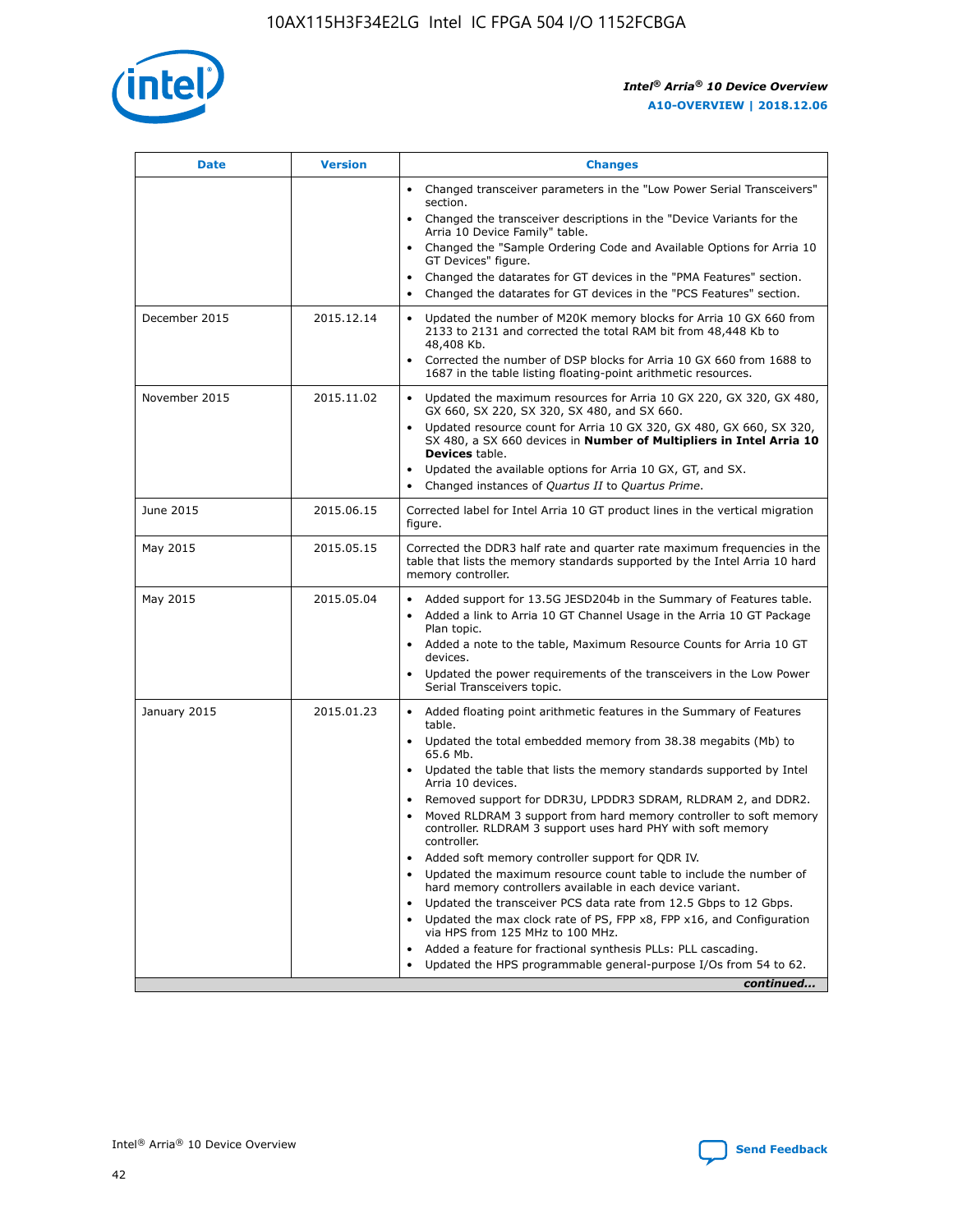

| <b>Date</b>    | <b>Version</b> | <b>Changes</b>                                                                                                                                                                                                                                                                                                                                                                                                                                                                                                                                      |
|----------------|----------------|-----------------------------------------------------------------------------------------------------------------------------------------------------------------------------------------------------------------------------------------------------------------------------------------------------------------------------------------------------------------------------------------------------------------------------------------------------------------------------------------------------------------------------------------------------|
| September 2014 | 2014.09.30     | Corrected the 3 V I/O and LVDS I/O counts for F35 and F36 packages<br>$\bullet$<br>of Arria 10 GX.<br>Corrected the 3 V I/O, LVDS I/O, and transceiver counts for the NF40<br>$\bullet$<br>package of the Arria GX 570 and 660.<br>Removed 3 V I/O, LVDS I/O, and transceiver counts for the NF40<br>$\bullet$<br>package of the Arria GX 900 and 1150. The NF40 package is not<br>available for Arria 10 GX 900 and 1150.                                                                                                                          |
| August 2014    | 2014.08.18     | Updated Memory (Kb) M20K maximum resources for Arria 10 GX 660<br>devices from 42,660 to 42,620.<br>Added GPIO columns consisting of LVDS I/O Bank and 3V I/O Bank in<br>$\bullet$<br>the Package Plan table.<br>Added how to use memory interface clock frequency higher than 533<br>$\bullet$<br>MHz in the I/O vertical migration.<br>Added information to clarify that RLDRAM3 support uses hard PHY with<br>$\bullet$<br>soft memory controller.<br>Added variable precision DSP blocks support for floating-point<br>$\bullet$<br>arithmetic. |
| June 2014      | 2014.06.19     | Updated number of dedicated I/Os in the HPS block to 17.                                                                                                                                                                                                                                                                                                                                                                                                                                                                                            |
| February 2014  | 2014.02.21     | Updated transceiver speed grade options for GT devices in Figure 2.                                                                                                                                                                                                                                                                                                                                                                                                                                                                                 |
| February 2014  | 2014.02.06     | Updated data rate for Arria 10 GT devices from 28.1 Gbps to 28.3 Gbps.                                                                                                                                                                                                                                                                                                                                                                                                                                                                              |
| December 2013  | 2013.12.10     | Updated the HPS memory standards support from LPDDR2 to LPDDR3.<br>Updated HPS block diagram to include dedicated HPS I/O and FPGA<br>$\bullet$<br>Configuration blocks as well as repositioned SD/SDIO/MMC, DMA, SPI<br>and NAND Flash with ECC blocks.                                                                                                                                                                                                                                                                                            |
| December 2013  | 2013.12.02     | Initial release.                                                                                                                                                                                                                                                                                                                                                                                                                                                                                                                                    |